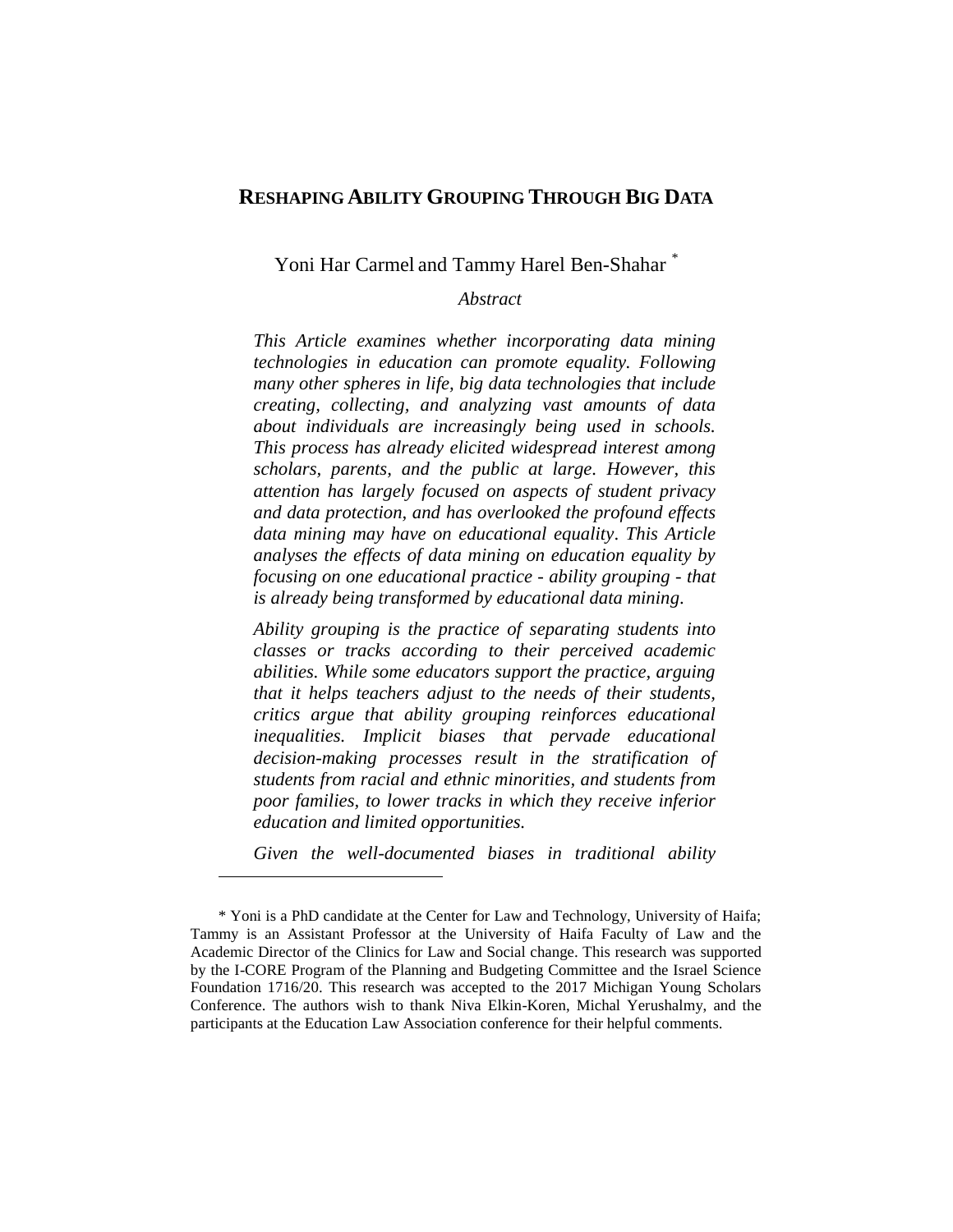*grouping, Data-Driven Ability-Grouping (DDAG)–the use of algorithms to inform assignment decisions–may be a step in the right direction. However, as this Article demonstrates, the use of data mining technologies for ability grouping creates a host of unique challenges in terms of educational equality.* 

*This Article argues that traditional doctrines of equal protection will be unable to contend with the biases that DDAG is likely to create. Instead, this Article offers a novel approach to the legal regulation of DDAG that involves integrating legal and technological expertise, and creating equality-sensitive algorithms. The combination between legal and technological solutions can ensure that DDAG decreases biases in ability grouping and promotes educational equality.* 

### I. INTRODUCTION

The practice of grouping students according to their ability affects millions of students in the United States each day. It shapes crucial aspects of their education: the curriculum they study, the resources they receive, the teachers who educate them, and the peers with whom they interact. Critics of ability grouping insist that it reinforces educational inequalities, stratifying students from racial and ethnic minorities and students from poor families to lower tracks in which they receive inferior schooling and limited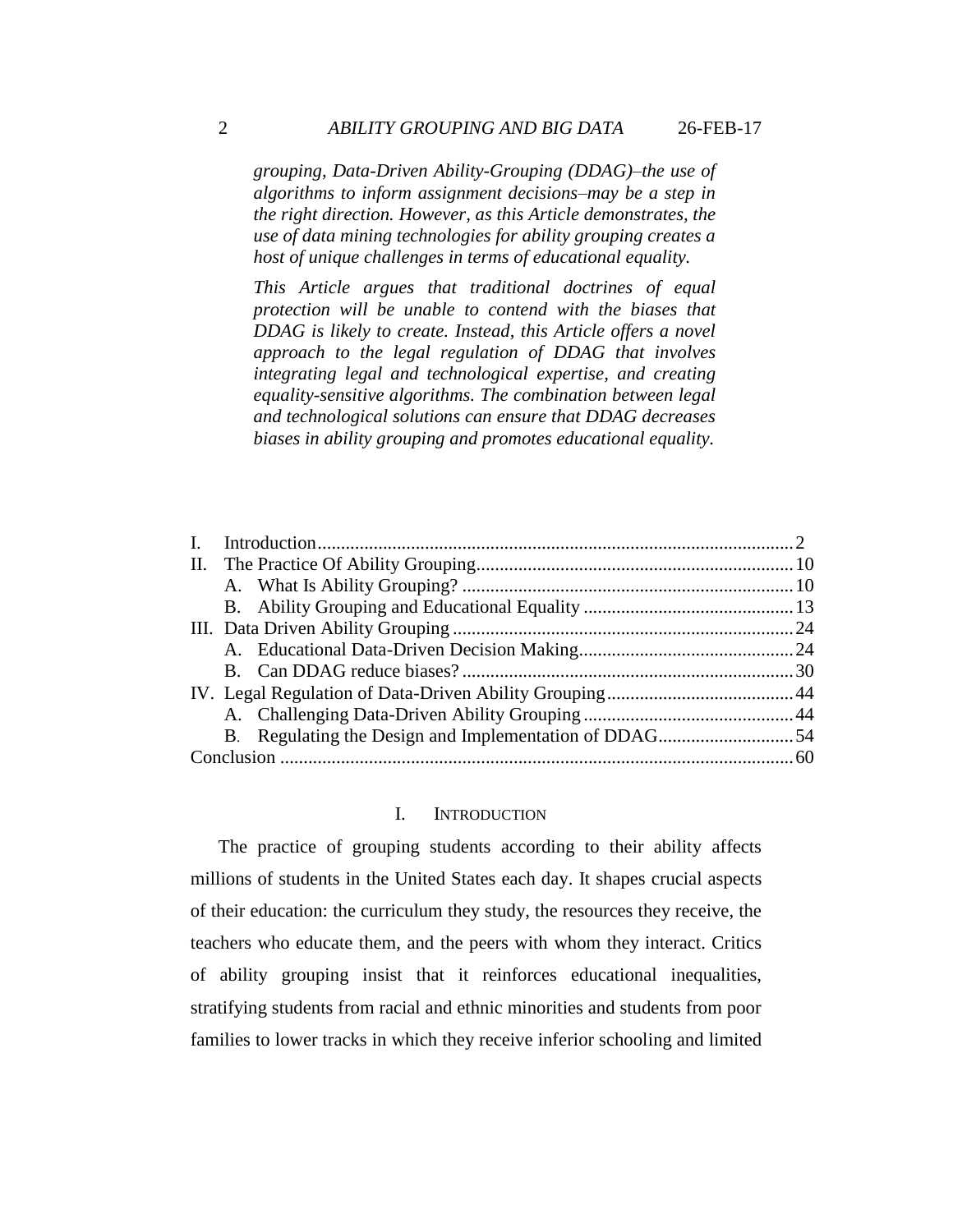<span id="page-2-1"></span><span id="page-2-0"></span>opportunities.<sup>1</sup> Proponents, on the other hand, argue teaching homogeneous classes is more effective as it allows teachers to adjust content and pedagogy to the students' needs.<sup>2</sup> All experts concede, however, the importance of ensuring a grouping process that is free from biases and without aggravation of racial or class segregation.<sup>3</sup>

<span id="page-2-2"></span>Despite being one of the most controversial issues in education for almost a century, the practice of ability grouping persists, and has thrived for the past decade. $4$  The resurgence of ability grouping coincides with another momentous change in education—the technological and information revolution.<sup>5</sup> This development, which influences educational practices in myriad ways, already affects ability grouping practices in many

<sup>3</sup> Ibid.

<sup>&</sup>lt;sup>1</sup> See e.g. JEANNIE OAKES, KEEPING TRACK: HOW SCHOOLS STRUCTURE INEQUALITY (1985). For a detailed discussion see Part II.B.

<sup>2</sup> Vivian Yee, *Grouping Students by Ability Regains Favor in Classroom* THE NEW YORK TIMES June 9 2013 (describing teachers' positive attitude toward ability grouping as a strategy to cope with student diversity). NATIONAL EDUCATION ASSOCIATION, ACADEMIC TRACKING, REPORT OF THE NEA EXECUTIVE COMMITTEE SUBCOMMITTEE ON ACADEMIC TRACKING 8 (1990). For a discussion of the challenges in empirical evidence concerning tracking see: Julian R. Betts, *The Economics of Tracking in Education* in: HANDBOOK OF THE ECONOMICS OF EDUCATION Vol. 3 (Eric A. Hanushek, Stephen Machin and Ludger Woessmann eds. 2011) 341**.**

<sup>4</sup> Tom Loveless, *The Resurgence of Ability Grouping and Persistence of Tracking*, 3(2) THE BROWN CENTER REPORT ON AMERICAN EDUCATION 12 (2013) (stating that the frequency of using ability grouping in fourth-grade reading instruction rose from 28% in 1998 to 71% in 2009).

<sup>&</sup>lt;sup>5</sup> Roger Riddell, What Trends Are Shaping Ed Tech in 2014, EDUCATION DRIVE (Feb. 6, 2014), http://www.educationdive.com/news/what-trends-are-shaping-ed-tech-in-2014/223048/.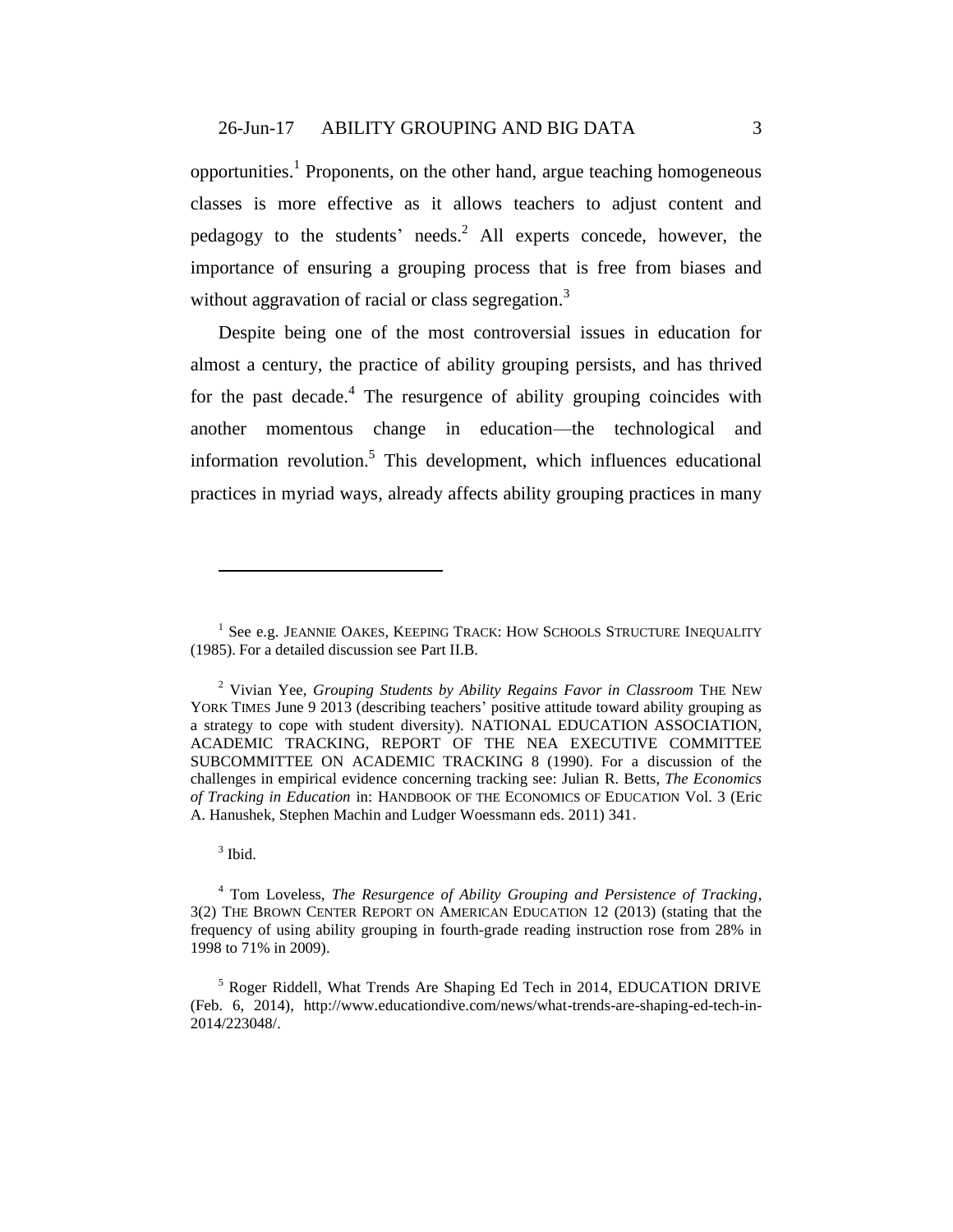<span id="page-3-2"></span><span id="page-3-0"></span>schools around the country.<sup>6</sup> Educational technologies that are increasingly being introduced into schools generate vast amounts of data concerning students, which are collected, mined, and analyzed by algorithms through educational data mining (EDM) techniques.<sup>7</sup> The algorithm outputs can be used for various purposes, including teacher evaluation, improving pedagogy, informing education policy, and, the practice that is the focus of this Article: ability grouping.<sup>8</sup>

One of the most interesting questions raised by the use of EDM for ability grouping is whether it will alleviate the biases that plague traditional ability grouping, and decrease the overrepresentation of children from minority communities and poor families in the lower educational tracks. These biases have troubled both educators and legal scholars in the past, and while much attention has been devoted to the topic, little progress has been made.<sup>9</sup> The introduction of Data Driven Ability Grouping (DDAG) substantially changes the way grouping is performed, and therefore

<sup>7</sup> BARBARA MEANS ET AL., U.S. DEP'T OF EDUC., USE OF EDUCATION DATA AT THE LOCAL LEVEL: FROM ACCOUNTABILITY TO INSTRUCTIONAL IMPROVEMENT (2010), available at http://www2.ed.gov/rschstat/eval/tech/use-ofeducation-data/use-of-education-data.pdf.

<sup>8</sup> Romero & Ventura, *supra* note [6.](#page-3-0)

<span id="page-3-1"></span><sup>6</sup> Cristóbal Romero & Sebastián Ventura, *Educational Data Mining: A Review of the State-of-the-Art*, 20(10) IEEE TRANSACTIONS ON SYS, MAN, AND CYBERNETICS 1, 9 (2010); Milan Vukicevic et al., *Grouping Higher Education Students with RapidMiner*, *in* RAPIDMINER: DATA MINING USE CASES AND BUSINESS ANALYTICS APPLICATIONS 185 (Markus Hofmann & Ralf Klinkenberg eds., 2013). For a detailed discussion of this practice see *infra* part III.A.

<sup>9</sup> Anthony D. Greene, *Tracking Work: Race-Ethnic Variation in Vocational Course Placement and Consequences for Academic and Career Outcomes*, 1 INT'L J. EDUC. STUD. 9 (2014); Mary Cipriano-Walter, *Falling off the Track: How Ability Tracking Leads to Intra-School Segregation*, 41 T. MARSHALL L. REV. 25 (2015).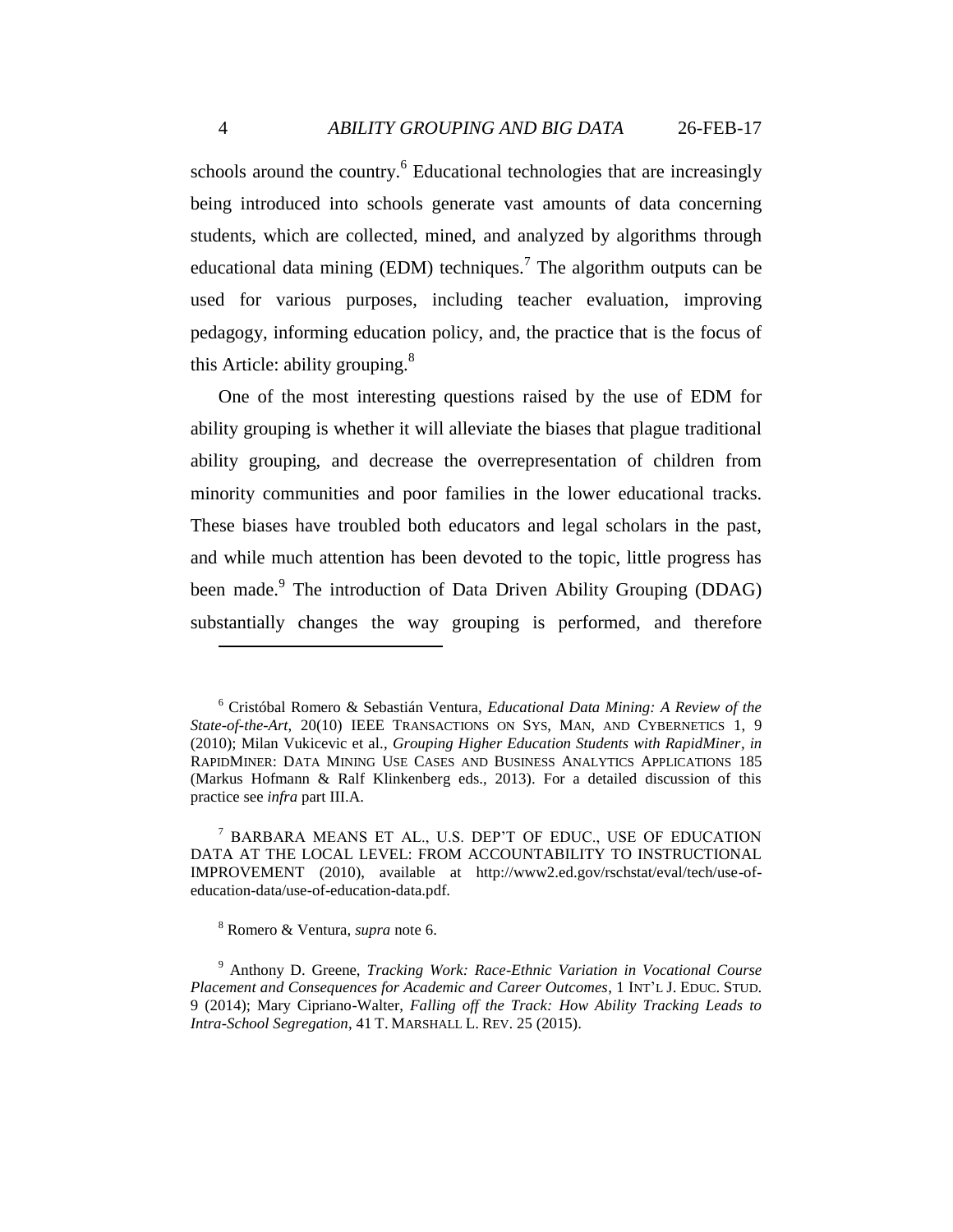warrants renewed interest in the topic. This Article examines the effects DDAG may have on educational equality, relying on the developing literature pertaining to the ethical and legal ramifications of big data and predictive analytics. Within this body of literature, only sparse attention is given to the educational arena, and the existing research focuses mostly on issues of privacy, data protection, and preventing the monetization of student information. This Article addresses this gap in scholarship, and brings together several distinct areas of scholarship–antidiscrimination law, education law, and technology law–the integration of which introduces novel issues of importance for each area of law.

This Article argues DDAG offers significant promise by potentially removing prejudice from educational decisions, thus offsetting implicit biases that teachers may unwittingly hold. A recent study examined an algorithm-based system called EVAAS (Education Value-Added Assessment System) used for assigning students to different tracks in eighth-grade mathematics.<sup>10</sup> Teachers participating in the study reported the algorithm assigned students to a high track when the students otherwise would not have been identified as suitable for the track, thus increasing the proportion of children from racial minorities and low socioeconomic status in the high track. $11$ 

<span id="page-4-0"></span> $10$  According to the company's website, EVAAS is widely used to place students in eighth-grade algebra. The system evaluates several years of end-of-grade testing to predict a student's ability to study higher level subjects, and accordingly suggests lists of students who would be good candidates for eighth-grade algebra. See http://evaas.sas.com. EVAAS will be discussed further in Part III.B.

<sup>&</sup>lt;sup>11</sup> Shaun M. Dougherty et al., *Middle School Math Acceleration and Equitable Access to Eighth-Grade Algebra: Evidence from the Wake County Public School System*, 37(1)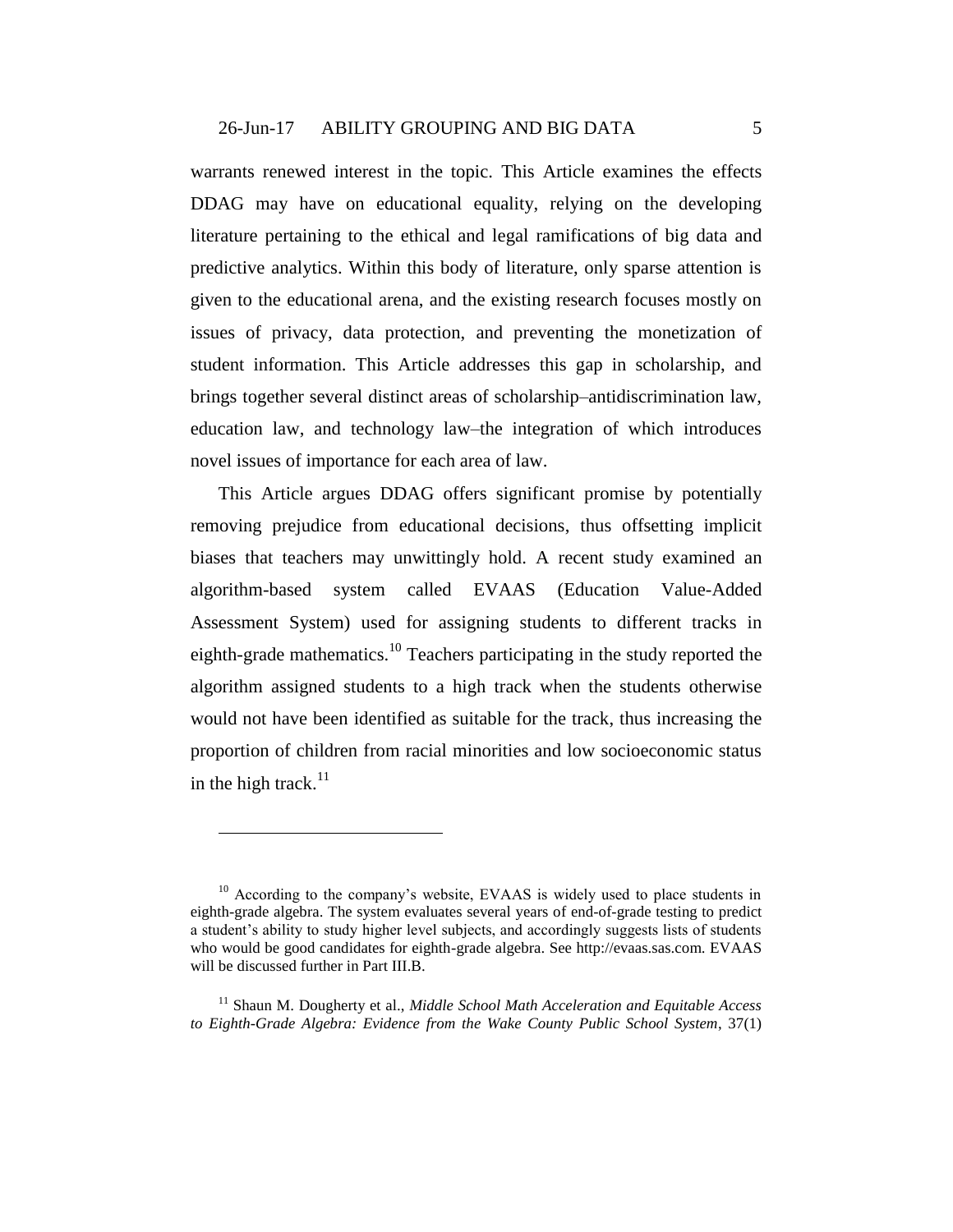<span id="page-5-0"></span>Despite the promise it extends, DDAG creates a host of unique challenges in terms of equality of opportunity. Studies on data mining and predictive analytics in other domains such as crime prevention, banking, and insurance suggest that instead of eliminating social biases, algorithms recreate them.<sup>12</sup> To generate predictions, algorithms use historical datasets from which they infer the attributes of potential criminals, potential reckless drivers, or debtors who are likely to fail to pay their debt. When historical datasets are racially biased, the algorithm's decisions simply mirror those biases.<sup>13</sup>

<span id="page-5-1"></span>Additionally, algorithms rely on what data they have. Students from a privileged background have better access to digital devices outside of school, meaning they will likely register more entries into the system, and record more academic interaction, and task engagement. These additional entries consequently have a positive effect on the algorithm system's outputs about those students.<sup>14</sup> Students from a privileged background are also considerably more digitally literate, which results in better functioning

EDUC. EVALUATION & POL'Y ANALYSIS 80 (2015).

http://epa.sagepub.com/content/37/1\_suppl/80S. The study also found that the rates of success did not decline subsequently.

<sup>12</sup> *See* Solon Barocas & Andrew D. Selbst, *Big Data's Disparate Impact*, 104 CAL. L. REV. 671 (2016). A detailed discussion is presented in Part III.B.

<sup>13</sup> Ibid; Faisal Kamiran and Indre Žliobaitė, Explainable and Non-Explainable Discrimination in Classification, in: DISCRIMINATION AND PRIVACY IN THE INFORMATION SOCIETY 155 (Bart Custers, Toon Cladres Bart Schermer and Tal Zarsky eds. 2013)

<sup>14</sup> Jonas Lerman, *Big Data and Its Exclusions*, 66 STAN. L. REV. ONLINE 55 (2013).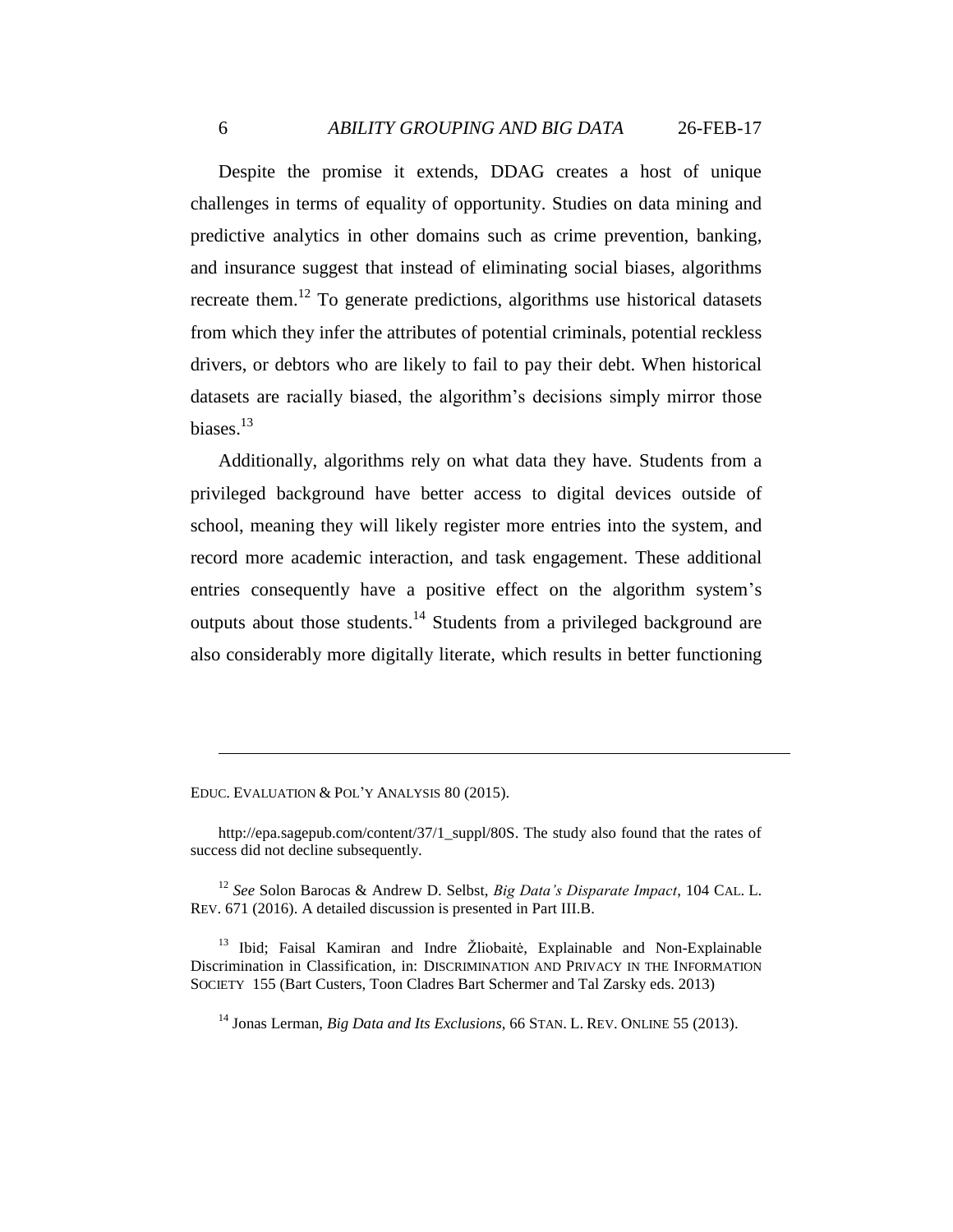in a digital environment.<sup>15</sup> These disparities do not reflect an actual gap in academic ability; therefore, they cause the algorithm's prediction to be biased against children from poor families or racial minorities.

Finally, data-driven decision-making (DDDM) may create new classes of children who are disadvantaged. Although law is primarily concerned with biases against students belonging to groups that are historically socially excluded, such as racial minorities or immigrants, algorithmic decision-making may create new groups that are systematically unfairly disadvantaged. If, for some reason, children who are color blind or who engage in afterschool sports are less likely to succeed on computerized tasks and therefore the algorithmic predictions are less favorable for them, DDDM may be detrimental to their educational prospects, and they may be discriminated against in ability grouping processes.

In at least one sense, the fact that algorithmic decision-making is widely believed to be scientific and objective makes biases in it worse than biases in traditional decision-making. Inequalities that result from DDDM may be perceived as inevitable, or justified. This problem is especially challenging in the educational domain, wherein assignment decisions reflect—and influence—children's abilities. By determining the curriculum a child is taught, the skills she develops, the peers she interacts with, the expectations teachers have of her and the expectations she has of herself, the algorithm's prediction is self-fulfilling.

In light of these concerns it seems reasonable to turn to law to ensure DDAG decreases biases and overrepresentation of minorities in the lower

 $15$  Ibid.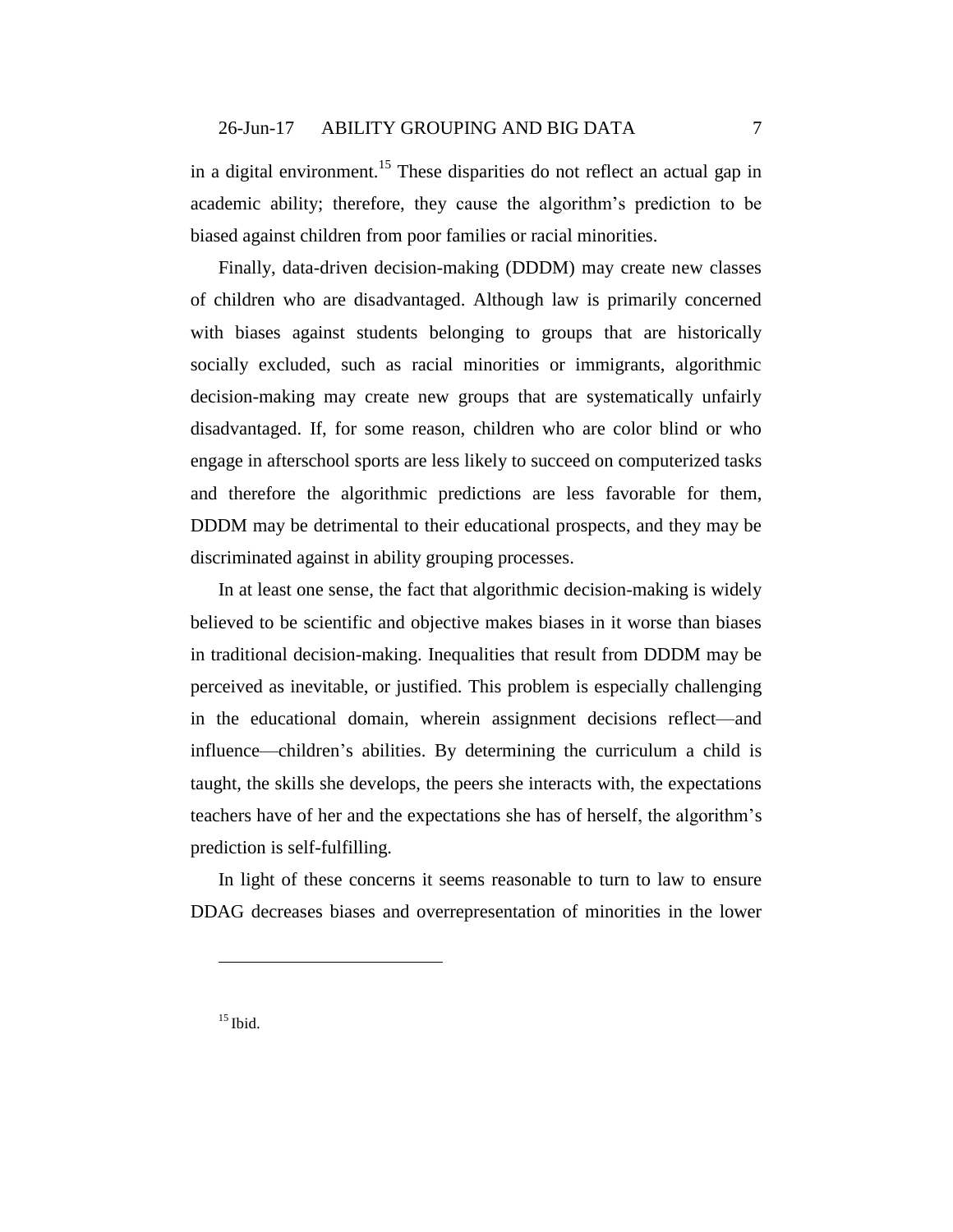tracks. This, we argue, cannot be achieved through the traditional doctrines concerning equal protection. The existing equal protection doctrines have been largely ineffective in challenging traditional ability grouping practices, and, we argue, are even less likely to appropriately address the challenges of DDAG. 16

The solution, instead, lies in the combination of technological solutions and legal regulation, both of which should be performed at the stage of the design and use of algorithms. In traditional methods of ability grouping, performed by humans, it is almost impossible to impose rules concerning which data to use (and which to disregard). It is also extremely difficult to assign a specific weight to each piece of information. Teachers use students' grades, tests, and their own impressions to make decisions.<sup>17</sup> Biases are (one hopes) subconscious and unintended, but are hard to avoid. By using algorithms, on the other hand, decision-making is structured and technologically determined. Designers can define which attributes are taken into consideration and which are disregarded, and the weight the algorithm should assign to each. Algorithmic decision-making even enables programmers to determine the desired end result in terms of group representation. Therefore, involvement of legal and normative considerations at the design stage can be effective in decreasing biases and improving outcomes in terms of equality.

<sup>&</sup>lt;sup>16</sup> See infra Part IV.A.

<sup>17</sup> John N. Drowatzky, *Tracking and Ability Grouping in Education*, 10 J. L. & EDUC. 43, 45-47 (1981). They are also affected by parental involvement, see: Elizabeth L. Useem, *Student Selection into Course Sequences in Mathematics: The Impact of Parental Involvement and School Policies*, 1 J. R. ON ADOLESCENCE 231 (1991)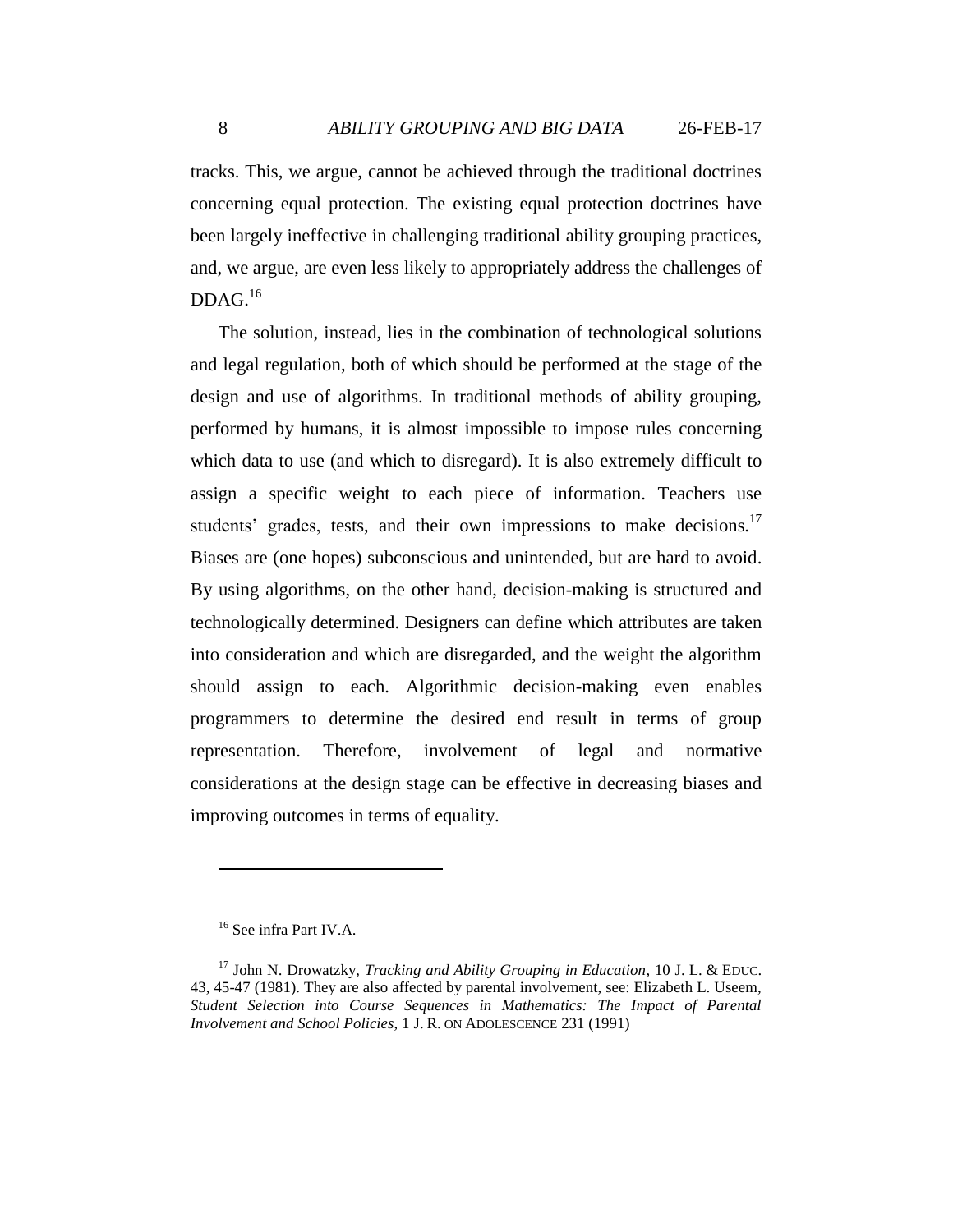<span id="page-8-1"></span><span id="page-8-0"></span>Information scientists have already begun seeking technological tools to reduce biased decision-making. These include removing suspect attributes (such as race or gender), $18$  and attributes that correlate with suspect attributes (zip code may correlate with race, for example)<sup>19</sup> from the datasets. Another possibility involves manipulating historical datasets from which algorithms learn their predictions by recognizing and correcting biased decisions.<sup>20</sup> Additionally, algorithms may be able to reshape grouping entirely, for example, by replacing the traditional criterion of academic performance with other attributes previously impossible to ascertain, such as different learning styles. This kind of grouping may promote the goal of facilitating effective teaching without creating racial and class segregation.

Technological solutions such as these, however, involve numerous normative decisions that cannot be divorced from legal doctrine. It requires, for example, determining which classes are protected, whether unequal outcomes constitute an actionable wrongdoing, and whether affirmative action is permissible. These legal issues, among others, must inform the algorithm designers' decisions. Together, technological and legal regulation can potentially improve the ability grouping process and promote

<sup>18</sup> Toon Calders & Indre Žliobaitė, *Why Unbiased Computational Processes Can Lead to Discriminative Decision Procedures*, DISCRIMINATION AND PRIVACY IN THE INFORMATION SOCIETY: DATA MINING AND PROFILING IN LARGE DATABASES (Custer et al, eds, 2013).

<sup>19</sup> Ibid; Barocas & Selbst, *supra* note [12.](#page-5-0)

<sup>20</sup> Sara Hajian & Josep Domingo-Ferrer, *Direct and Indirect Discrimination Prevention Methods*, DISCRIMINATION AND PRIVACY IN THE INFORMATION SOCIETY: DATA MINING AND PROFILING IN LARGE DATABASES 241 (Custer et al, eds, 2013); Sicco Verwer & Toon Calders, Introducing Positive Discrimination in Predictive Models, DISCRIMINATION AND PRIVACY IN THE INFORMATION SOCIETY: DATA MINING AND PROFILING IN LARGE DATABASES 255, 262 (Custer et al, eds, 2013).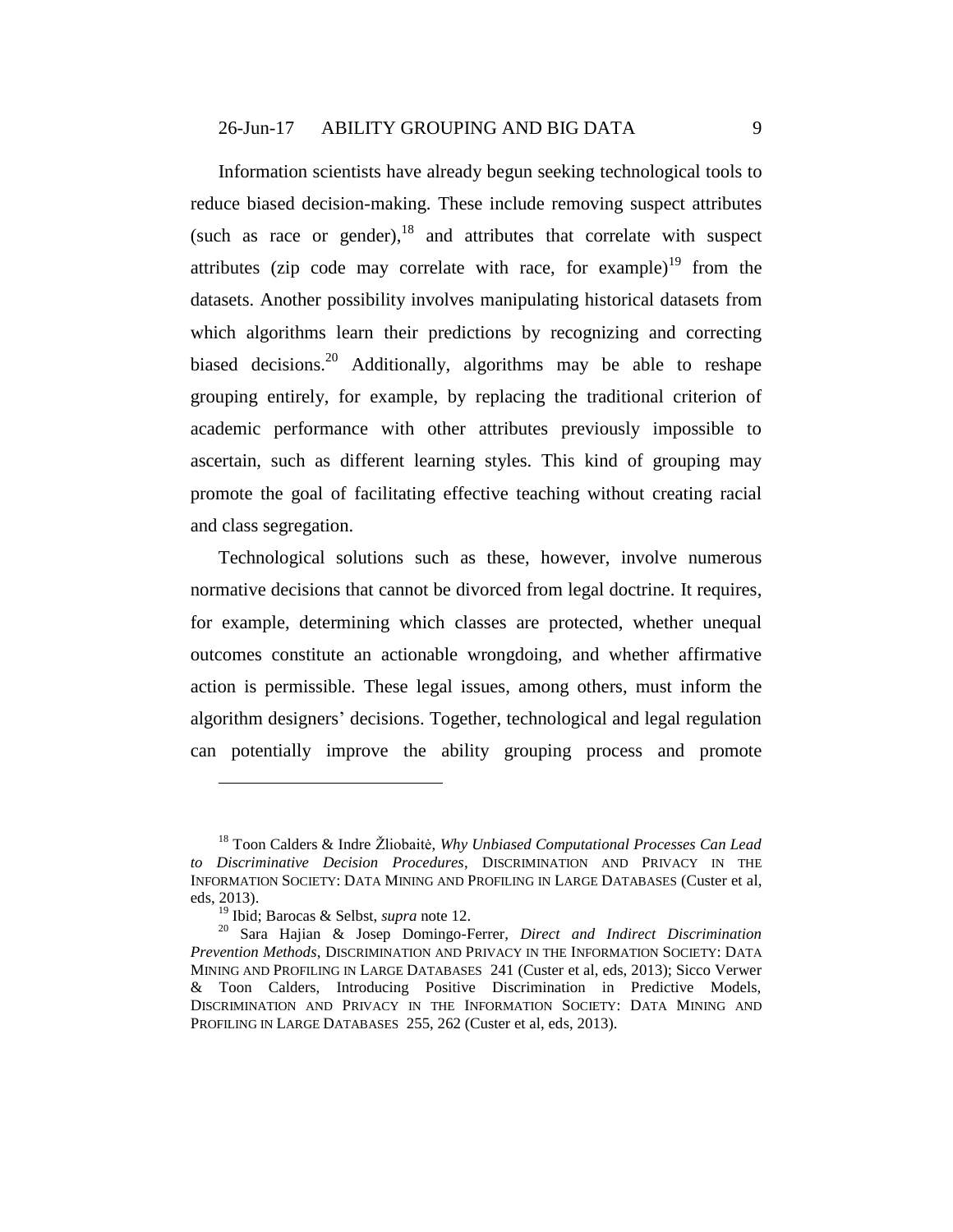educational equality.

This Article unfolds as follows: Part II describes the current practice of ability grouping and the biases that pervade it. Part III introduces DDAG, explains how it is performed and discusses whether it is likely to decrease biases in ability grouping. Then Part IV discusses the existing evidence on biases in predictive analytics, and also assesses some possible technological solutions. Next, Part V addresses the role the law can play to ensure that DDAG is used to promote equal educational opportunity, and then briefly concludes.

#### II. THE PRACTICE OF ABILITY GROUPING

#### <span id="page-9-0"></span>*A. What Is Ability Grouping?*

One of the greatest challenges of comprehensive education lies in the wide variation of students' innate abilities, knowledge, and learning styles. Providing instruction suitable for all students—sufficiently challenging for them, but not overwhelming—is an excruciating task. Faced with this challenge, many education systems divide students into groups based on their academic ability, thus decreasing heterogeneity in the classroom.<sup>21</sup>

<sup>21</sup> Oakes, *supra* note [1](#page-2-0) *at* 3 (1985) ("Tracking is the process whereby students are divided into categories so that they can be assigned in groups to various kinds of classes"); Adam Gamoran et al., *An Organizational Analysis of the Effects of Ability Grouping*, 32(4) AM. EDUC. RES. J. 687, 688 (1995) (tracking is defined as "… the practice of dividing students for instruction according to their purported capacities for learning"); Patrick Akos et al., *Early Adolescents' Aspirations and Academic Tracking: An Exploratory Investigation*, 11(1) Prof. Sch. Couns. 57, 58 (2007), "policy involves a school organization structure that increases the homogeneity of instructional groups by stratifying students by curriculum standards, educational career goals, or ability."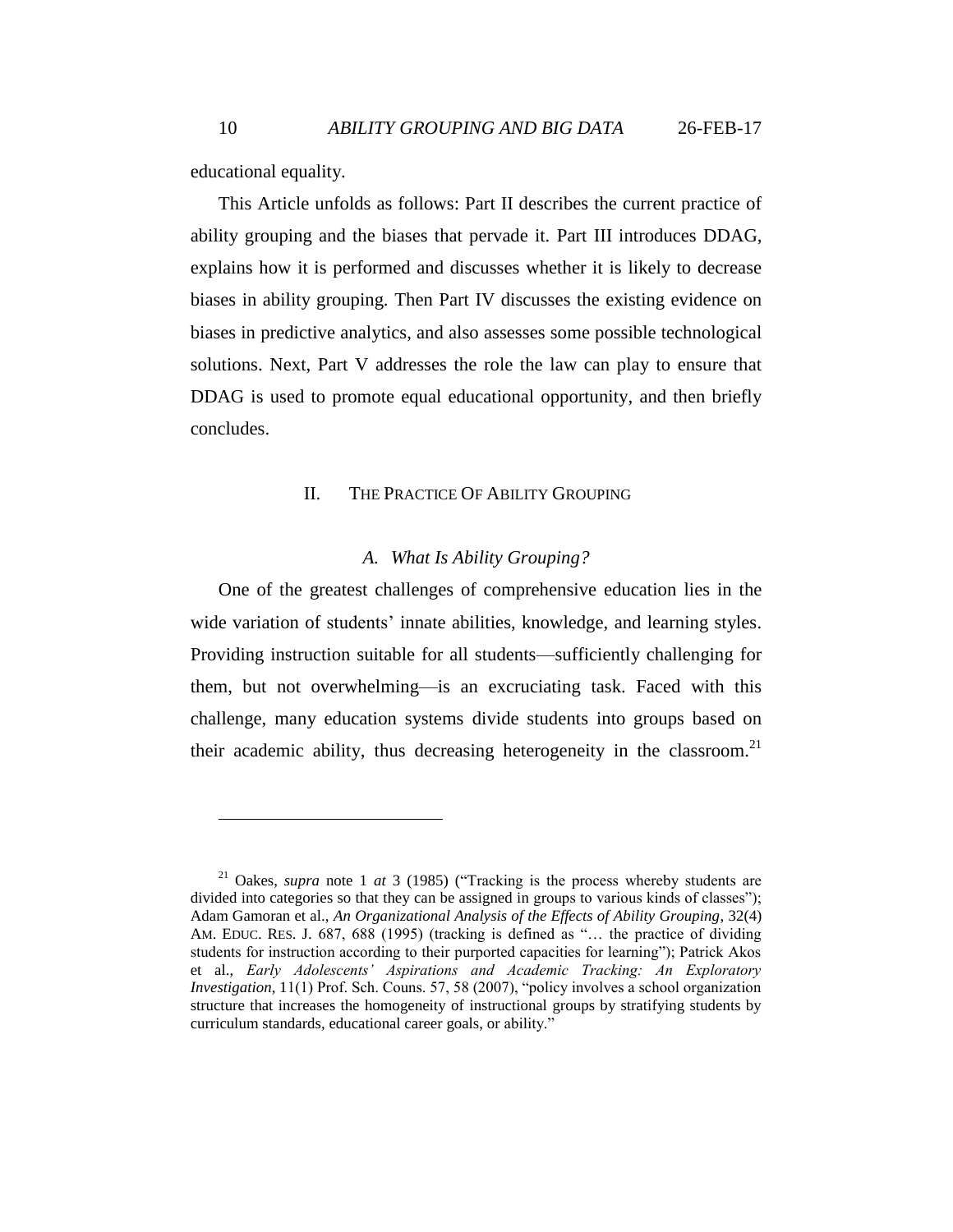<span id="page-10-1"></span> $\overline{a}$ 

Teachers are then able to match the content, pace, and complexity of their classes to their students, who are all, supposedly, more or less at the same ability level. $^{22}$ 

<span id="page-10-0"></span>Ability grouping can take various forms that differ on several dimensions: it can be flexibly performed ad hoc within a diverse classroom, for a specific task, and dissolve immediately after completion of the task. Conversely, ability grouping can be fixed when students are assigned to separate classes, tracks, or schools, from which there is little possibility to move.<sup>23</sup> A second and related dimension concerns the scope of separation.

In its widest interpretation, ability grouping includes programs for the gifted on the one hand, and placement in special education on the other. While we do not refer to these further in the paper, research has found biases in these decisions too; therefore, some of the discussion applies to these cases. See: Robert A. Garda, *The New IDEA: Shifting Education; Paradigms to Achieve Racial Equality in Special Education*, 56 ALA. L. REV. 1071 (2005) (racial biases in placement of children in special education); Donna Y. Ford, *The Underrepresentation of Minority Students in Gifted Education: Problems and Promises in Recruitment and Retention*, 32(4) J. SPECIAL EDUC. 4 (1998); Jesse O. Erwin & Frank C. Worrell, *Assessment Practices and the Underrepresentation of Minority Students in Gifted and Talented Education*, 30(1) J. PSYCHOEDUCATIONAL ASSESSMENT 74 (2012) \(both demonstrating underrepresentation of minority children in gifted programs).

<sup>22</sup> JUDITH IRESON & SUSAN HALLAM, ABILITY GROUPING IN EDUCATION (2001); NATIONAL EDUCATION ASSOCIATION, ACADEMIC TRACKING, REPORT OF THE NEA EXECUTIVE COMMITTEE SUBCOMMITTEE ON ACADEMIC TRACKING (1990); Garry Hornby et al., *Policies and Practices of Ability Grouping in New Zealand Intermediate Schools*, 26 SUPPORT FOR LEARNING 92 (2011).

<sup>23</sup> Maureen T. Hallinan et al., *Ability Grouping and Student Learning*, 6 BROOKINGS PAPERS ON EDUC. POL'Y 65, 103 (2003). Assignment to lower track courses can also cause a "locking out" effect, when assignment to high level courses are conditioned on prerequisite course completion. Some researchers use the term "tracking" to denote ability grouping that involves completely separate and relatively fixed classification. See: Oakes, supra note [1](#page-2-0) at 3; Adam Gamoran et al., *An Organizational Analysis of the Effects of Ability Grouping*, 32(4) AM. EDUC. RES. J. 687, 688 (1995); Patrcik Akos et al., *Early Adolescents' Aspirations and Academic Tracking: An Exploratory Investigation*, 11(1) PROF. SCH. COUNS. 57, 58 (2007). Other researchers use the two terms interchangeably. Saiying Steenbergen-Hu et al., *What One Hundred Years of Research Says About the*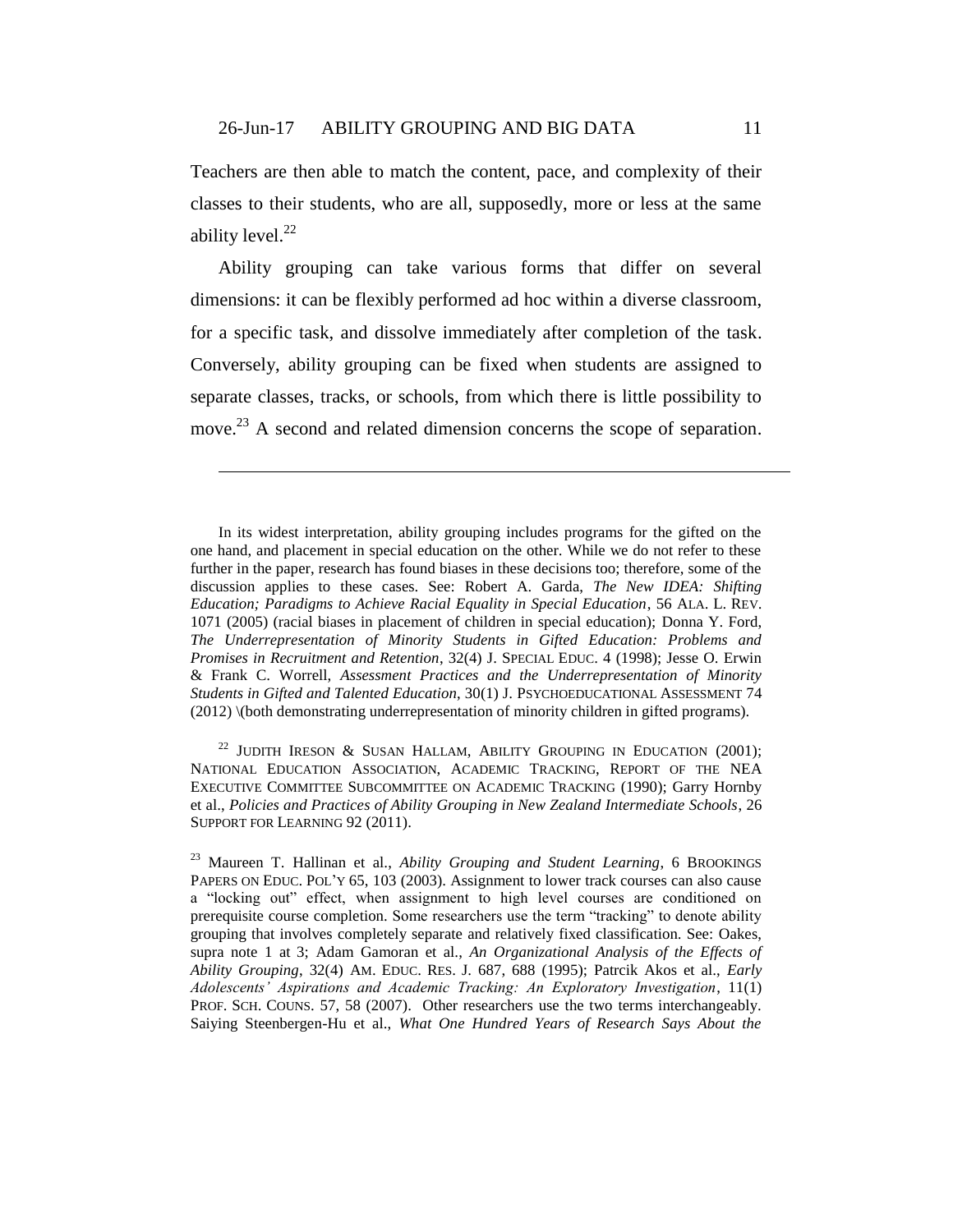In some cases, grouping entails assignment to completely different schools or tracks, in which no mixed ability learning or social interaction takes place.<sup>24</sup> In other cases, schools are comprehensive and ability grouping is used only for specific courses. $25$ 

Another difference among types of ability grouping policy concerns the age at which ability grouping takes place. In Germany and Austria, for example, students are tracked into separate schools at the early age of fourth grade, whereas other educational systems are comprehensive until the higher grades. $26$ 

<span id="page-11-0"></span>There is no necessary link between ability grouping and curriculum differentiation, so ability grouping may vary based on the various content and skills students are exposed to in their group.<sup>27</sup> For example, when grouping first-grade children according to their reading ability for tutoring sessions, the goal is to promote their reading skills. Although there may be some differences in the reading material childen are given, the ciriculum is

**<sup>25</sup>** Robert E. Slavin, *Ability Grouping and Student Achievement in Elementary Schools: A Best-Evidence Synthesis*, 57 REV. EDUC. RES. 293 (1987).

<sup>26</sup> Volker Meier & Gabriela Schütz, *The Economics of Tracking and Non-Tracking*, 50 IFO WORKING PAPER 1, 2 (2007). Ability grouping can sometimes transcend the classic division into grades, with cross-grade grouping, an option to address high ability students' need for accelerated teaching in certain topics. James A. Kulik & Chen-Lin C. Kulik, *Metaanalytic Findings on Grouping Programs*, 36(2) GIFTED CHILD Q. 73, 75 (1992).

<sup>27</sup> Janet Ward Schofield, *International Evidence on Ability Grouping with Curriculum Differentiation and the Achievement Gap in Secondary Schools*, 112 TCHER. C. REC. 1492, 1496 (2010).

*Effects of Ability Grouping and Acceleration on K–12 Students' Academic Achievement: Findings of Two Second-Order Meta-Analyses,* 86(4) REV. EDUC. RES. 849, 850 (2016). We use the more general term "ability grouping."

<sup>24</sup> Volker Meier & Gabriela Schutz, *The Economics of Tracking and Non-Tracking*, IFO WORKING PAPER (2007).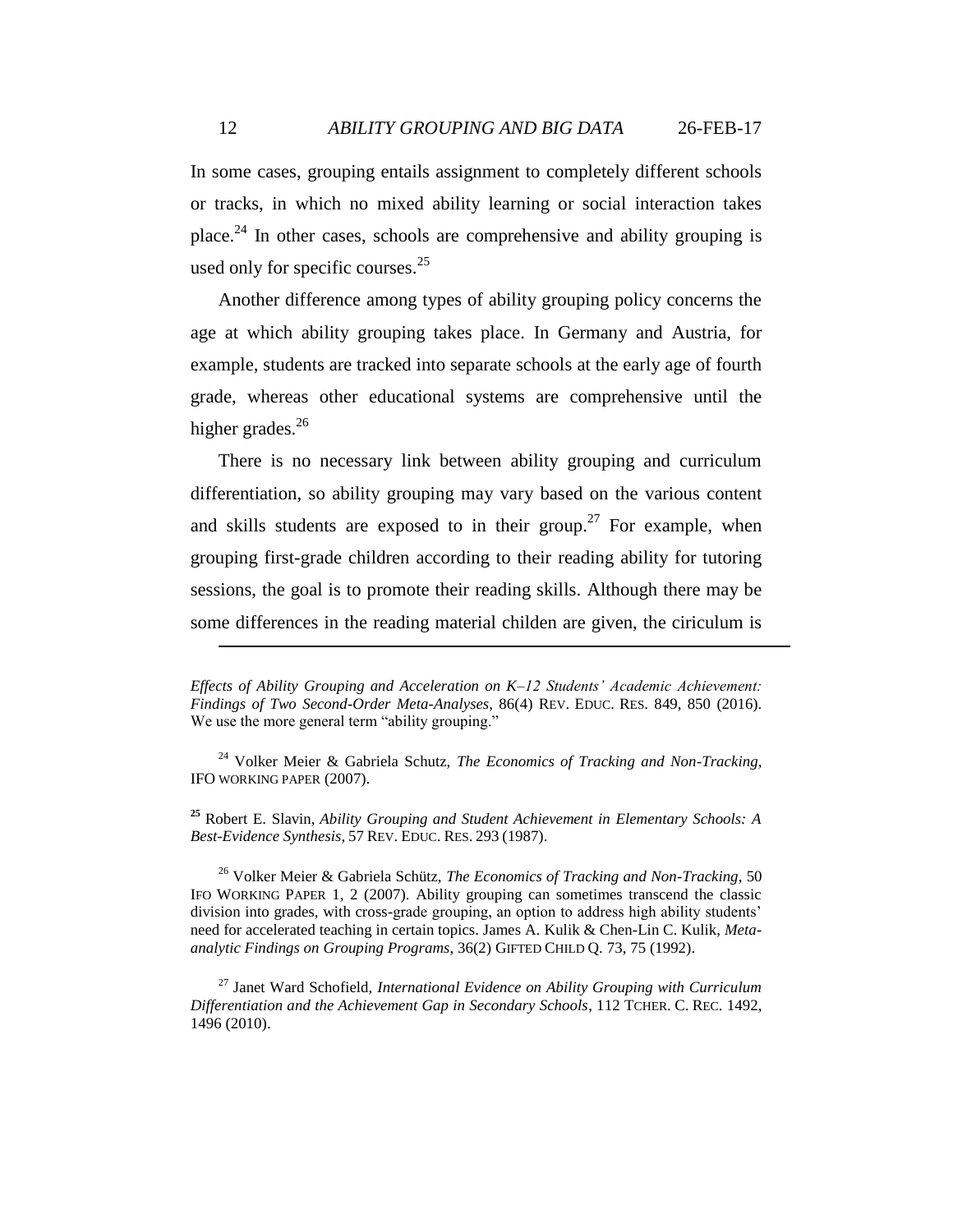ultimately the same and the pedagogical aims are identical. The only major difference lies in the pace of progress. Other instances of ability grouping involve completely different curricula and educational goals, wherein students acquire different skills and capacities.<sup>28</sup>

Ability grouping in the United States, like other issues in education policy, varies according to local policy.<sup>29</sup> As a rule, however, most American students attend comprehensive schools. Ability grouping does not, therefore, usually involve extreme separation, and happens either within classrooms (in elementary schools for reading and math) or by course assignment in middle schools and high schools.<sup>30</sup>

### *B. Ability Grouping and Educational Equality*

For over three decades, education researchers have fiercely debated the effectiveness of ability grouping, and the jury is still out on its effects for educational attainment. While some studies have found positive effects for

<sup>28</sup> *Id*.

 $\overline{a}$ 

<sup>30</sup> *See* Kulik &. Kulik, supra note [26](#page-11-0) at 75; SAMUEL R. LUCAS, TRACKING INEQUALITY: STRATIFICATION AND MOBILITY IN AMERICAN HIGH SCHOOLS (1999); Sean Kelly, *The Contours of Tracking in North Carolina*, 90 HIGH SCH. J. 15 (2007).

<sup>&</sup>lt;sup>29</sup> SAMUEL R. LUCAS, TRACKING INEQUALITY: STRATIFICATION AND MOBILITY IN AMERICAN HIGH SCHOOLS (1999).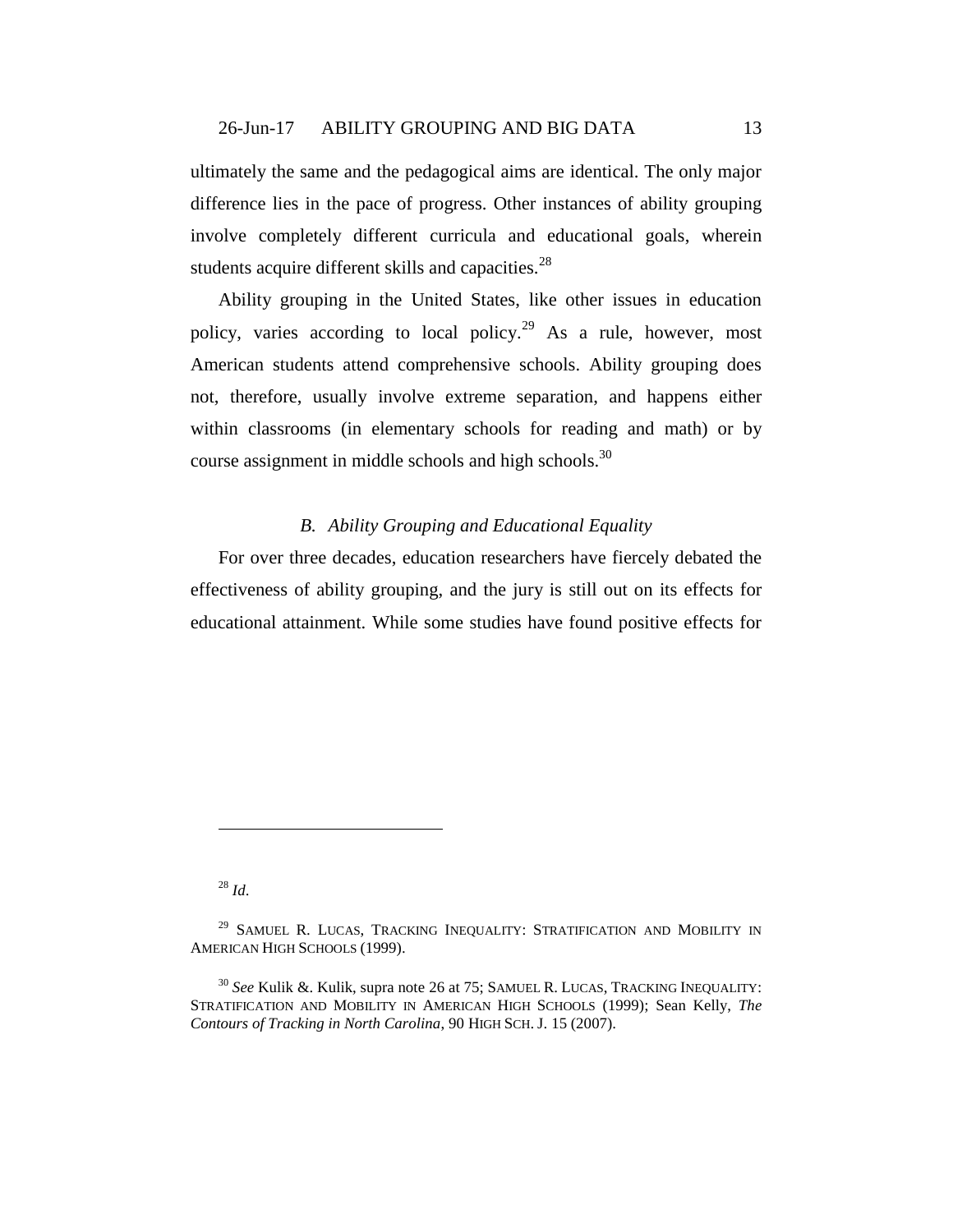14 *ABILITY GROUPING AND BIG DATA* 26-FEB-17

students studying in homogeneous classes, $31$  others have found few or no such effects. $32$  Various studies suggest grouping benefits students on high tracks, whereas students on the lower tracks have no comparable gains<sup>33</sup>

<sup>32</sup> *See* Robert E. Slavin, *Achievement Effects of Ability Grouping in Secondary Schools: A Best-Evidence Synthesis*, 60(3) REV. EDUC. RES. 471 (1990) (reviewing 29 studies examining the effect of ability grouping on achievement in secondary schools, and finding zero effect); Robert E. Slavin, *Ability Grouping in the Middle Grades: Achievement Effects and Alternatives*, 93(5) THE ELEMENTARY SCH. J. 535 (1993) (Reviewing 27 studies concerning middle school and finding almost no difference between students who were grouped according to ability and those who studied in heterogeneous classes). See also: Julian R. Betts & Jamie L. Shkolnik, *The Effects of Ability Grouping on Student Achievement and Resource Allocation in Secondary Schools*, 19 ECON. EDUC. REV. 1 (2000) (finding no overall effect of formal grouping policies on student achievement).

<sup>33</sup> *See* Chen-Lin C. Kulik & James A. Kulik, *Effects of Ability Grouping on Secondary School Students: A Meta-analysis of Evaluation Findings*, 19 AM. EDUC. RES. J. 415 (1982); Ireson & Hallam, *supra* note [22,](#page-10-0) (finding that assignment into high ability groups improved self-esteem); Carolyn M. Shields, *A Comparison Study of Student Attitudes and Perceptions in Homogeneous and Heterogeneous Classrooms*, 24 ROEPER REV. 115 (2002) (grouping benefits students with high ability in terms of both academic achievement and attitudes concerning themselves and school); Adam Gamoran et al., *Upgrading High School Mathematics Instruction: Improving Learning Opportunities for Low-Achieving, Low-Income Youth*, 19(4) EDUC. EVALUATION & POL'Y ANALYSIS 325 (1997) (growth in student achievement in college-preparatory classes is significantly larger than in general track classes).

<sup>31</sup> *See* ESTHER DUFLO ET AL., PEER EFFECTS, TEACHER INCENTIVES, AND THE IMPACT OF TRACKING: EVIDENCE FROM A RANDOMIZED EVALUATION IN KENYA, (14475 NBER Working Paper, 2008) (finding large and lasting positive effects on the achievement of high- and low-achieving students alike); Yiping Lou et al., *Within-Class Grouping: A Meta-Analysis*, 66 REV. EDUC. RES. 423 (1996) (finding that within-class ability grouping improved academic achievement); Lynn M. Mulkey et al., *The Long-Term Effects of Ability Grouping in Mathematics: A National Investigation*, 8 SOC. PSYCHOL. EDUC. 137 (2005) (ability grouping in mathematics has persistent instructional benefits for all students); Kelly Puzio & Glenn Colby, *The Effects of Within-Class Grouping on Reading Achievement: A Meta-Analytic Synthesis*, SOC'Y RES. EDUC. EFFECTIVENESS (2010). http://eric.ed.gov/?id=ED514135 (finding a positive effect for within-class grouping in reading instruction). COURTNEY A. COLLINS & LI GAN, DOES SORTING STUDENTS IMPROVE SCORES? AN ANALYSIS OF CLASS COMPOSITION (National Bureau of Economic Research, 2013) (performance of both high and low performing students significantly improved in math and reading). [http://www.nber.org/papers/w18848.](http://www.nber.org/papers/w18848)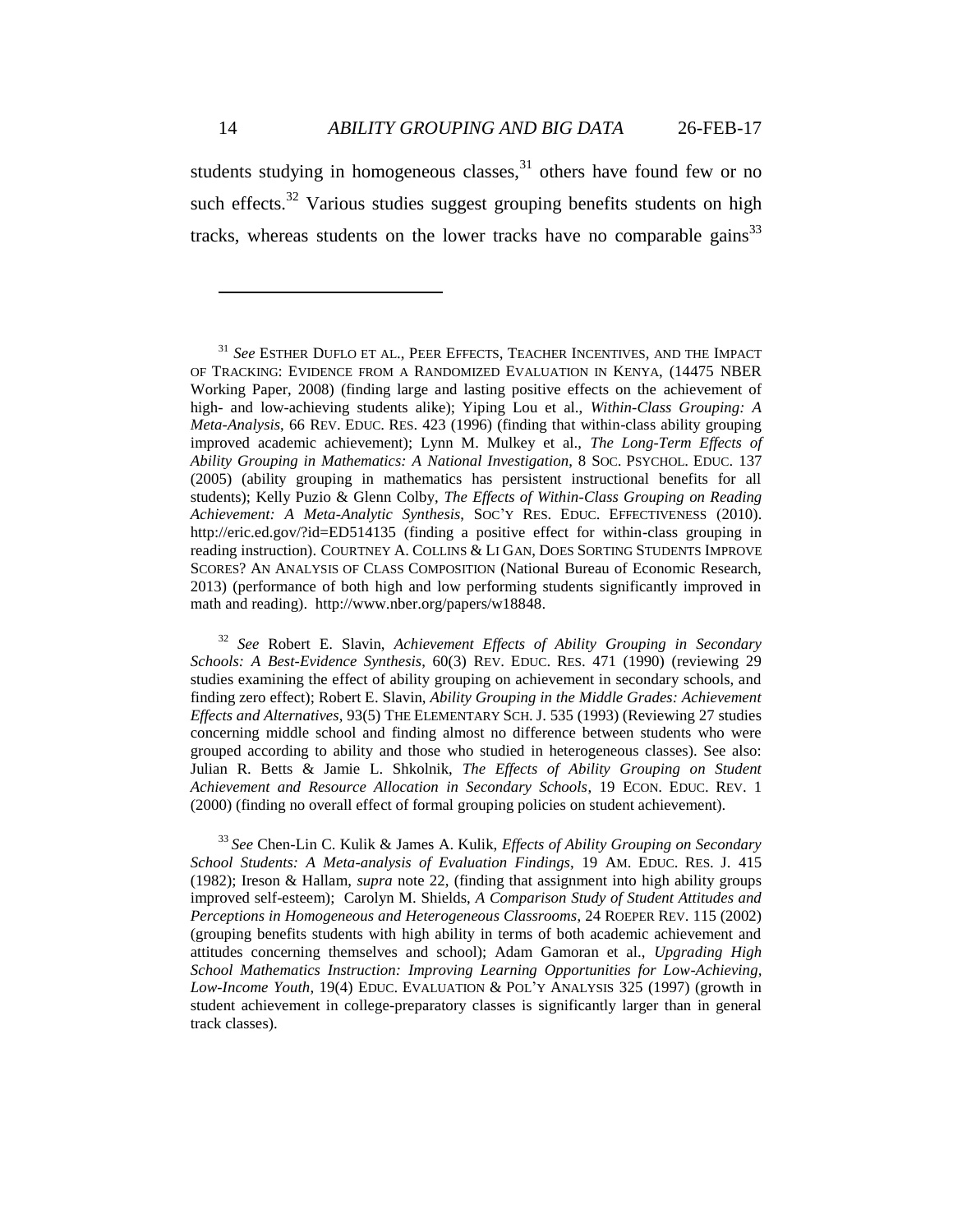and are even disadvantaged by the separation.<sup>34</sup>

 $\overline{a}$ 

<span id="page-14-0"></span>Overshadowing the debate on ability grouping effectiveness is the concern it creates and worsens educational inequality. <sup>35</sup> Two related questions arise here: first, whether ability grouping contributes to widening the gap between high-ability and low-ability students, and second, how ability grouping influences students from disadvantaged families and minority groups.

Most writers on grouping have concluded grouping students by academic performance typically contributes to widening the achievement gap between high-level and low-level classes over time, even after

<sup>34</sup> Christy Lleras & Claudia Rangel, *Ability Grouping Practices in Elementary School and African American/Hispanic Achievement*, 115(2) AM. J. EDUC. 279 (2009) (progress of students in low achieving reading groups decreases through the years, thus enlarging the achievement gap); Jay P. Heubert & Robert M. Hauser, *High Stakes: Testing for Tracking, Promotion, and Graduatio*N, THE NATIONAL RESEARCH COUNCIL (1999); Robert L. Linn, *Assessments and Accountability*, 29(2) EDUC. RES. 4 (2000); Estela Godinez Ballon, *Racial Differences in High School Math Track Assignment*, 7(4) J. LATION & EDUC. 272 (2008); Frances R. Spielhagen, *Algebra for Everyone? Student Perceptions in Mathematics,* 5(4) MIDDLE GRADE RES. J. 213 (2010).

<sup>35</sup> Eric A. Hanushek & Ludger Wobmann, *Does Educational Tracking Affect Performance and Inequality? Differences-in-Differences Evidence Across Countries* IFO WORKING PAPER (2005).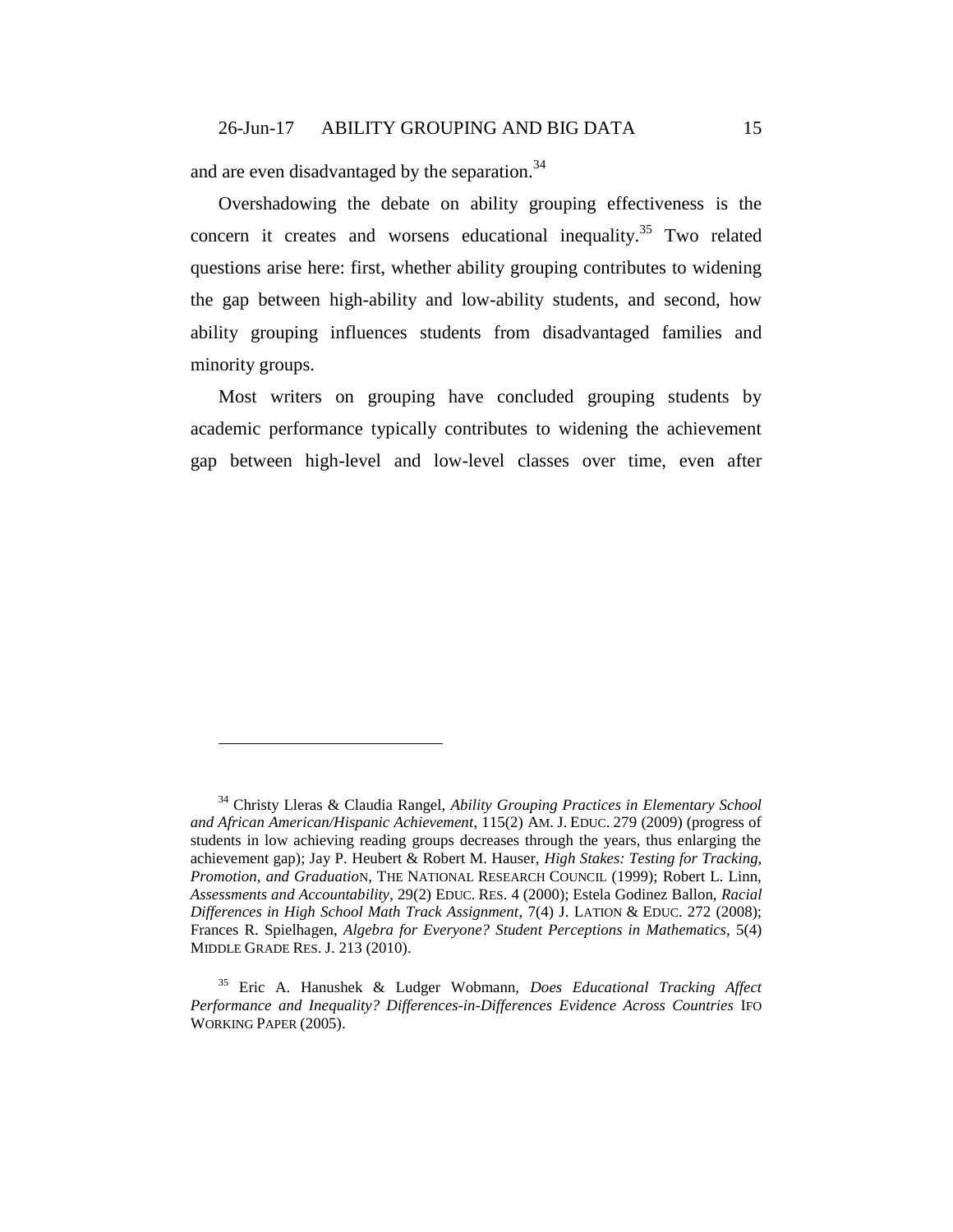<span id="page-15-1"></span><span id="page-15-0"></span>accounting for initial differences in ability. $36$  Ability grouping leads to inequality in educational resources: students on lower tracks, despite their need for extra help, tend to receive *fewer* resources than students on the higher tracks,  $37$  are taught by less experienced teachers,  $38$  and suffer from negative peer effects.<sup>39</sup> Further, research suggests students on low tracks are

<sup>37</sup> Karl L. Alexander et al., *Curriculum Tracking and Educational Stratification: Some Further Evidence*, 43 AM. SOC. REV. 47, 64 (1978).

<sup>38</sup> Merrilee K. Finley, *Teachers and Tracking in a Comprehensive High School*, 57 SOC. EDUC. 233 (1984); JOAN E. TALBERT & MICHELLE ENNIS, TEACHER TRACKING: EXACERBATING INEQUALITIES IN THE HIGH SCHOOL (1990); Richard Harker & Peter Tymms, *The Effects of Student Composition on School Outcomes*, 15(2) SCHOOL EFFECTIVENESS & SCHOOL IMPROVEMENT 177 (2004).

<sup>39</sup> Some studies show that grouping students by ability results in a reduction of peer effects in general. Ron W. Zimmer & Eugenia F. Toma, *Peer Effects in Private and Public Schools across Countries*, 19(1) J. POL'Y ANALYSIS & MGMT. 75 (2000); Ron W. Zimmer, *A New Twist in The Educational Tracking Debate*, 22(3) ECONOM. EDUC. REV. 307 (2003). Others, however, show that grouping creates a resource-rich environment for high-level students and deprives students on the low tracks of an important classroom resource namely, the positive input of high ability peers. *See* Yehezkel Dar & Nura Resh, *Classroom Intellectual Composition and Academic Achievement*, 23(3) AM. EDUC. RES. J. 357 (1986); William Carbonaro & Adam Gamoran, *The Production of Achievement Inequality in High School English*, 39(4) AM. EDUC. RES. J. 801 (2002); Adam Gamoran & Martin Nystrand, *Tracking, Instruction and Achievement*, 21(2) Int'l J. Educ. Res. 217 (1994); Sean Kelly & William Carbonaro, *Curriculum Tracking and Teacher Expectations: Evidence from* 

<sup>36</sup> *See* Hallinan, *supra* note [23;](#page-10-1) Michael Becker et al., *Is Early Ability Grouping Good for High-Achieving Students' Psychosocial Development? Effects of the Transition into Academically Selective Schools,* 106 J. EDUC. PSYCHOL. 555 (2014); Adam Garmoran & Mark Berendes, *The Effects of Stratification in Secondary Schools: Synthesis of Survey and Ethnographic Research*, 57 REV. EDUC. RES. 415 (1987); Joseph Murphy & Phillip Hallinger, *Equity as Access to Learning: Curricular and Instructional Treatment Differences*, 21 J. CURRICULUM STUD. 129 (1989); James E. Rosenbaum, *Social Implications of Educational Grouping*, 8 REV. RES. EDUC. 361 (1980); Adam Gamoran & Robert D. Mare, *Secondary School Tracking and Educational Inequality: Compensation, Reinforcement, or Neutrality?* 94 AM. J. SOC. 1146 (1989); Thomas B. Hoffer*, Middle School Ability Grouping and Student Achievement in Science and Mathematics*, 14 EDUC. EVALUATION & POL'Y ANALYSIS 205 (1992); ALAN C. KERCKHOFF, EFFECTS OF ABILITY GROUPING IN SECONDARY SCHOOL IN GREAT BRITAIN, NAT'L CHILD DEV. STUDY (1986).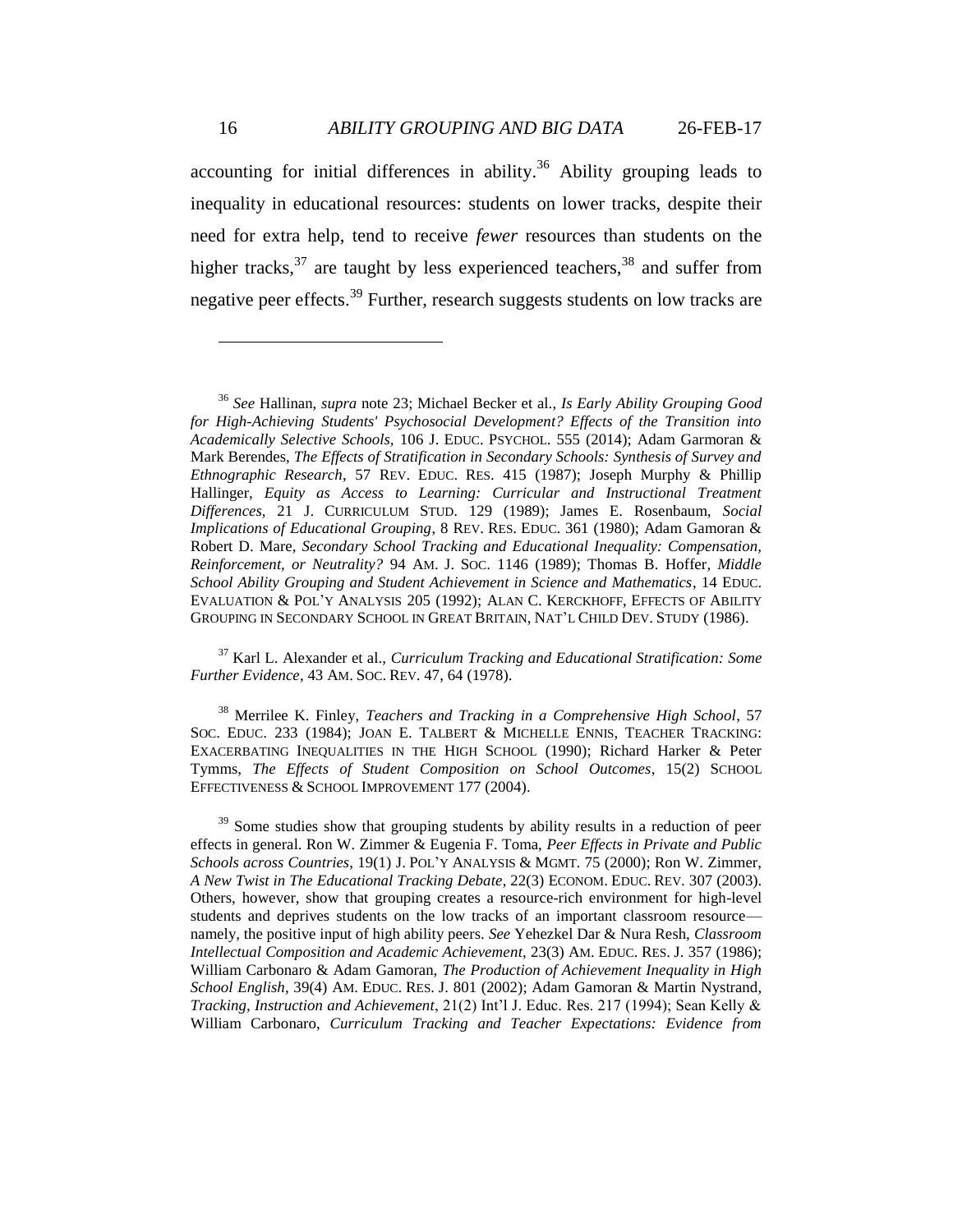exposed to curricula and learning experiences inferior to those offered on high tracks.<sup>40</sup> Instruction in low-ability classes tends to be comprised of low-level pedagogy – focusing on isolated bits of information, and workbook usage $41$  – that does not develop the students' critical and abstract thinking skills.<sup>42</sup> Being placed on low academic tracks is also related to higher dropout rates, $43$  and student misbehavior was disciplined more severely when it occurred on the lower tracks.<sup>44</sup>

<span id="page-16-0"></span>Another long-term negative effect associated with being placed on a lower academic track concerns labeling. Grouping dictates teachers' expectations from students, and, accordingly, also students' selfexpectations.<sup>45</sup> These expectations not only affect students' self-esteem but also influences their actual academic performance.<sup>46</sup> In most cases, once

<sup>40</sup> Gamoran et al., *supra* note [21,](#page-9-0) at 692.

<sup>41</sup> Oakes, *supra* note [1](#page-2-0) at 93-112.

<sup>42</sup> *Id*, at 7

 $\overline{a}$ 

<sup>43</sup> Jacob Werblow et al., *On the Wrong Track: How Tracking Is Associated with Dropping out of High School,* 46(2) EQUITY & EXCELLENCE EDUC. 270, 272 (2013). Daniel J. Losen, *Silent Segregation in Our Nation's Schools*, 34 HARV. C.R.-C.L. L. REV. 517, 522 (1999).

<sup>44</sup> MARY H. METZ, CLASSROOMS AND CORRIDORS: THE CRISIS OF AUTHORITY IN DESEGREGATED SECONDARY SCHOOLS 106 (1978).

<sup>45</sup> Alexander et al., *supra* note [37,](#page-15-0) at 60; Harker & Tymms, *supra* note [38.](#page-15-1)

<sup>46</sup> Aaron M. Palls et al., *Ability-Group Effects: Instructional, Social, or Institutional?* 67(1) SOC. EDUC. 27 (1994) (students in high-ability classes typically are exposed to a more positive learning environment, in terms of attitude, aspirations, and self-esteem, than

*Discrepant Course Taking Models*, 15 SOC. PSYCHOL. EDUC. 271 (2012); Mieke Van Houtte, *Tracking Effects on School Achievement: A Quantitative Explanation in Terms of the Academic Culture of School Staff*, 110 AM. J. EDUC. 354 (2004).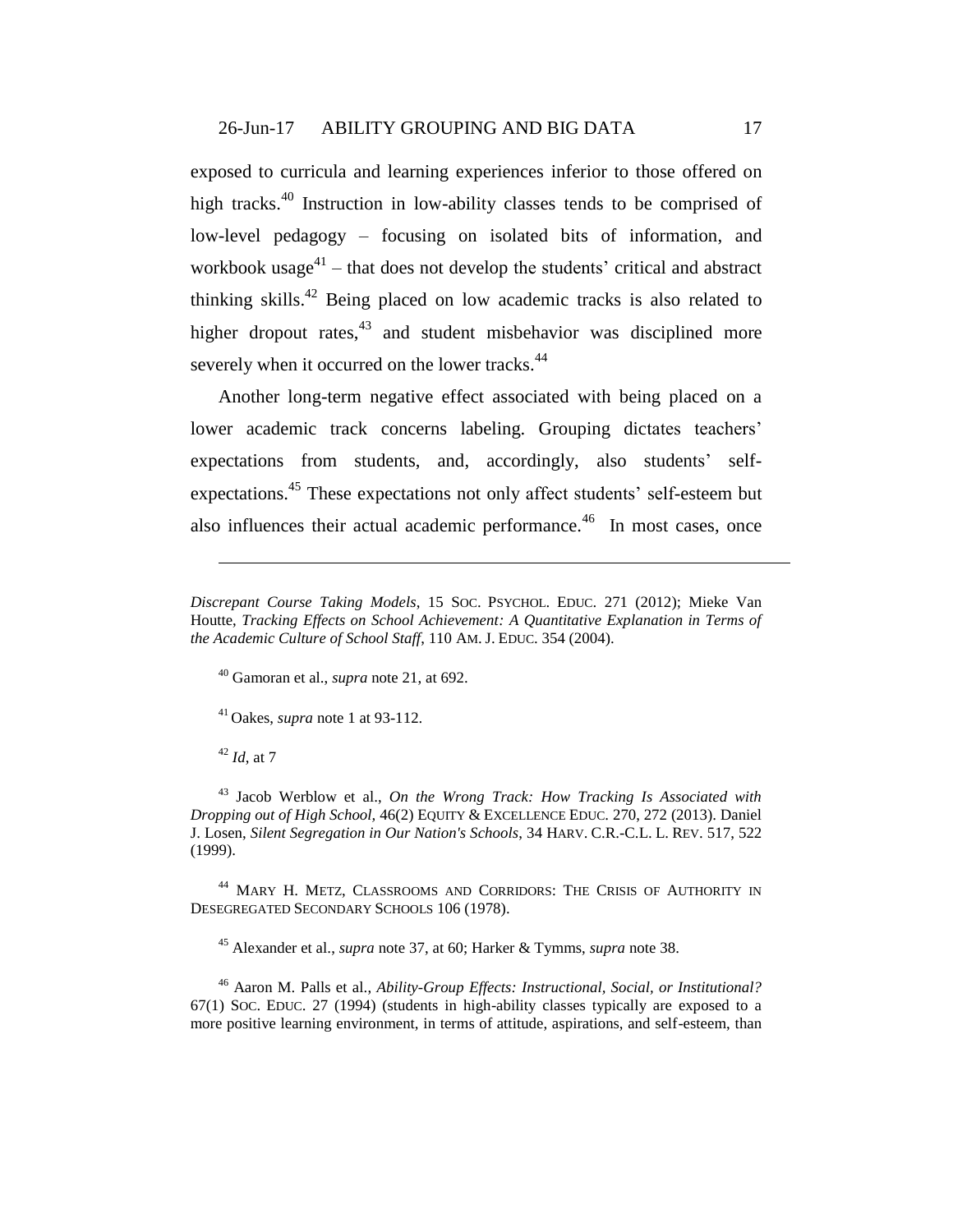<span id="page-17-0"></span>students are placed on a lower academic track in the early grades, they remain there through high school, where the differences between tracks become more pronounced.<sup>47</sup> Students assigned to lower track courses often find themselves "locked out" of higher-level courses that set conditions for enrollment.<sup>48</sup> As a result, gaps in student achievement tend to widen as students progress through middle and high school, reflecting both the differentiated curriculum and the vast differences in learning opportunities associated with participation in the honors and college preparatory programs available in those schools.<sup>49</sup> This evidence raises grave concerns that instead of improving the academic abilities and attainment of students with lower abilities, and investing extra resources in them, ability grouping in fact further disadvantages those students.

The findings are all the more troubling since considerable research shows ability grouping is also detrimental to the educational opportunities of children from poor background and racial minorities.<sup>50</sup> These students are heavily overrepresented in low tracks whereas students from privileged

<sup>48</sup> George Ansalone, *Schooling, Tracking, and Inequality*, 7 J. CHILD. & POVERTY 33, 42 (2001); NATIONAL EDUCATION ASSOCIATION, supra note [2](#page-2-1) at 9.

<sup>49</sup> *See* Roslyn A. Mickelson & Anthony D. Greene, *Connecting Pieces of the Puzzle: Gender Differences in Black Middle School Student's Achievement*, 75 J. NEGRO EDUC. 34 (2006).

<sup>50</sup> See e.g. Hanushek, *supra* note [35;](#page-14-0) Losen, *supra* note [43.](#page-16-0)Ansalone, *supra* note [48.](#page-17-0)

those in low-ability classes). *See also*: Losen, *supra* not[e 43,](#page-16-0) at 522.

<sup>&</sup>lt;sup>47</sup> Alexander et al., *supra* not[e 37,](#page-15-0) at 64; Doug Archbald & Elizabeth N. Farley-Ripple, *Predictors of Placement in Lower Level Versus Higher Level High School Mathematics*, 96 HIGH SCH. J. 33, 48 (2012); Sean Kelly, *The Black-White Gap in Mathematics Course Taking*, 82 SOC. EDUC. 47, 61 (2009).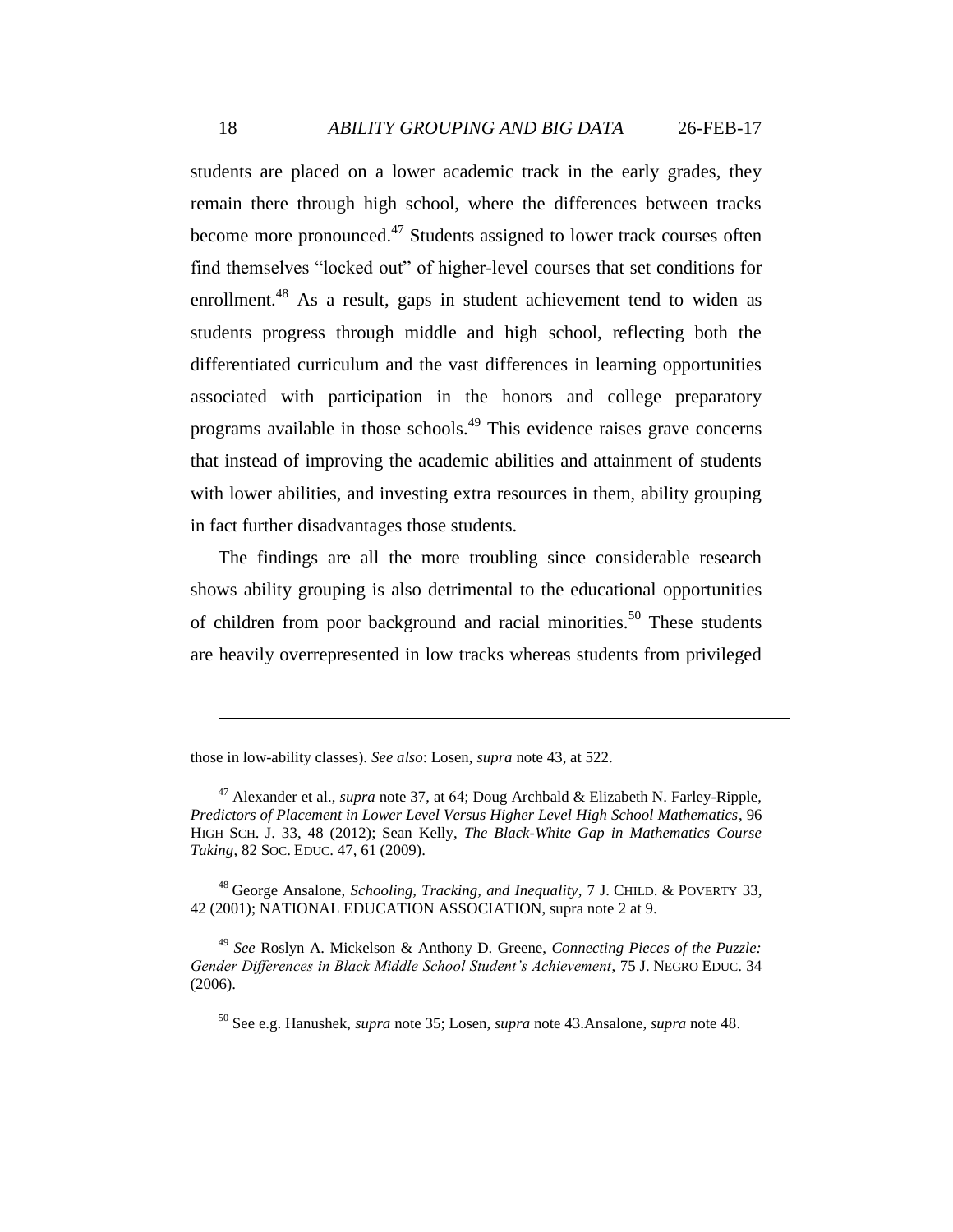backgrounds tend to be assigned in higher proportions to higher tracks.<sup>51</sup>

<span id="page-18-0"></span>The fact that children from disadvantaged backgrounds are overrepresented in low tracks can be attributed to one of two causes: the first, "pre-grouping causes," is the social circumstances that render children from marginalized groups less equipped for school. Individuals from disadvantaged groups tend to have less nurturing environments, which results in diminished abilities when they enter school.<sup>52</sup> The grouping process at school merely reflects the social inequality. The second possible cause for overrepresentation lies within the process of ability grouping itself—racial and class biases held by educators result in students who could have been successful on the high tracks being assigned to low tracks.<sup>53</sup>

<span id="page-18-1"></span>Clearly, these two causes are not mutually exclusive. Longstanding social inequality is certainly to blame for inequalities in educational capabilities for children of different social groups. However, there is also evidence that educational decision-making is deeply afflicted with racial and class biases. This Article focuses on the second cause—namely biases in decision-making—and examines whether the use of EDM, coupled with appropriate legal regulation, is likely to overcome biases.

Well-documented evidence points to bias in traditional educational

<sup>51</sup> Losen, *supra* note [43;](#page-16-0) Ansalone, *supra* note [48,](#page-17-0) at 39-40; Jeannie Oakes, *Two Cities' Tracking and Within-School Segregation*, 96 TCHR. C. REC. 681 (1995);. Greene, *supra* note [9;](#page-3-1) Cipriano-Walter, *supra* note [9.](#page-3-1)

<sup>52</sup> ANNETTE LAREAU, UNEQUAL CHILDHOODS: CLASS RACE AND FAMILY LIFE (2003); JOHN ERMISCH, MARKUS JANTTI & TIMOTHY M. SMEEDING, FROM PARENTS TO CHILDREN: THE INTERGENERATIONAL TRANSMISSION OF ADVANTAGE (2012).

 $53$  Oakes, supra note [1](#page-2-0) at 146-144; JEANNIE OAKES & AMY STUART WELL, BEYOND THE TECHNICALITIES OF SCHOOL REFORM: POLICY LESSONS FROM DETRACKING SCHOOL (1996).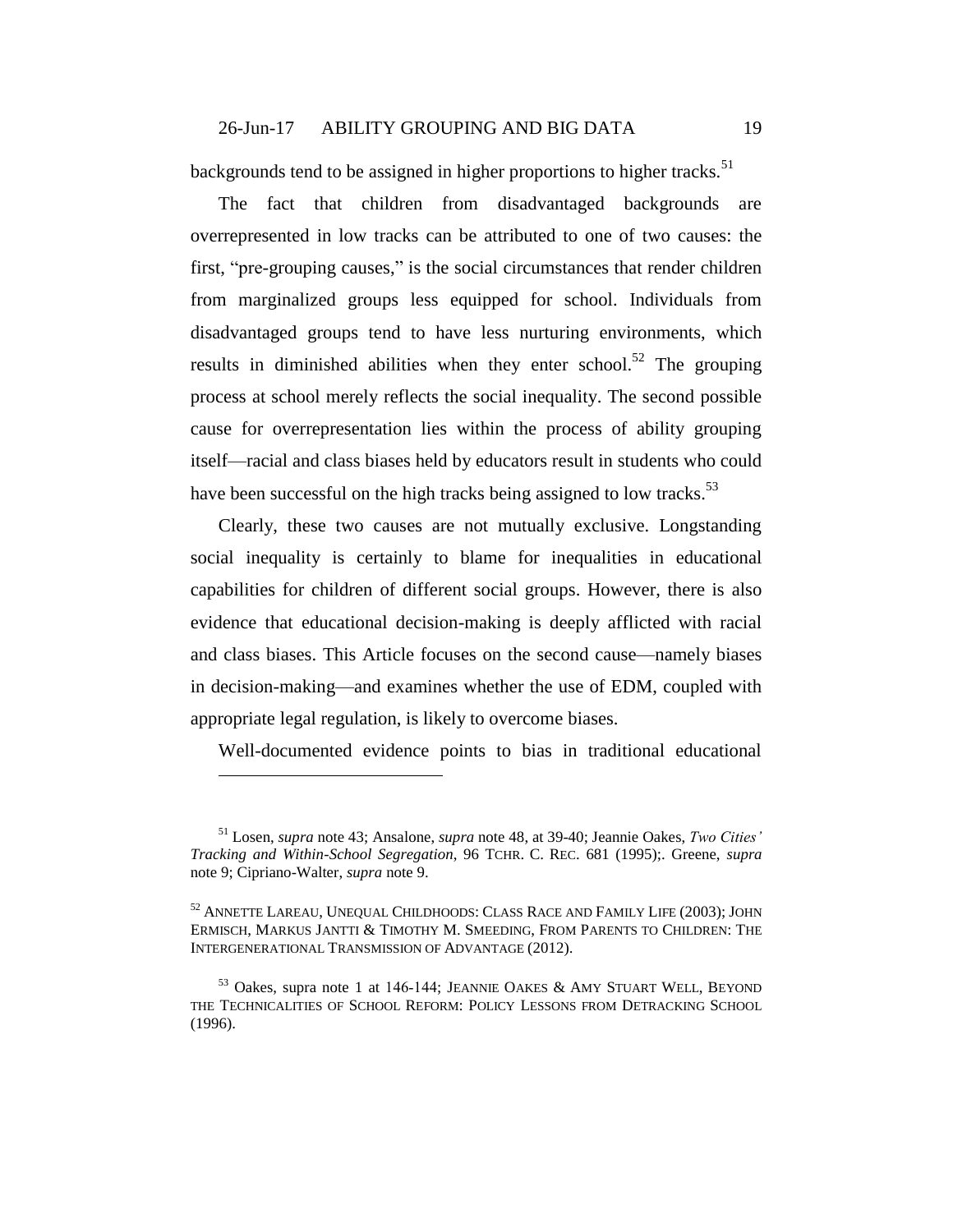<span id="page-19-0"></span>decision-making against racial minorities,<sup>54</sup> children of low social class,<sup>55</sup> and female students.<sup>56</sup> Though teachers may be wholly unaware of their biases, they tend to judge equally qualified students from racial minorities as less academically and socially competent than non-minority students, thus underestimating the students' actual academic abilities.<sup>57</sup> These biases pervade all spheres of schooling. African-American children, for example, are more likely to be disciplined for misconduct that white children could get away with—and to suffer more severe punishments for similar behavior.<sup>58</sup> Biases are also connected to decisions concerning assignment to special education:<sup>59</sup> children from racial and ethnic minorities are three

<sup>55</sup> George Ansalone, *Keeping on Track: A Reassessment of Tracking in the Schools*, 7 RACE, GENDER & CLASS IN EDUC. 108 (2000).

<sup>56</sup> Caroline Hodges Persell, *Differential Asset Conversion: Class and Gendered Pathways to Selective Colleges*, 65 SOC. EDUC. 208 (1992); Kar L. Alexander & Edward L. McDill, *Selection and Allocation within Schools*, 41 AM. SOC. REV. 963 (1976) (gender influences ability grouping decisions after controlling for ability).

<sup>57</sup> Linda van den Bergh et al., T*he Implicit Prejudiced Attitudes of Teachers: Relations to Teacher Expectations and the Ethnic Achievement Gap*, 47 AM. EDUC. RES. J. 497 (2010); Regina Cecelia McCombs & Judith Gay, *Effects of Race, Class, and IQ Information on Judgments of Parochial Grade School Teachers*, 128 J. SOC. PSYCHOL. 647 (1988); La Vonne I. Neal et al., *The Effects of African American Movement Styles on Teachers' Perceptions and Reactions*, 37 J. SPECIAL EDUC. 49 (2003); Felicia R. Parks & Janice H. Kennedy, *The Impact of Race, Physical Attractiveness, and Gender on Education Majors' and Teachers' Perceptions of Student Competence*, 37 J. BLACK STUD. 936 (2007);

<sup>58</sup> Russell J. Skiba et al., *The Color of Discipline: Sources of Racial and Gender Disproportionality in School Punishment*, 34 URB. REV. 317 (2002).

<sup>59</sup> Steve Knotek, *Bias in Problem Solving and the Social Process of Student Study Teams: A Qualitative Investigation*, 37 J. SPECIAL EDUC. 2 (2003).

<sup>54</sup> Hallinan, *supra* note [23;](#page-10-1) Terry Kershaw, *The Effects of Educational Tracking on the Social Mobility of African Americans*, 23 J. BLACK STUD. 152 (1992).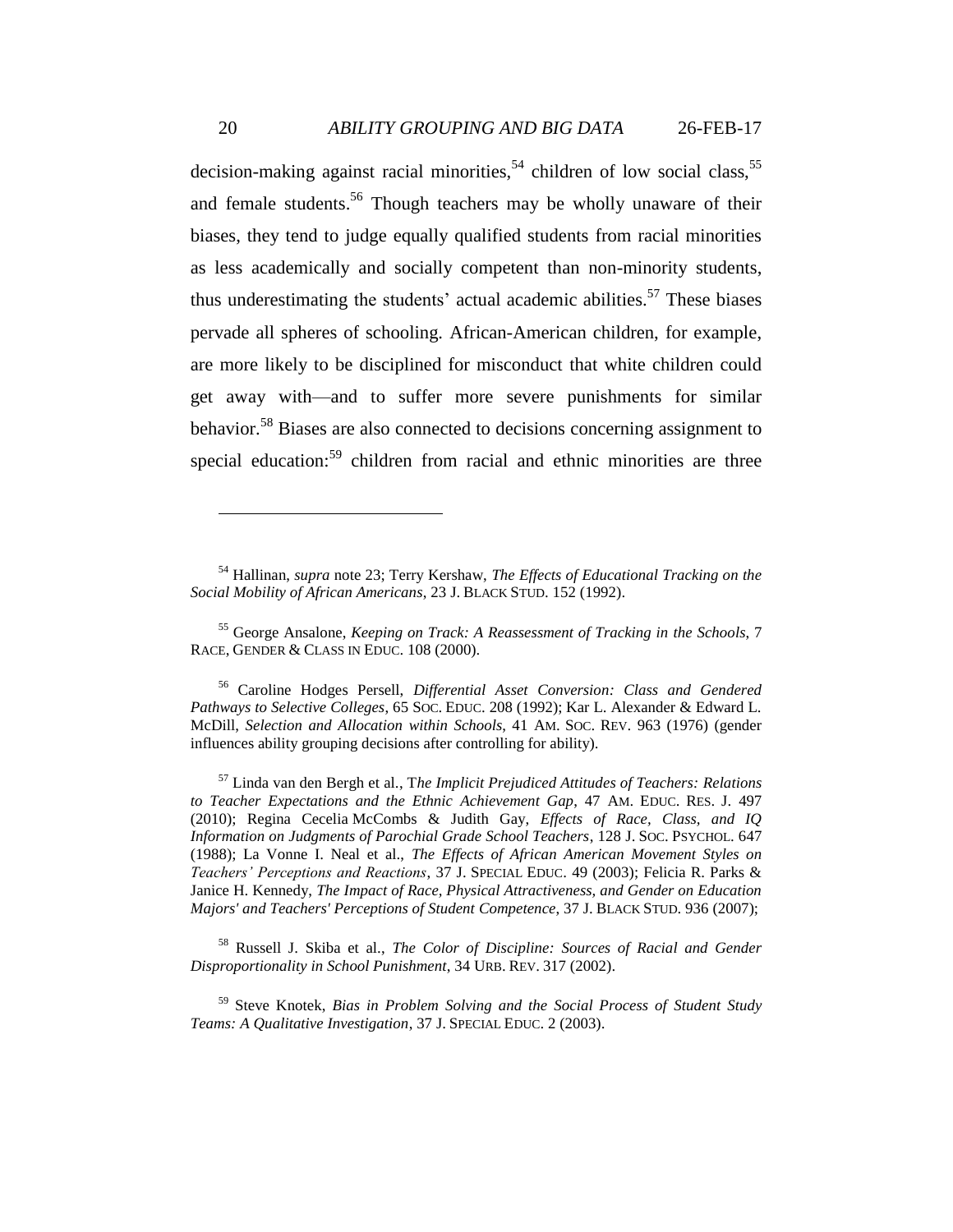times more likely to be found in need of special education when diagnosis of the disability involves subjective teacher evaluations. Such biases do not come forth for more "objective" disabilities such as sensory or physical.<sup>60</sup> Further, while the legal treatment of discrimination and attitudes in society regarding racial equality have developed significantly since these topics were first studied, implicit biases still pervade decision-making.<sup>61</sup>

Students from socially disadvantaged backgrounds are also overrepresented in low-ability tracks owing to differences between affluent and disadvantaged families in parental involvement. Poor parents or parents belonging to minority groups are less likely to challenge assignment decisions than middle- and upper-class parents. Affluent parents are more involved in educational decisions and are more assertive; therefore, affluent parents are more effective in providing access to high ability programs and gifted education for their children.<sup>62</sup>

Ethnic and class segregation is not merely a result of ability grouping, but was also one of the motivation for ability grouping through the years. In the early days of comprehensive schooling, ability grouping was a means to

<sup>60</sup> *See* Garda, *supra* note [21.](#page-9-0)

 $<sup>61</sup>$  Moreover, studies show that even when schools employ a set of criteria in placement</sup> decisions (most often grades, test scores, teacher and counselor recommendations, parental preference, and student choice) nonacademic factors play a significant role in determining the ability-group level to which a student is assigned. Hallinan et al., *supra* note [23,](#page-10-1) at 96. Paula Stern & Richard J. Shavelson, *Reading Teachers' Judgments, Plans, and Decision Making*, 37(3) THE READING TCHR. 280, 281 (1983). Random factors such as students' social skills, physical attractiveness, style of dress, whether both parents are present in the home, and even their first names, affect teachers' evaluations of student ability. Ansalone, *supra* note [55,](#page-19-0) at 127.

<sup>62</sup> Losen, *supra* note [43,](#page-16-0) at 525.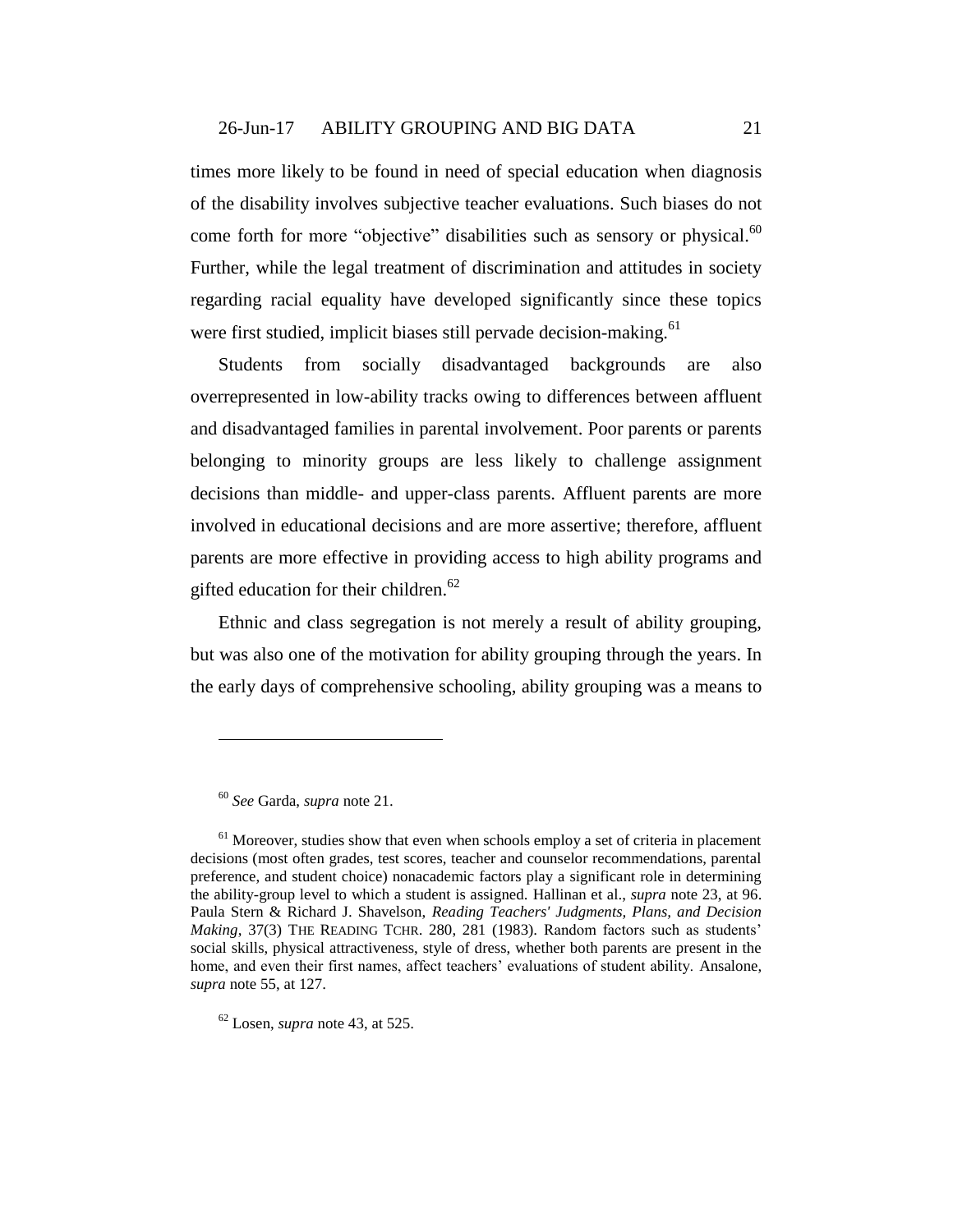separate lower-class and immigrant children—who were largely uneducated—from those of the educated gentry.<sup>63</sup> After *Brown v. Board of Education*, <sup>64</sup> ability grouping expanded dramatically, coming to represent a means of circumventing desegregation by substituting intra-school segregation for what had previously existed between schools.<sup>65</sup> Despite typically being justified by educators as a response to student heterogeneity, the practice was undergirded by beliefs about race and class, and politically defended by white, middle-class parents seeking to preserve their privilege.<sup>66</sup> Ability grouping is therefore a central player in the construction of class and race relations in education—less conspicuous, perhaps, than *de jure* segregation, but just as malignant.

The de facto segregation caused by ability grouping did not go unnoticed, as it attracted public criticism and even received legal challenges.<sup>67</sup> As a result, the practice of ability grouping saw a temporary drop toward the end of the twentieth century.<sup>68</sup> Ability grouping, however, has been on the upsurge in schools all over the country since the 2000s. Over 70% of fourth-grade teachers who participated in a 2009 survey

<sup>63</sup> Frank Biafora & George Ansalone, *Perceptions and Attitudes of School Principals Towards School Tracking: Structural Considerations of Personal Beliefs*, 128 EDUCATION 588, 589-590 (2008).

<sup>64</sup> 347 U.S. 483 (1954)

<sup>65</sup> Losen, *supra* note [43,](#page-16-0) at 521.

<sup>66</sup> Oakes, *supra* note [1](#page-2-0) at 197-198.

<sup>67</sup> This is described in Part IV.A.

<sup>68</sup> Loveless, *supra* note [4.](#page-2-2)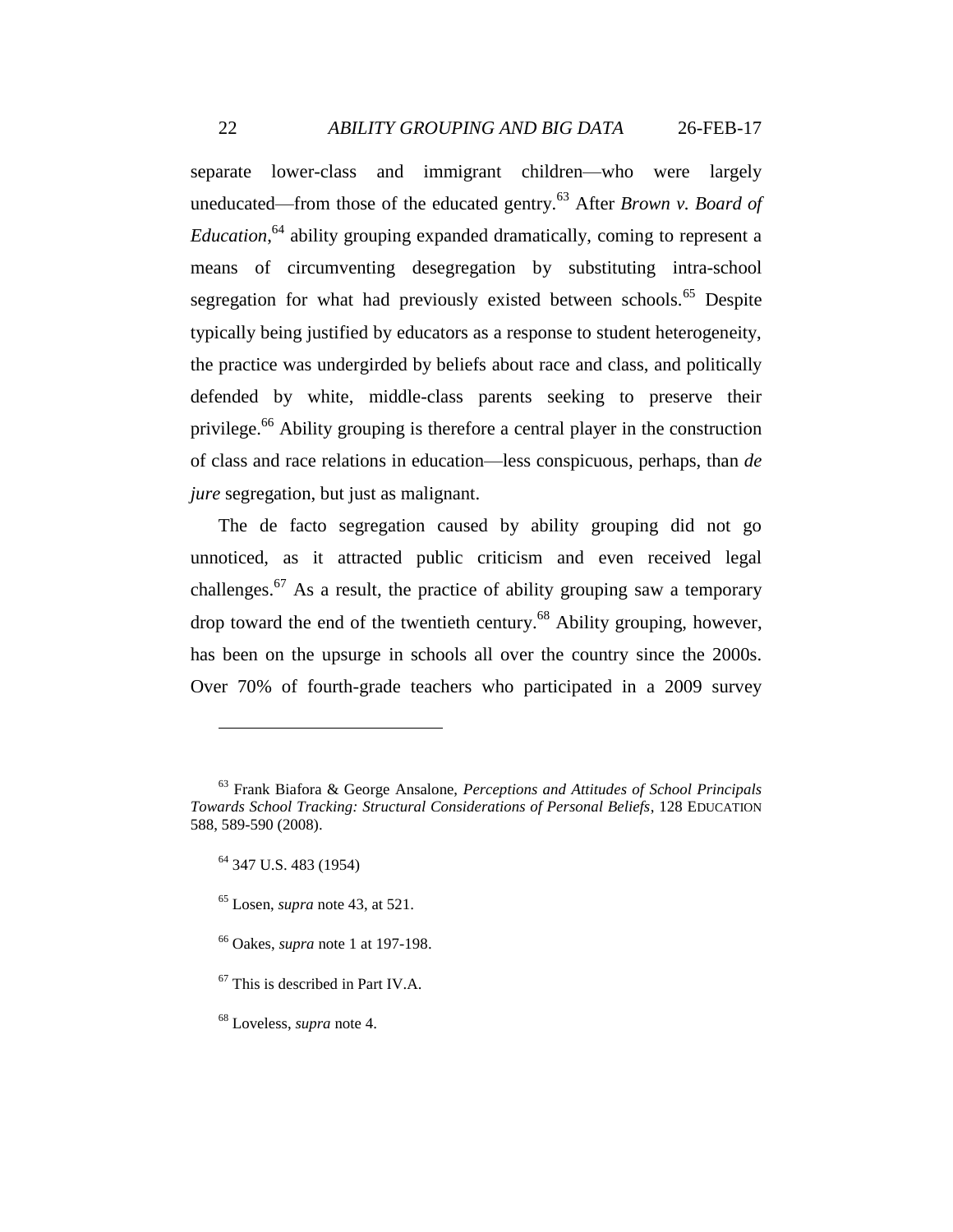reported they had grouped students by reading ability, up from 28% in 1998.<sup>69</sup> In math, over 60% of fourth-grade teachers grouped students by ability in 2011, a 40% increase from 1996.<sup>70</sup>

Concerns about the effect of ability grouping on the achievement gap between white and minority students have not eased with the resurgence of ability grouping in the last decade.<sup>71</sup> The evidence indicates ability grouping still correlates socioeconomic status, race, and ethnicity.<sup>72</sup>

Ability grouping, therefore, seems to aggravate educational inequality by disadvantaging children of racial and ethnic minorities, as well as poor children. The injustice caused far exceeds the realm of education, and affects students' life prospects deeply. As a result, a shadow of doubt falls on the desirability of ability grouping, as well as its moral permissibility.<sup>73</sup> This Article does not take a stand on the permissibility (or desirability) of ability grouping in general. Ability grouping is becoming more widespread than ever, practiced routinely in all education systems with no signs of

<sup>69</sup> *Id.*

 $\overline{a}$ 

<sup>70</sup> *Id.*

 $72$  Werblow et al., supra note [43.](#page-16-0)

<sup>73</sup> Several scholars argue to this effect. See for example: CAROL C. BURRIS & DELIA T. GARRITY, DETRACKING FOR EXCELLENCE AND EQUITY (2008); Jo Boaler, *How a Detracked Mathematics Approach Promoted Respect, Responsibility, and High Achievement*, 45(1) THEORY INTO PRACTICE 40 (2006); Hamsa Venkatakrishnan & Dylan Wiliam, *Tracking and Mixed-Ability Grouping Secondary School Mathematics Classrooms: A Case Study*, 29(2) BRIT. EDUC. RES. J. 189 (2003).

<sup>71</sup> Richard R. Verdugo, *The Heavens May Fall: School Dropouts, the Achievement Gap, and Statistical Bias*, 43(2) EDUC. & URB. SOC. 184 (2011).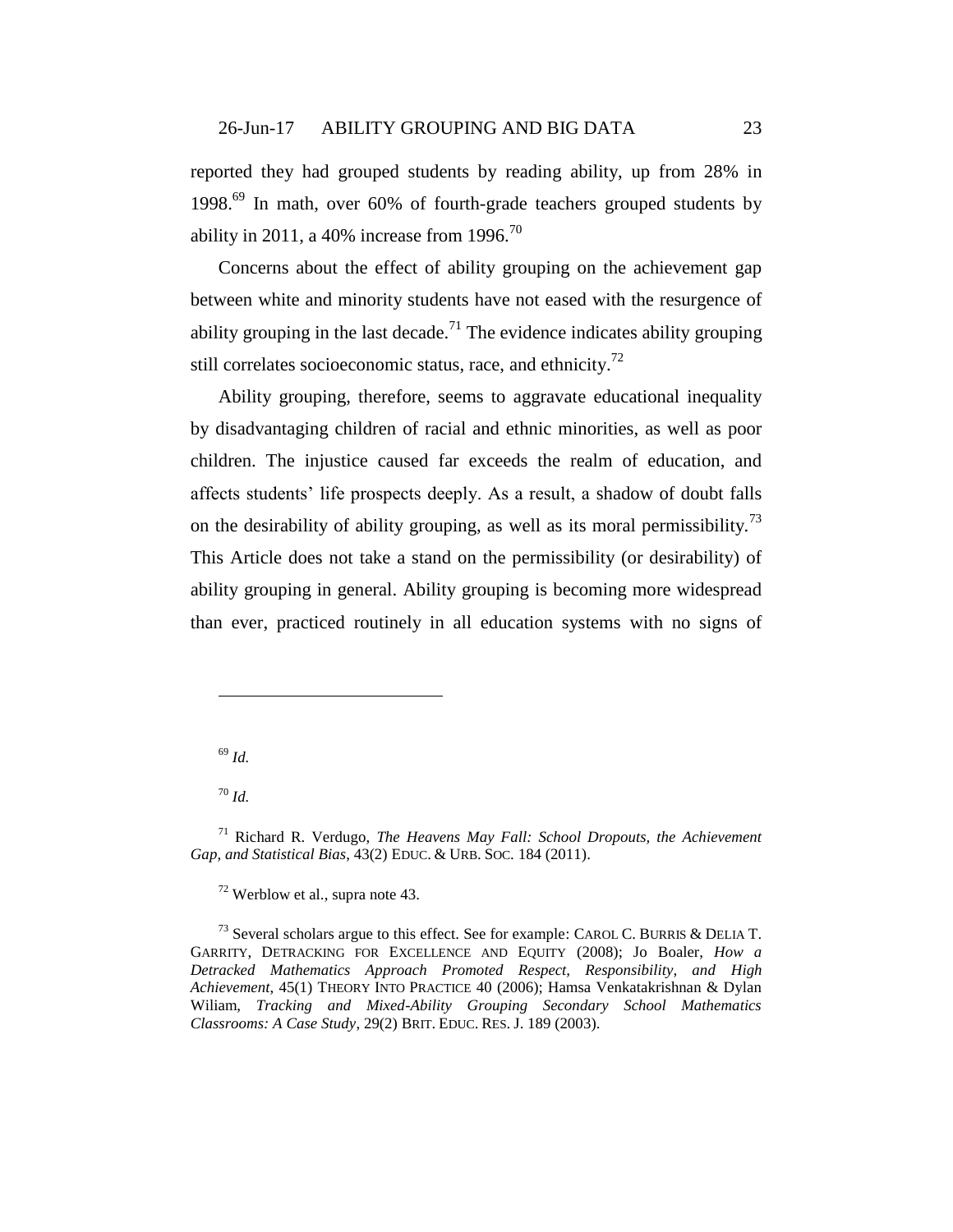decline.<sup>74</sup> Therefore, while possibly not addressing all the concerns, reducing biases in the ability grouping process is an important contribution to educational justice.<sup>75</sup>

#### III. DATA DRIVEN ABILITY GROUPING

There are no easy ways to eliminate implicit bias in education, as in other contexts.<sup>76</sup> Still, technology may offer a ray of hope. Decision-making processes that do not rely solely on human evaluations may be able to reduce biases in these processes. Ability grouping may be one of the practices that can benefit from these new technologies.

### *A. Educational Data-Driven Decision Making*

As in many other life spheres, today's core educational activities rely increasingly on technology.<sup>77</sup> Digital whiteboards, digital textbooks,

 $\overline{a}$ 

<sup>76</sup> Jerry Kang & Kristen Lane, *Seeing through Colorblindness: Implicit Bias and the Law*, 58 UCLA L. REV. 465 (2010).

<sup>74</sup> Loveless, *supra* note [4.](#page-2-2)

 $75$  One could argue that improving ability grouping would have the effect of further securing and embedding the practice, and therefore has a negative overall effect on justice. However, a successful legal challenge to ability grouping in general is extremely unlikely, so it is better to improve ability grouping somewhat, even if it is impossible to solve all its problems.

 $77$  Most educators welcome the integration of technology to their classroom practices: according to one survey, three quarters of teachers expressed positive attitude toward the integration of technology into the classroom. *See*: *PBS Survey Finds Teachers Are Embracing Digital Resources to Propel Student Learning* (2013). [http://www.pbs.org/about/blogs/news/pbs-survey-finds-teachers-are-embracing-digital](http://www.pbs.org/about/blogs/news/pbs-survey-finds-teachers-are-embracing-digital-resources-to-propel-student-learning/)[resources-to-propel-student-learning/](http://www.pbs.org/about/blogs/news/pbs-survey-finds-teachers-are-embracing-digital-resources-to-propel-student-learning/)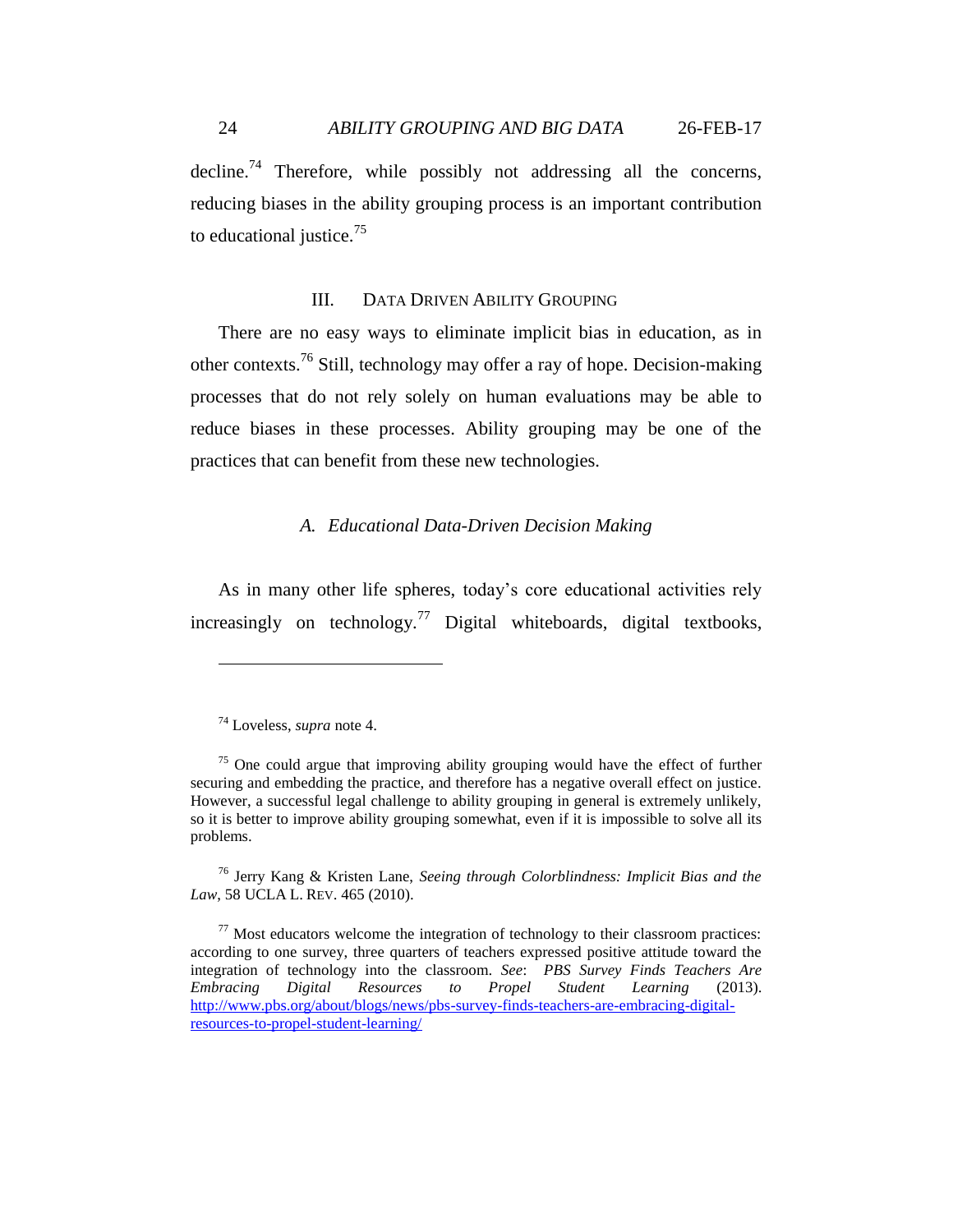educational applications, mobile devices, online assessments, Learning Management Systems (LMSs), and social networks—to name some of these technological tools—transform teaching techniques and communication modes between teachers and students.

Interactive digital educational tools, such as those mentioned above, generate immense amounts of granular information about students.<sup>78</sup> This data—often called "big data"<sup>79</sup>—includes not only consciously disclosed information, such as entries concerning grades, behavior, and attendance, but also metadata concerning the students' online activity. Moodle, for example, is a popular LMS that can be used for task assignments, quizzes, content delivery, and communication.<sup>80</sup> Moodle logs students' every keystroke—view and download commands, start and end time, time on task, and evaluation of assignments.<sup>81</sup>

In addition to the data collected from educational computerized platforms, further data concerning students may be accessible. Student ID cards may collect data on activities outside the classroom, such as purchases

<sup>78</sup> Elana Zeide, *The Limits of Education Purpose Limitations*, 71 U. MIAMI L. REV. 494, 505 (2017).

 $79$  Big data is not easily defined, but in general refers to "large and complex datasets" collected from digital and conventional sources that are not easily managed by traditional applications or processes." *See* Jacqueleen A. Reyes, *The Skinny on Big Data in Education: Learning Analytics Simplified*, 59(2) TECHTRENDS 75, 75 (2015).

<sup>80</sup> Moodle is the acronym for *Modular Object-Oriented Dynamic Learning Environment*.

<sup>81</sup> Divna Krpan & Slavomir Stankov, *Educational Data Mining for Grouping Students in E-learning System*, PROC. OF THE 34TH INT'L CONF. INFO. TECH. INTERFACES 207, 209- 210 (2012).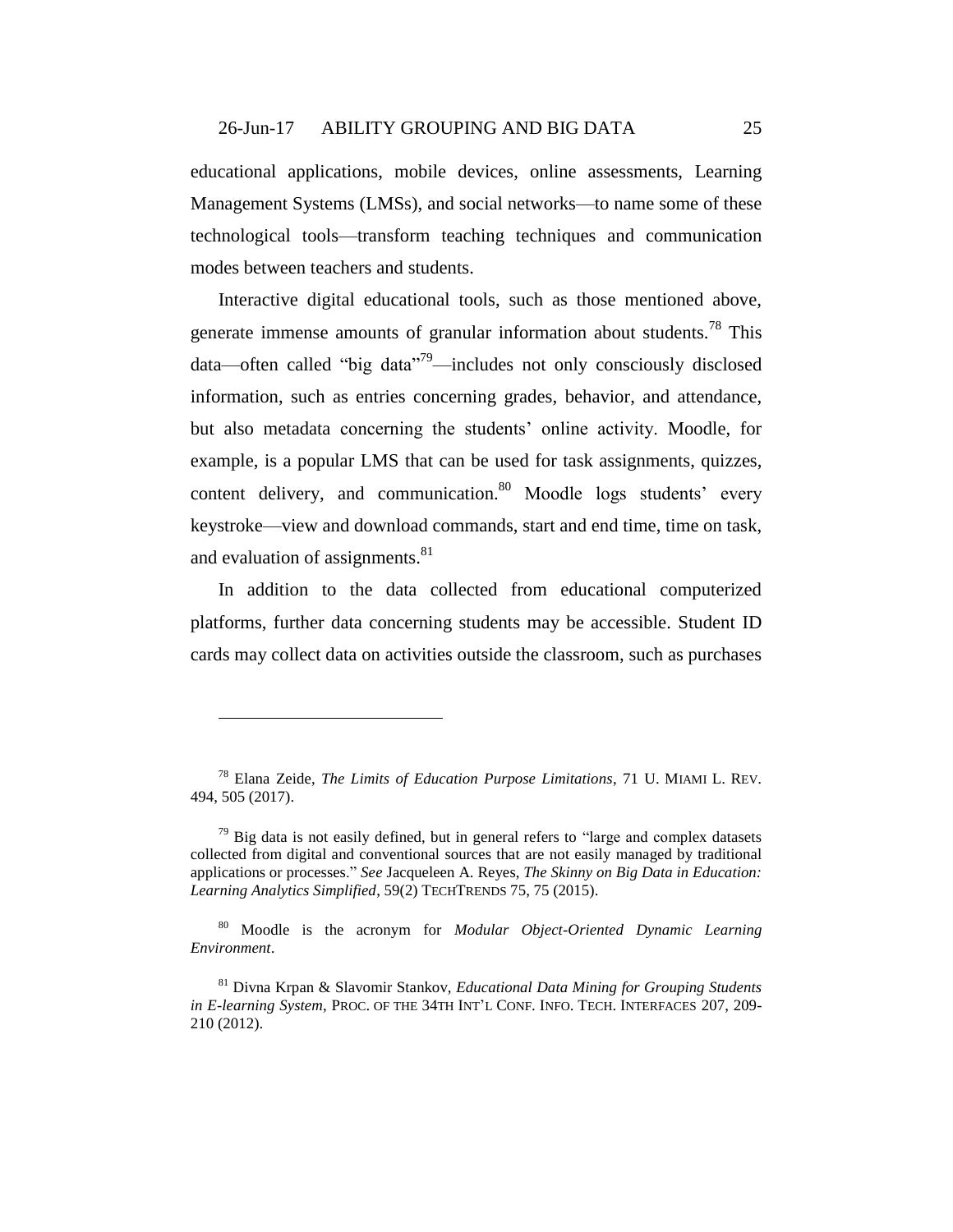<span id="page-25-0"></span>in the cafeteria or library loaning  $\log s$ .<sup>82</sup> Schools may also collect information about students from non-educational sources, like social media or email accounts.<sup>83</sup> Although not yet operational in most school systems, applications that can monitor bodily movements and indicators such as heart rate, eye movement, facial expressions, and posture already exist, and can provide data concerning students' physical reactions while performing educational tasks. 84

To make sense of the quantity and diversity of data, educational data mining (EDM) technologies are used. EDM takes these seemingly unrelated data and finds unexpected correlations and patterns within them.<sup>85</sup> The connections between students' attributes, habits, and attainment offer opportunities for improving teaching and designing education policy: they can identify which students need help, and of which kind; they can inform

### <sup>83</sup> *Id.*

<sup>82</sup> Elana Zeide, *Student Privacy Principles for the Age of Big Data: Moving Beyond Ferpa and Fipps*, 8 DREXEL L. REV. 339, 349 (2016).

<sup>&</sup>lt;sup>84</sup> Karen R. Effrem, The Dark Side of Student Data Mining, The Pulse 2016, Jun. 3, 2016. http://thepulse2016.com/karen-r-effrem/2016/06/03/response-to-us-newseducational-data-mining-harms-privacy-without-evidence-of-effectiveness/.

 $85$  EDM refers to techniques, tools, and research designed to automatically extract meaning from large repositories of data generated by or related to people's learning activities in educational environments. Ryan S.J.D. Baker, *Data Mining for Education*, *in* INTERNATIONAL ENCYCLOPEDIA OF EDUCATION 112 (Penelope Peterson et al. eds., 3d ed., 2010). Ryan S.J.D. Baker & George Siemens, *Educational Data Mining and Learning Analytics*, *in* THE CAMBRIDGE HANDBOOK OF THE LEARNING SCIENCES 253 (Keith Sawyer ed., 2d ed., 2014); Félix Castro et al., *Applying Data Mining Techniques to e-Learning Problems*, *in* 62 STUDIES IN COMPUTATIONAL INTELLIGENCE 183 (Raymond A. Tedman & Debra K. Tedman eds., 2007). Paul Baepler & Cynthia James Murdoch, *Academic Analytics and Data Mining in Higher Education*, 4 INT'L J. FOR THE SCHOLARSHIP OF TEACHING AND LEARNING (2010).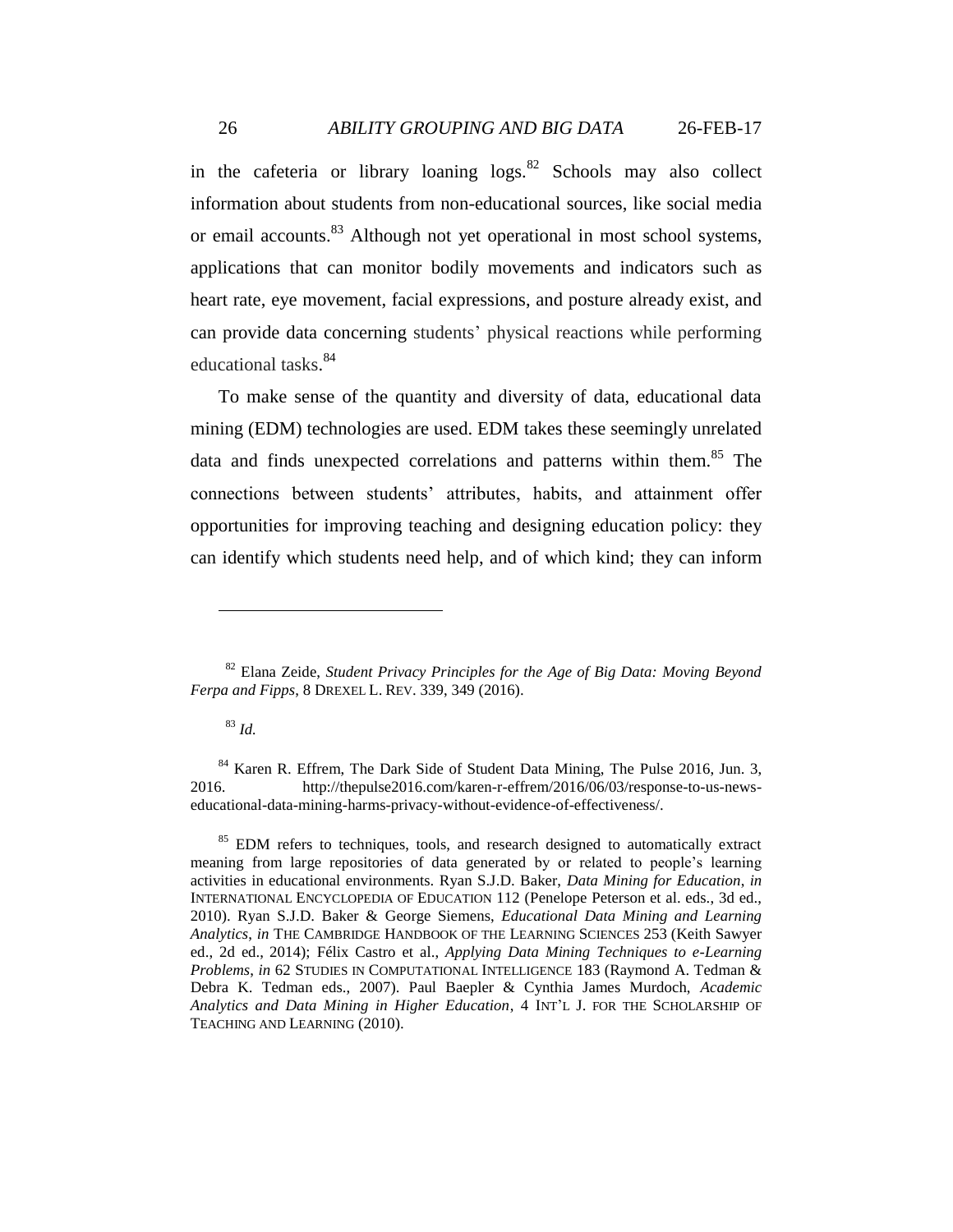educators about learning processes, what supports them, and what inhibits them;<sup>86</sup> and they help to evaluate teachers, courses, and pedagogical methods.<sup>87</sup> They can also inform educational policy, enabling multidimensional analysis at a level of detail and complexity previously unimaginable. 88

One of the most dominant uses of EDM concerns assessments of students, teachers, schools, and school districts.<sup>89</sup> The use of information technologies for this purpose has largely been driven by legal requirements for data-based assessments and accountability.<sup>90</sup> Specifically, the No Child Left Behind Act ("NCLB") imposes financial and administrative sanctions based on student test scores, and focuses on closing the achievement gap in

<span id="page-26-0"></span> $\overline{a}$ 

<sup>89</sup> Romero & Ventura, *supra* not[e 6,](#page-3-0) *at* 603-610.

 $90$  Legally established expectations for informed decision making in education is not new and can be found already in requirements from the 1980s and 1990s to use outcome data in school improvement planning and strategic planning. *See:* Andy Hargreaves & Henry Braun, *Data-Driven Improvement and Accountability*, National Education Policy Center 1, 1 (2013). http://nepc.colorado.edu/publication/data-driven-improvementaccountability.

<sup>86</sup> VIKTOR MAYER-SCHÖNBERGER & KENNETH CUKIER, LEARNING WITH BIG DATA: THE FUTURE OF EDUCATION (2014).

<sup>87</sup> Zeide, *supra* note [82.](#page-25-0)

<sup>88</sup> SEE FEDERAL TRADE COMMISSION, BIG DATA: A TOOL FOR INCLUSION OR EXCLUSION (Jan. 2016) *See* B. R. Prakash et al., *Big Data in Educational Data Mining and Learning Analytics*, 2(12) INT'L J. INNOVATIVE RES. IN COMPUTER & COMM. ENGINEERING 7515, 7516 (2014) (detailing the different kinds of insights EDM may offer). US Department of Education, National Education Technology; Kathleen Reid-Martinez & Michael Mathews, *Big Data in Education: Harnessing Data for Better Educational Outcomes*, The Center for Digital Education (2015), http://www.centerdigitaled.com/paper/Big-Data-in-Education-Harnessing-Data-for-Better-Educational-Outcomes-5211.html.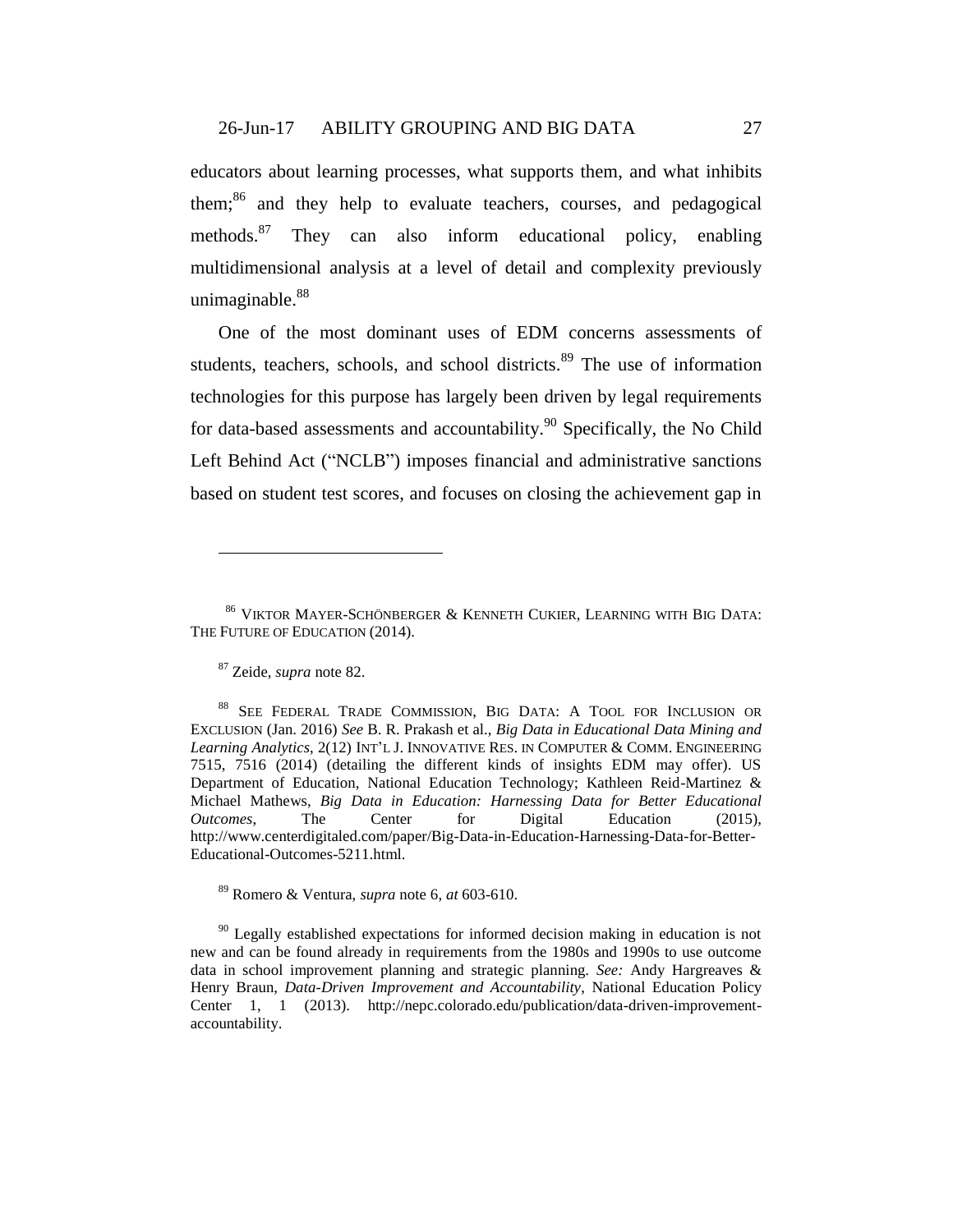each school based on its demographics and achievement scores.<sup>91</sup> To attain this goal, NCLB requires that states measure students' achievements annually and evaluate these achievements in light of state-established interim achievement goals, thereby making test scores, and measurable student performance, a primary concern for educators.<sup>92</sup> The Race to the Top Act ("RTT") also emphasizes accountability and measurement, while turning the focus from student achievement to student growth<sup>93</sup> and offers states a considerable financial incentive to implement data-use policies and to invest in data-use infrastructure.<sup>94</sup> Despite slight differences between the two, both reforms drive the incorporation of data-rich technologies and EDM in schools.<sup>95</sup> In December 2015, new federal legislation was enacted: the Every Student Succeeds Act ("ESSA").<sup>96</sup> This legislation is consistent

<sup>94</sup> Geoffrey H. Fletcher, *Race to the Top: No District Left Behind*, 37(10) T.H.E J. 17 (2010); Hargreaves & Braun, *supra* note [90;](#page-26-0) Means et al., *supra* note [7.](#page-3-2)

<sup>95</sup> Hargreaves & Braun, *supra* note [90.](#page-26-0)

<sup>91</sup> § 1001(3). Julie A. Marsh et al., *Making Sense of Data-Driven Decision Making in Education*, RAND Corporation 2 (2006).

 $92 \text{ }\frac{\text{92}}{\text{ }\frac{\text{93}}{\text{ }\frac{\text{94}}{\text{ }\frac{\text{95}}{\text{ }\frac{\text{96}}{\text{ }\frac{\text{96}}{\text{ }\frac{\text{97}}{\text{ }\frac{\text{98}}{\text{ }\frac{\text{99}}{\text{ }\frac{\text{99}}{\text{ }\frac{\text{99}}{\text{ }\frac{\text{99}}{\text{ }\frac{\text{99}}{\text{ }\frac{\text{99}}{\text{ }\frac{\text{99}}{\text{ }\frac{\text{99}}{\text{ }\frac{\text{99}}{\text{ }\frac{\text{99}}{\text{ }\frac{\text{99}}{\text{ }\frac{\text{9$ "Adequate Yearly Progress (AYP)." For a school and district to make AYP each subgroup must reach an identical minimal level of proficiency for each school year. Failing to meet the AYP entails sanctions for the school's and district's operation and autonomy. Robert L. Linn et al., *Accountability Systems: Implications of Requirements of the No Child Left Behind Act of 2001*, 31(6) EDUC. RES. 3, 4 (2002).

**<sup>93</sup>** *See* U.S. DEPARTMENT OF EDUCATION, RACE TO THE TOP-GAME-CHANGING REFORMS (n.d.), https://www.ed.gov/open/plan/race-top-game-changing-reforms.

<sup>&</sup>lt;sup>96</sup> Every Student Succeeds Act 20 U.S.C. § 6301 (ESSA). ESSA signifies a fundamental shift in terms of the relations between the Federal government and the states, and grants states more flexibility on issues related to accountability, resource allocation, and teacher evaluation. States will be responsible for establishing their own accountability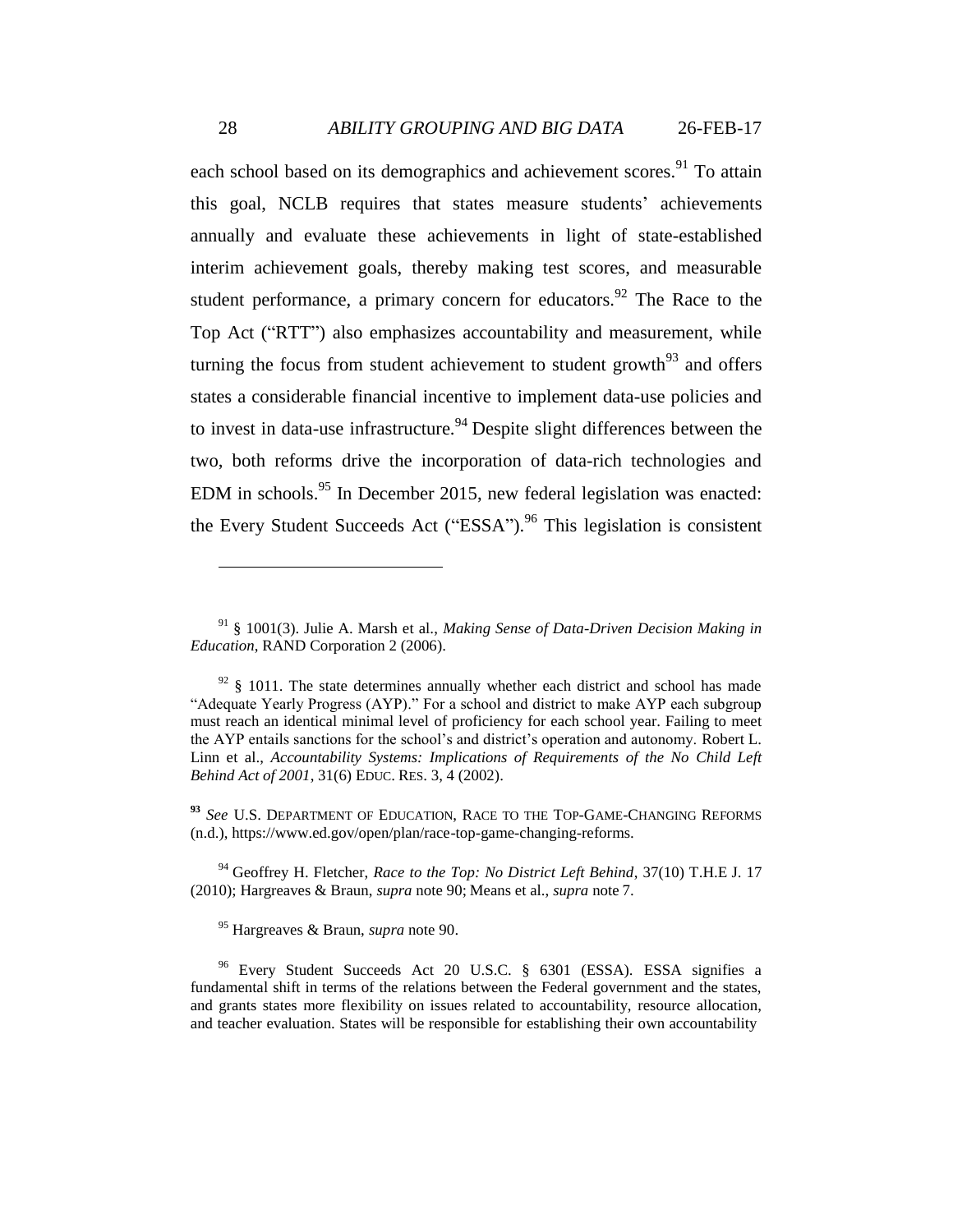with its predecessors, NCLB and RTT, in encouraging the use of accurate and transparent data on student performance.<sup>97</sup>

In addition to the ESSA, many states have also adopted policies that require that data significantly inform teachers' evaluations<sup>98</sup> and instruction-related decisions.<sup>99</sup> To match the demand, a thriving industry of assessment systems has made these technologies readily available to teachers and schools.<sup>100</sup>

In addition to assessment and accountability driven by legislation, the data and data-mining technologies are also used by schools for microdecision-making,  $^{101}$  such as ability grouping.<sup>102</sup>

<span id="page-28-0"></span> $\overline{a}$ 

<sup>97</sup> Paige Kowalski, *The Every Student Succeeds Act Says, "YES, Data Matter!"*, DATA QUALITY CAMPAIGN, Dec. 15, 2015. http://dataqualitycampaign.org/every-studentsucceeds-act-says-yes-data-matter/.

<sup>98</sup> Clarin Collins & Audrey Amrein-Beardsley, *Putting Growth and Value-Added Models on the Map: A National Overview*, 116 TCHR. C. REC. 1, 7 (2014) (30 states and the District of Washington have legislation or policy requiring it).

<sup>99</sup> Deven Carlson et al., *A Multistate District-Level Cluster Randomized Trial of the Impact of Data-Driven Reform on Reading and Mathematics Achievement*, 33(3) EDUC. EVALUATION AND POL'Y ANALYSIS 378, 378 (2011).

<sup>100</sup> Deven Carlson et al., *A Multistate District-Level Cluster Randomized Trial of the Impact of Data-Driven Reform on Reading and Mathematics Achievement*, 33(3) EDUC. EVALUATION AND POL'Y ANALYSIS 378, 378 (2011).

<sup>101</sup> The literature often characterizes data-driven decision-making in the educational context as a practice in which data is systematically collected, interpreted, and used for formulating action plans. Ellen B. Mandinach & Edith S. Gummer, *A Systemic View of Implementing Data Literacy in Educator Preparation*, 42(1) EDUC. RES. 30 (2013). These action plans are continuously evaluated adjusted based on further data. Cynthia Coburn & Erica O. Turner, *The Practice of Data Use: An Introduction*, 118 AM. J. EDUC. 99 (2012).

systems, though these must be submitted to and approved by the US Department of Education. See: Paige Kowalski, *The Every Student Succeeds Act Says, "YES, Data Matter!"* DATA QUALITY CAMPAIGN, Dec. 15, 2015, http://dataqualitycampaign.org/everystudent-succeeds-act-says-yes-data-matter/.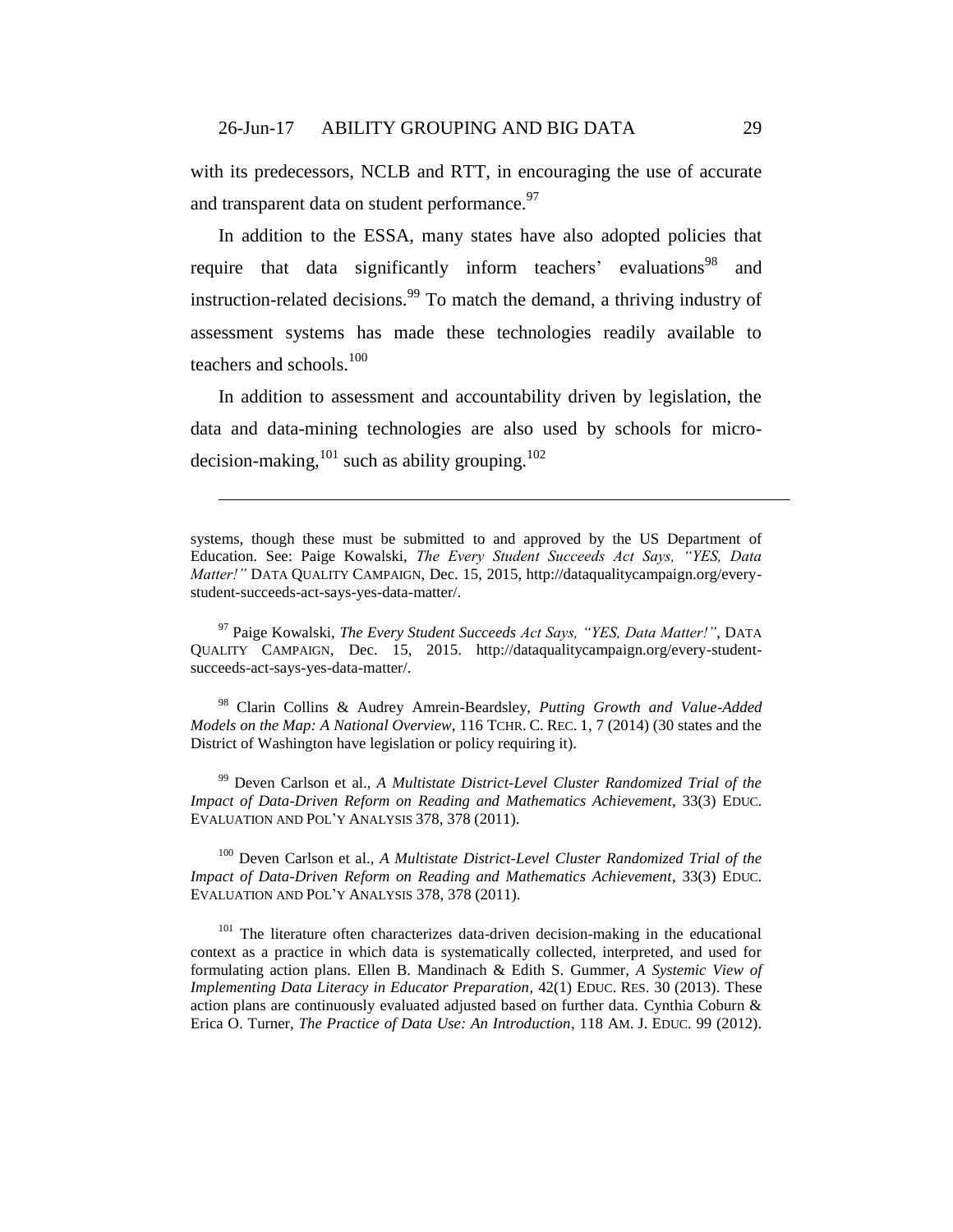#### *B. Can DDAG reduce biases?*

In light of the persistent biases that plague traditional methods of educational decision-making, DDDM, with its purported scientific and objective nature, may make a welcome change. Data, it is argued, "doesn't lie;" $103$  therefore, decisions based on data mining results may be more objective and accurate than educators' judgment.<sup>104</sup> If, as research suggests, individuals are subconsciously prejudiced, and evaluate identical data differently according to the relevant individual's race, social class, and sex, <sup>105</sup> machine-generated decisions may be preferable.

Since the use of big data in education is in its early days, the evidence is still not conclusive as to its effect on biases in decision-making. However, initial evidence regarding DDAG suggests there is room for optimism.

<sup>103</sup> Arne Duncan, *Robust Data Gives Us the Roadmap to Reform*, U.S. Department of Education, Jun. 8, 2009. http://www.ed.gov/news/speeches/robust-data-gives-us-roadmapreform.

<sup>104</sup> Ellen B. Mandinach, *A Perfect Time for Data Use: Using Data-Driven Decision Making to Inform Practice*, 47(2) EDUC. PSYCHOL. 71, 71 (2012); Jeffrey R. Henig, *The Politics of Data Use*, 114(11) TCHR. C. REC. 1 (2012). The US Department of Education promotes the collection and analysis of information generated by and about students as a means to help close achievement gaps, increase educational opportunities and college access, and reduce discrimination against underserved students. US Department of Education, *Use of Education Data at the Local Level: From Accountability to Instructional Improvement* (2010), https://www2.ed.gov/rschstat/eval/tech/use-of-education-data/use-ofeducation-data.pdf.

<sup>105</sup> See *supra*, Part III.B.

This assumes that decision makers (educators, policy makers) have access to the data and are able to make sense of it, evaluate it, and then make informed decisions based on it. *See* Ellen B. Mandinach & Edith S. Gummer, *A Systemic View of Implementing Data Literacy in Educator Preparation*, 42(1) EDUC. RES. 30 (2013).

<sup>102</sup> Romero & Ventura, *supra* note [6;](#page-3-0)Vukicevic et al., *supra* not[e 6.](#page-3-0)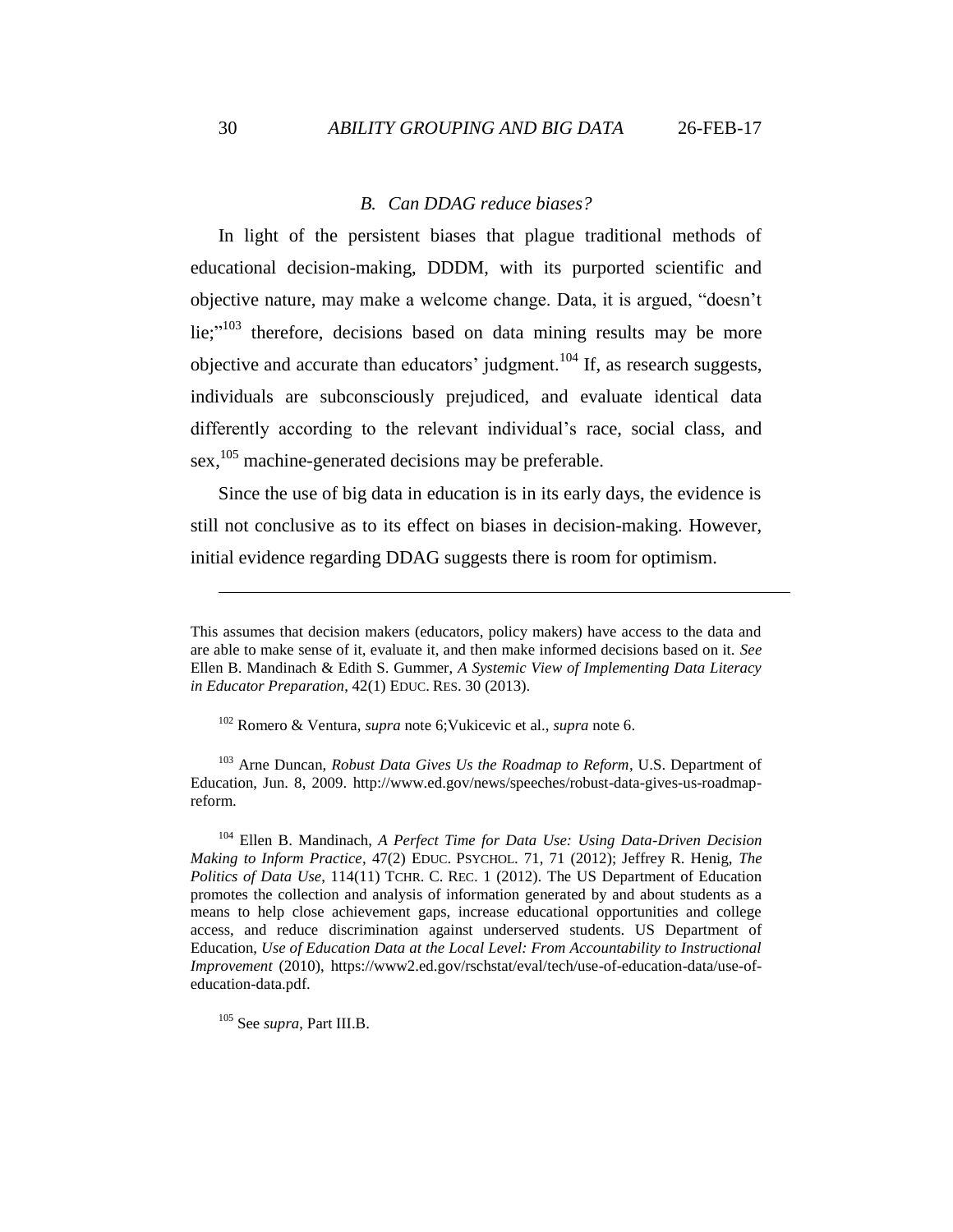EVAAS, an algorithm-based learning platform, provides data analysis services for the assessment of schooling effectiveness at the district, school, and classroom level, by using various sources of information, including scores on standardized tests.<sup>106</sup>

EVAAS generates a multitude of assessments and predictions on teacher effectiveness, student proficiency, probability of success, risk of dropping out, and more.<sup>107</sup> According to the company's website, EVAAS is widely used to assign students to eighth-grade algebra. The system evaluates a student's prior achievements to predict his or her success in higher-level courses, and accordingly produces recommendations for assigning students to ability-based groups.<sup>108</sup>

Although systems such as EVAAS have not long been operational, research on their effect is already beginning to emerge. One study found that 19 percent of teachers who used EVAAS data stated that they used it for ability grouping, to differentiate instruction according to student ability,

 $\overline{a}$ 

<sup>108</sup> *Expanding Eighth-Grade Algebra Participation,* http://www.sas.com/en\_us/customers/wake-forest-rolesville.html.

<sup>&</sup>lt;sup>106</sup> [http://www.evaas.sas.com.](http://www.evaas.sas.com/) For example, those provided by major educational testing companies and those used by states to fulfill their NCLBA obligations. On the other hand EVAAS does not have access to students' social media activity, emails, and other online activities that are not school-related. EDM, which has access to these types of data, may improve predictability even more and offer further insights into what makes students succeed. However, the ethical challenges that pertain to DDDM may also be more acute when these sources of information are included. S. Paul Wright et al., *SAS® EVAAS® Statistical Models*, SAS® (2010). [http://www.rsm.rcschools.net/teachers/Elliottj/documents/12-06-19JUN12SASWP-](http://www.rsm.rcschools.net/teachers/Elliottj/documents/12-06-19JUN12SASWP-EVAASStatisticalModels2010.pdf)[EVAASStatisticalModels2010.pdf.](http://www.rsm.rcschools.net/teachers/Elliottj/documents/12-06-19JUN12SASWP-EVAASStatisticalModels2010.pdf)

<sup>107</sup> S. Paul Wright et al., *SAS® EVAAS® Statistical Models*, SAS® (2010), *available at* http://www.rsm.rcschools.net/teachers/Elliottj/documents/12-06-19JUN12SASWP-EVAASStatisticalModels2010.pdf.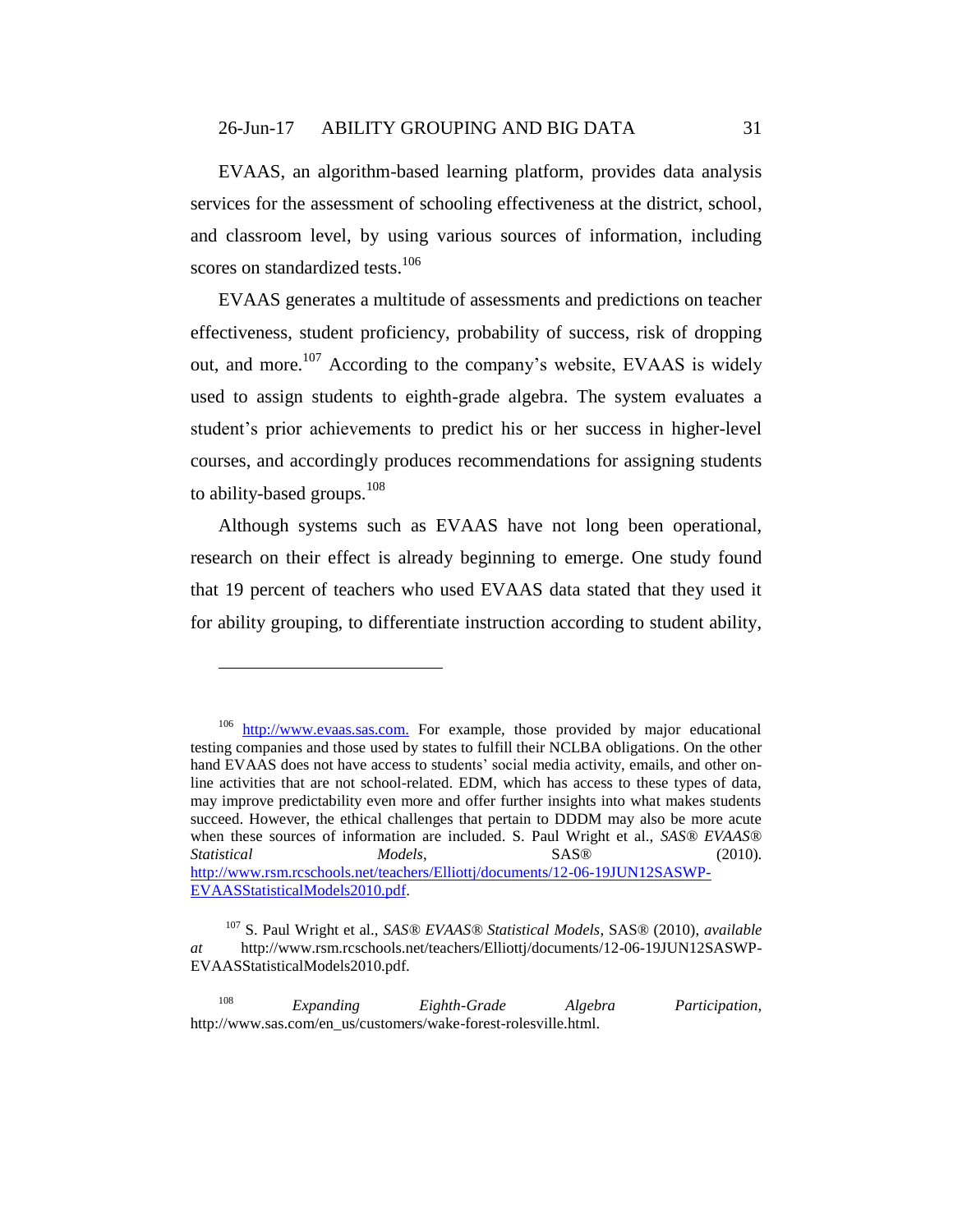and to provide remedial education to those who needed it.<sup>109</sup> EVAAS's "probability of success" reports have also become a determinant factor in math placement policy at district levels. For example, Wake County in North Carolina decided achieving a certain level of success probability on EVAAS's scale would be the criterion for assigning students to an accelerated track in math. $110$ 

The study examined the effect of using EVAAS in assignment decisions for representation of minority students in Wake County Public School System.<sup>111</sup> Performance data was analyzed by EVAAS rather than teacher recommendations to determine mathematics course assignments. By assigning students based on this data, rather than on intuitive decisions, the district substantially improved overall rates of math acceleration in African-American, Latino, and low-income students. The district also achieved proportional enrollment of female students: their enrollment in advanced math courses reflected their proportion in the student population. Importantly, the measured success rates were not impacted by the change.<sup>112</sup>

The study reports that, when confronted with the assignment

<sup>109</sup> Clarin Collins, *Houston*, *We Have a Problem: Teachers Find No Value in the SAS Education Value-Added Assessment System (EVAAS®)*, 22 EDUC. POL'Y ANALYSIS ARCHIVES 1, 14 (2014).

<sup>110</sup> Wake County Public School System, *Middle School Math Placement Guidelines, 2016-17.* http://danielsms.wcpss.net/files/2013/07/Math-Placement-Guidelines-2016- 2017.pdf.

<sup>111</sup> Dougherty et al., *supra* note [11.](#page-4-0) 

 $112$  *Id.*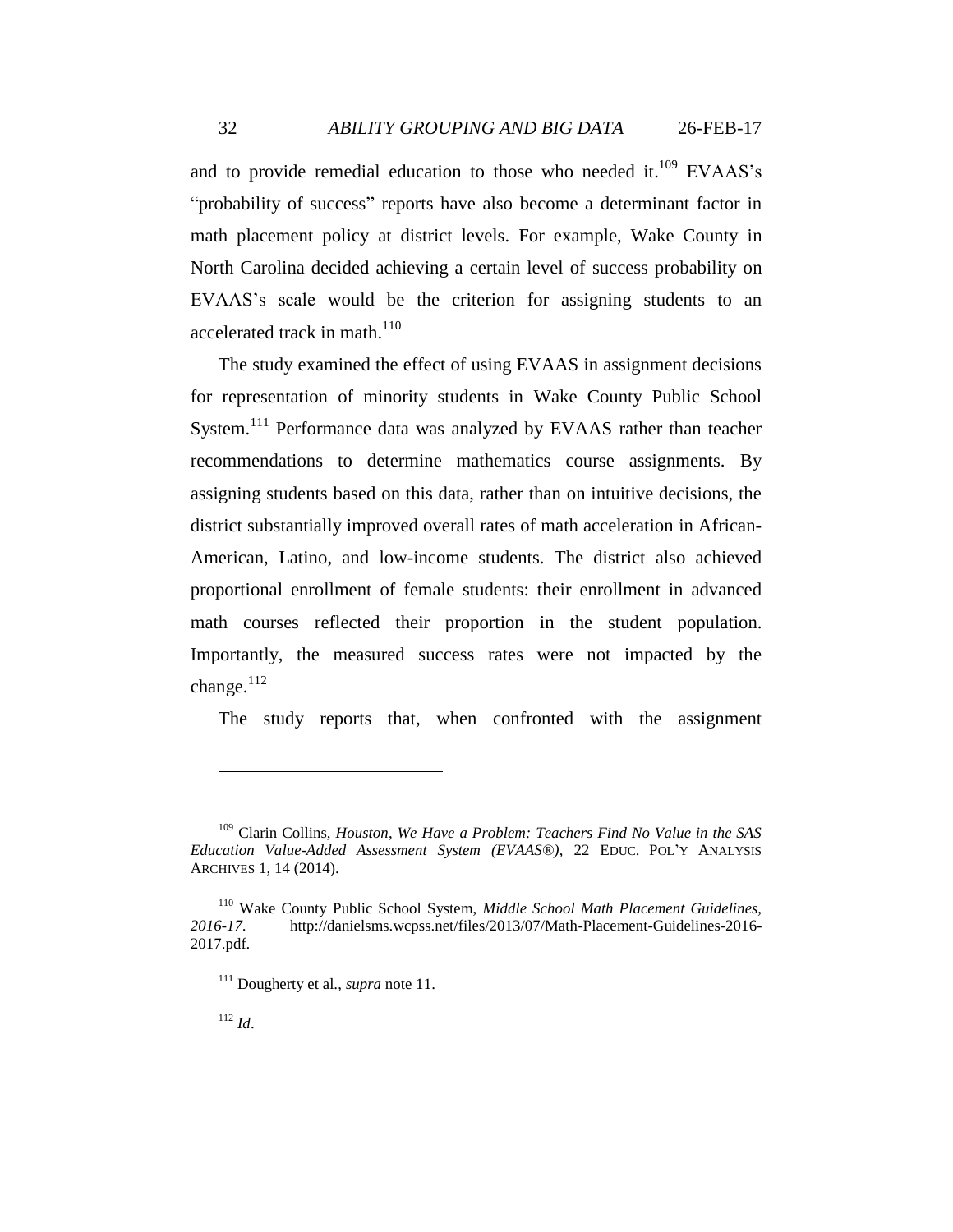recommendations that EVAAS generated, teachers expressed surprise, and admitted the model identified many students as suitable for the advanced course who otherwise would not have been chosen.<sup>113</sup>

Naturally, further research is required to investigate the variance between traditional methods of ability grouping and DDAG. Still, these initial findings are encouraging and suggest DDAG may offer opportunities for reducing biases and promoting equal educational opportunity.

That said, the use of data in itself is not a panacea for all ailments of educational inequality, and may in fact create a new set of challenges in terms of equality.<sup>114</sup> Research into predictive analytics and data mining in other areas suggests that instead of eliminating biases, DDDM may reproduce them.<sup>115</sup> For example, algorithms used by the IRS to detect tax evaders, by police to detect potential drug offenders, and by banks to predict debtors who will be unable to repay their debt, have all been shown to produce predictions biased against racial minorities and people of lower socioeconomic status. $116$ 

Unequal outcomes in data-driven decisions are caused by preexisting social inequality that is merely reflected in the algorithm's output and by

<sup>113</sup>*Id*.

**<sup>114</sup>** Cynthia E. Coburn & Erica O. Turner, *Research on Data Use: A Framework and Analysis*, 9(4) MEASUREMENT 173, 173 (2011).

<sup>&</sup>lt;sup>115</sup> The so-called "Podesta Report" states that data mining may have unintended discriminatory effects: "The increasing use of algorithms to make eligibility decisions must be carefully monitored for potential discriminatory outcomes regarding disadvantaged groups, even absent discriminatory intent". White House, BIG DATA: SEIZING OPPORTUNITIES, PRESERVING VALUES 47 (2014).

<sup>116</sup> Barocas & Selbst, *supra* note [12.](#page-5-0)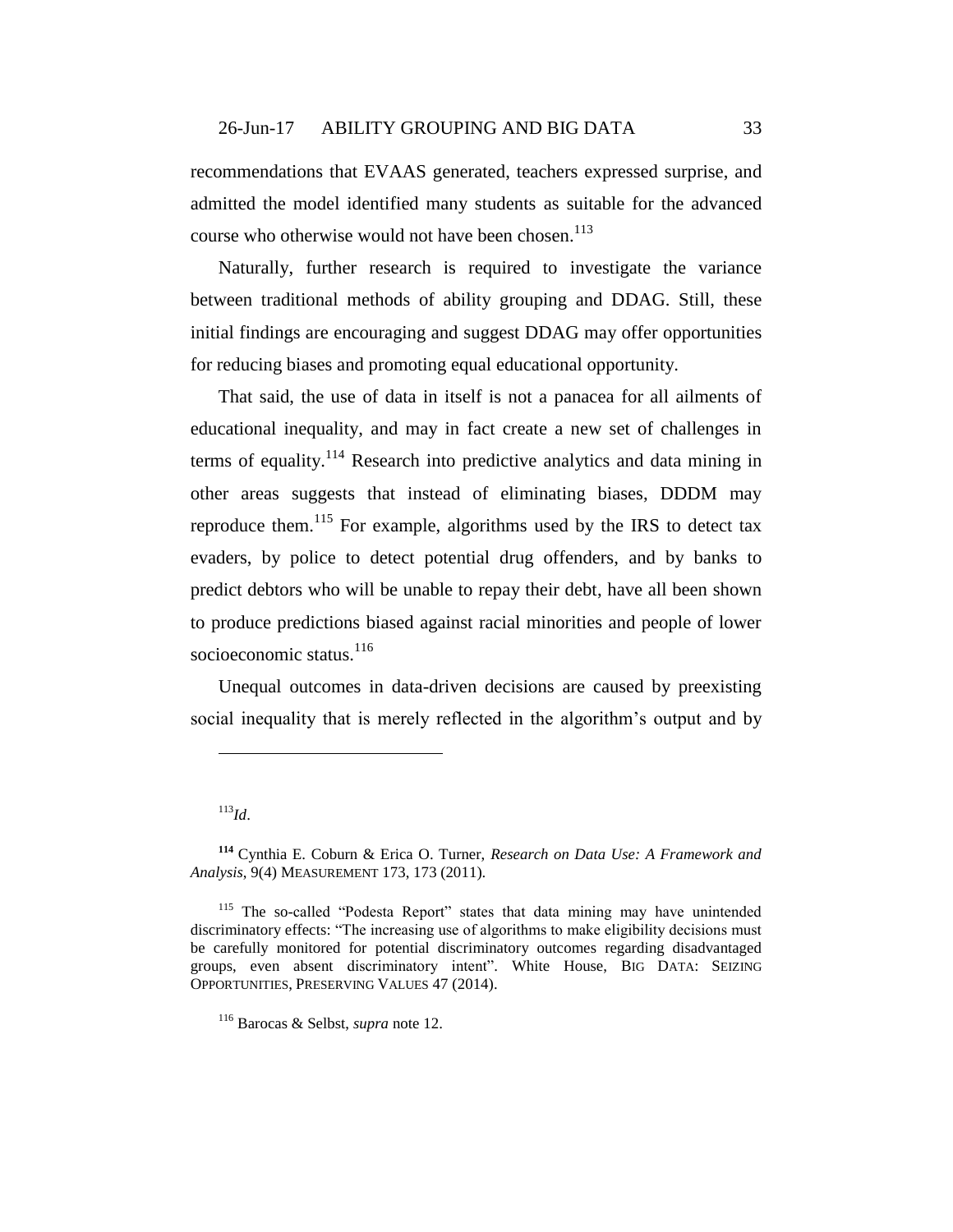biases within the decision-making process, as is the case in traditional decision-making. This Article refers only to the latter, and details the different ways in which this bias is created. $117$ 

#### *i. Discriminatory attributes*

Algorithms learn how to make their predictions based on historical datasets. To predict student success in a course, for example, algorithms analyze the data of past students (called the "training dataset"), and find which attributes (or the complicated combination thereof) best predict student success.<sup>118</sup> If, historically, successful participants in honors classes have been mostly white and affluent, then the algorithm will try to locate similar candidates and inequality will be perpetuated. Thus, biased decisions made in the past, as well as historical social inequality, are captured in the training dataset and resurface in the algorithms' predictions.<sup>119</sup>

To prevent this from happening, some algorithm scientists suggest removing discriminatory classifications such as race, gender, or ethnicity

<sup>&</sup>lt;sup>117</sup> As stated above, this Article does not deal with the ways law can address background inequality that affects the achievement gap. In general, biases in the process of DDAG can be caused by problems in the data that algorithms analyze, or by problems in the design of the algorithm itself. See BIG DATA: A REPORT ON ALGORITHMIC SYSTEMS, OPPORTUNITY, AND CIVIL RIGHTS 6-10 (2016), https://www.whitehouse.gov/sites/default/files/microsites/ostp/2016\_0504\_data\_discrimina tion.pdf.

<sup>118</sup> Cristóbal Romero et al., *Data Mining Algorithms to Classify Students*, Educational Data Mining 2008 (Ryan Shaun Joazeiro de Baker et al. eds.) 8, 9 (2008).

<sup>119</sup> Barocas & Selbst, *supra* note [12,](#page-5-0) at 671; Kamiran et al., supra note [13.](#page-5-1) Calders & Žliobaitė, *supra* note **Error! Bookmark not defined.**.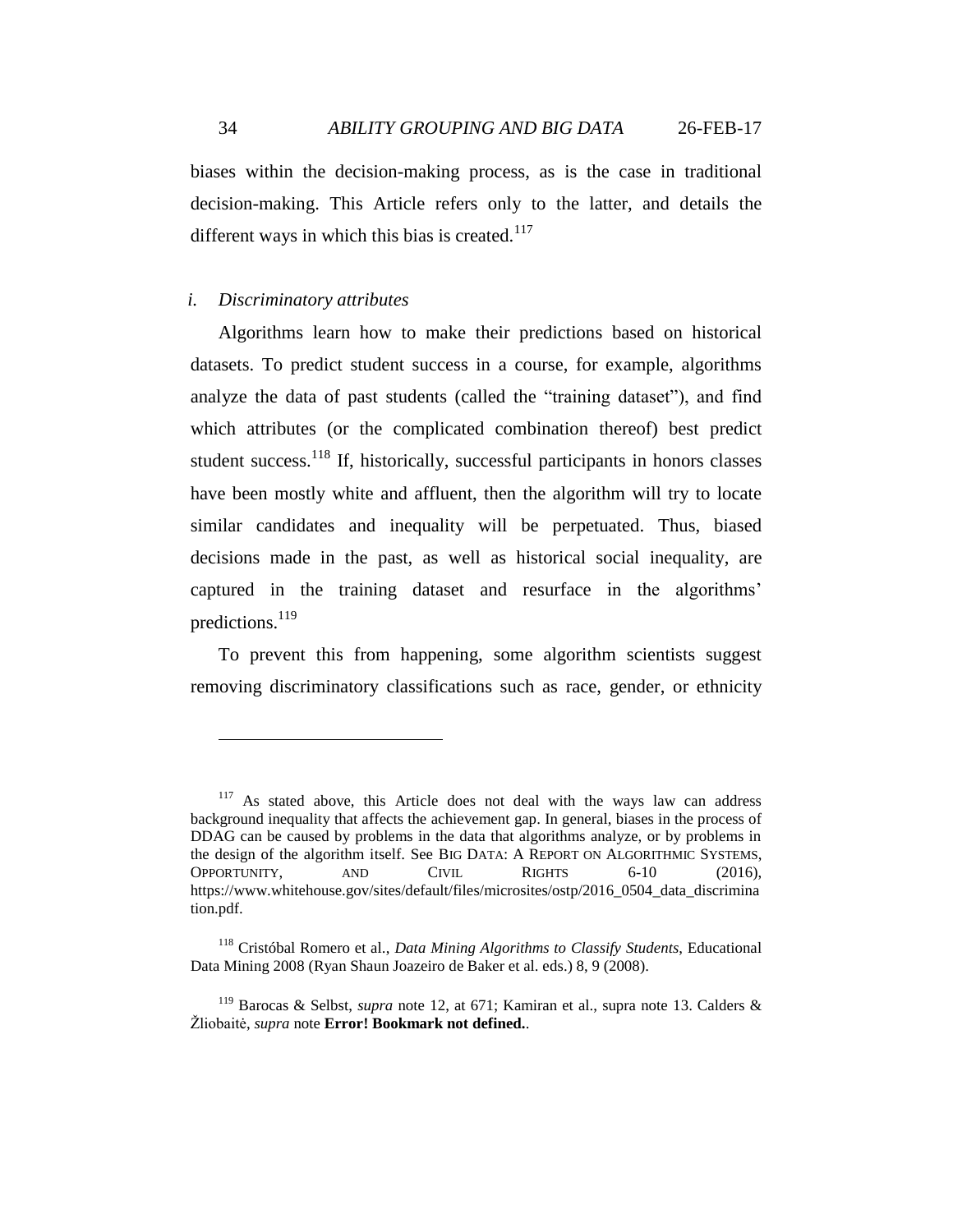### 26-Jun-17 ABILITY GROUPING AND BIG DATA 35

from the datasets.<sup>120</sup> If the algorithm does not have access to the racial identity of students, presumably it will not generate racially biased decisions.

#### *ii. Removing attributes that correlate with discriminatory classifications*

The problem with removing classifications such as race or sex from datasets is that other pieces of information that remain in the data correlate with the discriminatory attributes. For example, where residential segregation is severe, zip codes serve as a proxy for race and thus reintroduce racial bias into the algorithm's outputs. $121$ 

Removing all attributes that correlate with suspicious classifications could prove quite challenging, because the correlation often stems from a combination of multiple types of data, such as activity in social media, online shopping habits, and interest or disinterest in specific online content. Algorithms recognize these patterns and can obtain an accurate indication as to the individual's sex or race, even when the suspicious attributes (and those correlating with them) are removed.

In addition to it being almost impossible to erase all traces of suspicious classifications from big datasets, removing these attributes can also be undesirable for other reasons.

First, removing certain attributes may decrease the accuracy of the

<sup>120</sup> Hajian & Domingo-Ferrer, *supra* note [20;](#page-8-0) Verwer & Calders, *supra* note [20,](#page-8-0) 262 (Custer et al, eds, 2013).

<sup>121</sup> Barocas & Selbst, *supra* note [12;](#page-5-0) Verwer & Calders, *supra* note [20](#page-8-0) at 262 (using the example of male-female and high income-low income).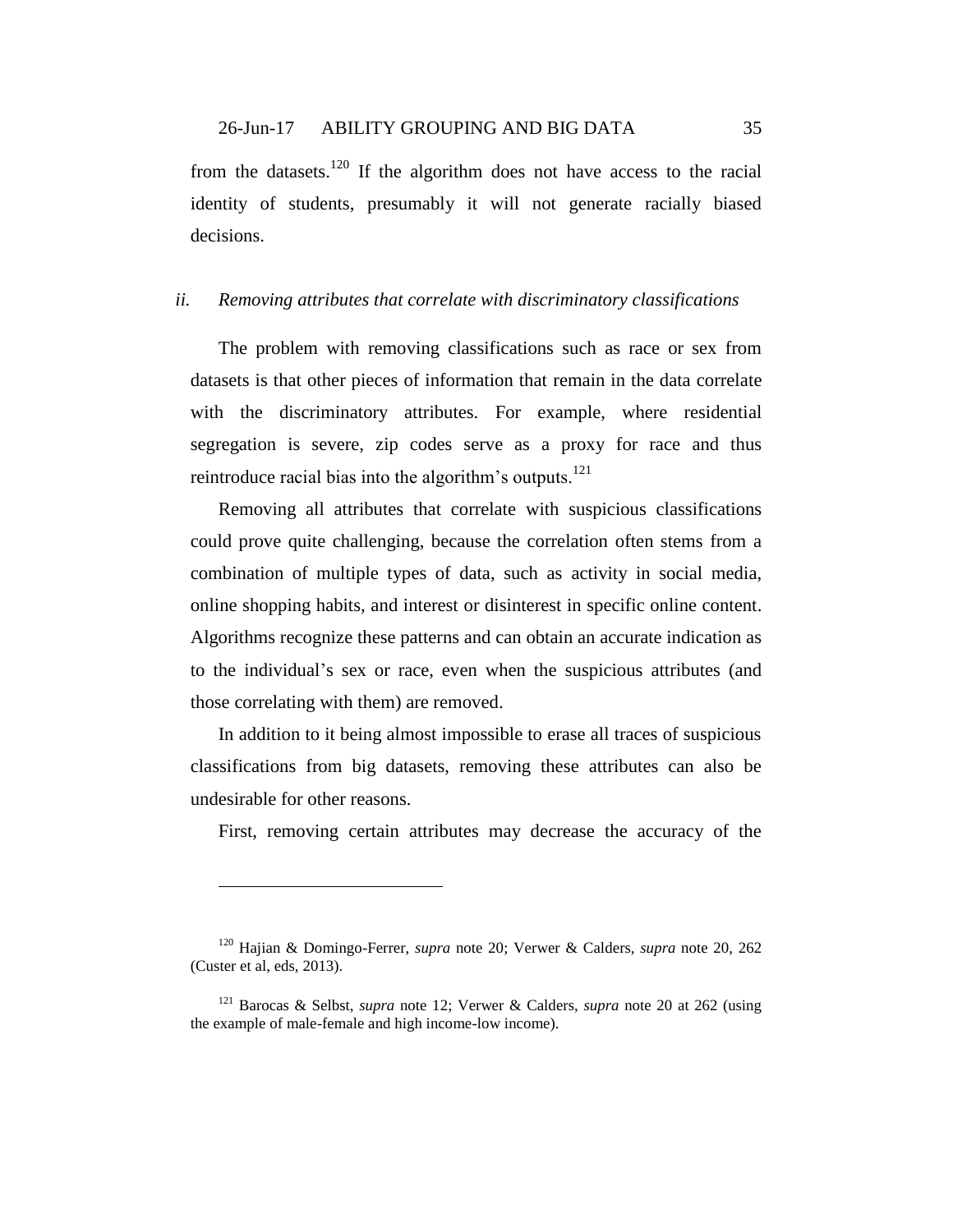algorithmic predictions.<sup>122</sup> This is the case when attributes that correlate with discriminatory classifications are relevant to educational decisionmaking. For example, the classification of students as ELL (English Language Learners) correlates with immigrant status. Data on ELL eligibility may have to be excluded if immigration status is a classification we wish to remove from the database. This, however, is relevant data that could be important for optimal educational decision-making. Discipline and attendance reports may also correlate with suspicious classifications, yet they too seem like relevant inputs for optimal educational decisionmaking.<sup>123</sup>

An additional reason not to remove suspicious classifications from datasets is that the data collected can also be used for detecting educational inequality, and for a deeper understanding of the mechanisms that create it. Removing these attributes makes it harder to monitor and contend with inequality.<sup>124</sup>

## *iii. Representation within data*

Another challenge concerns the way members of protected classes are

<sup>122</sup> Verwer & Calders, *ibid*.

<sup>&</sup>lt;sup>123</sup> Discipline is likely to correlate with race, because there is inequality in the application of disciplinary policy with regard to African-American students. Russell J. Skiba et al., *The Color of Discipline: Sources of Racial and Gender Disproportionality in School Punishment*, 34 URB. REV. 317, 333 (2002). For example, it was found that across all age groups, African-American students were suspended and expelled at a rate three times greater than white students. US DEPARTMENT OF EDUCATION, OFFICE FOR CIVIL RIGHTS, DATA SNAPSHOT: SCHOOL DISCIPLINE, CIVIL RIGHTS DATA COLLECTION (2014), http://ocrdata.ed.gov/Downloads/CRDCSchool-Discipline-Snapshot.pdf.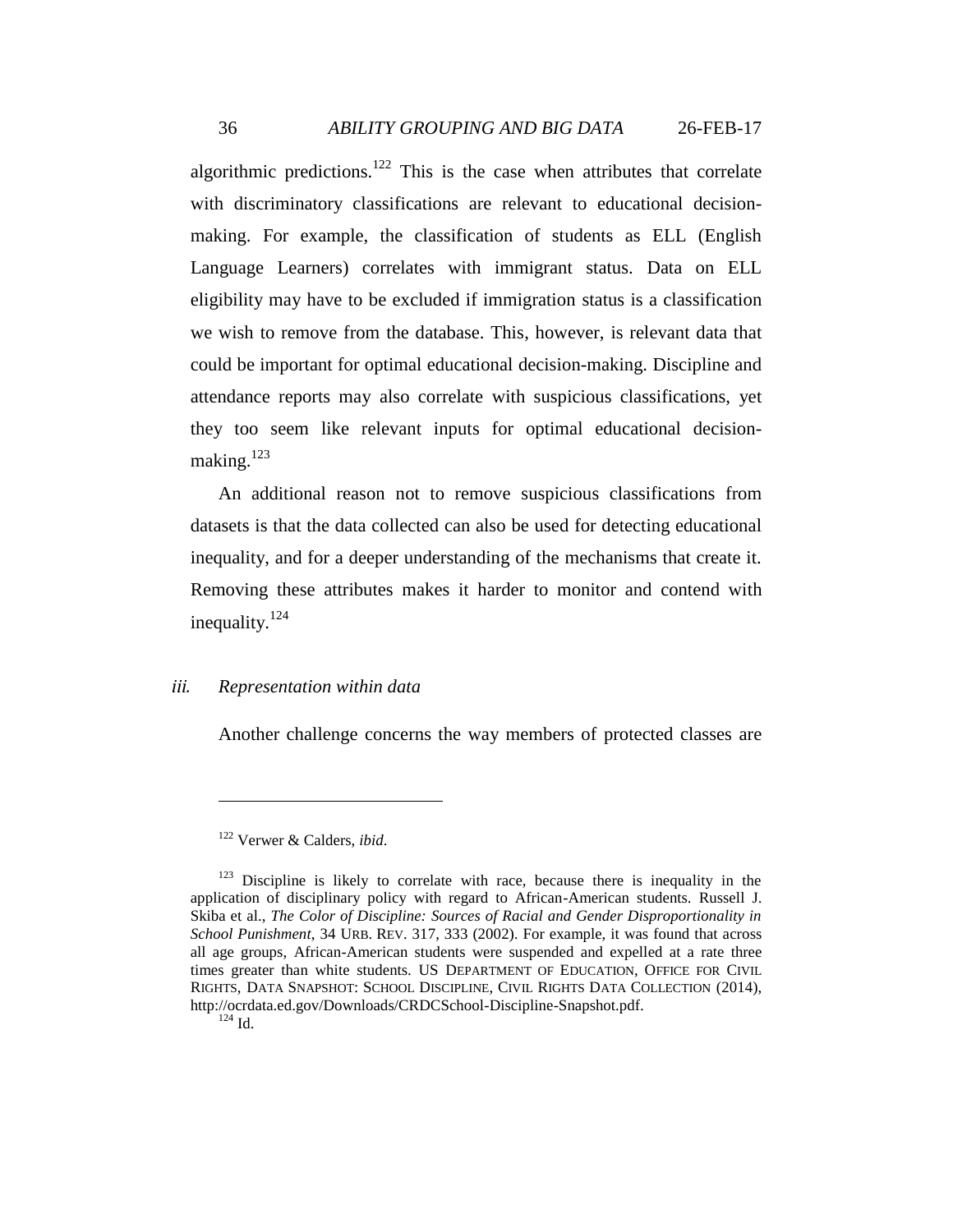represented in the data.<sup>125</sup> A gap in technological proficiency separates students of privileged background—who commonly have high quality internet access at home—from less fortunate students. Students who are less technologically proficient devote more time and cognitive resources to typing and navigating digital menus than to organizing and communicating ideas.<sup>126</sup> Studies have also found students of low-income families did not engage in online learning resources, and such students who did participate in online classes performed more poorly than their peers.<sup>127</sup> Even though the "digital divide"—the gap between high-income and low-income families in internet access—is narrower than ever, $128$  members of disadvantaged groups still lack the skills required to fully benefit from

<span id="page-36-0"></span><sup>&</sup>lt;sup>125</sup> White House, Big Data: A Report on Algorithmic Systems, Opportunity, and Civil Rights  $\frac{7}{2016}$ . https://www.whitehouse.gov/sites/default/files/microsites/ostp/2016\_0504\_data\_discrimina tion.pdf.

<sup>126</sup> Sheida White, *Performance of Fourth-Grade Students in the 2012 NAEP Computer-Based Writing Pilot Assessment: Scores, Text Length, and Use of Editing Tools*, NATIONAL CENTER FOR EDUCATION STATISTICS, INSTITUTE OF EDUCATION SCIENCES, U.S. DEPARTMENT OF EDUCATION 63 (2015). Elana Zeide, *19 Times Data Analysis Empowered Students and Schools: Which Students Succeed and Why?* FUTURE OF PRIVACY FORUM 11 (2016) (minorities, students of low socioeconomic status, or English language learners are likely to have limited access to computers and Internet at home, therefore will be disadvantaged in a technology based learning environment).

<sup>127</sup> Kaveh Waddel, *Virtual Classrooms Can Be as Unequal as Real Ones*, THE ATLANTIC, Sep. 8. 2016. https://www.theatlantic.com/technology/archive/2016/09/inequaity-in-the-virtualclassroom/501311/.

<sup>&</sup>lt;sup>128</sup> According to census data nearly 90 percent of Americans now have internet access, and for Americans aged between 18 and 29 that figure is 99 percent. *See:* Monica Anderson & Andrew Perrin, *13% of Americans Don't Use the Internet. Who Are They?*, Pew Research Center, Sep. 7, 2016. http://www.pewresearch.org/facttank/2016/09/07/some-americans-dont-use-the-internet-who-are-they/.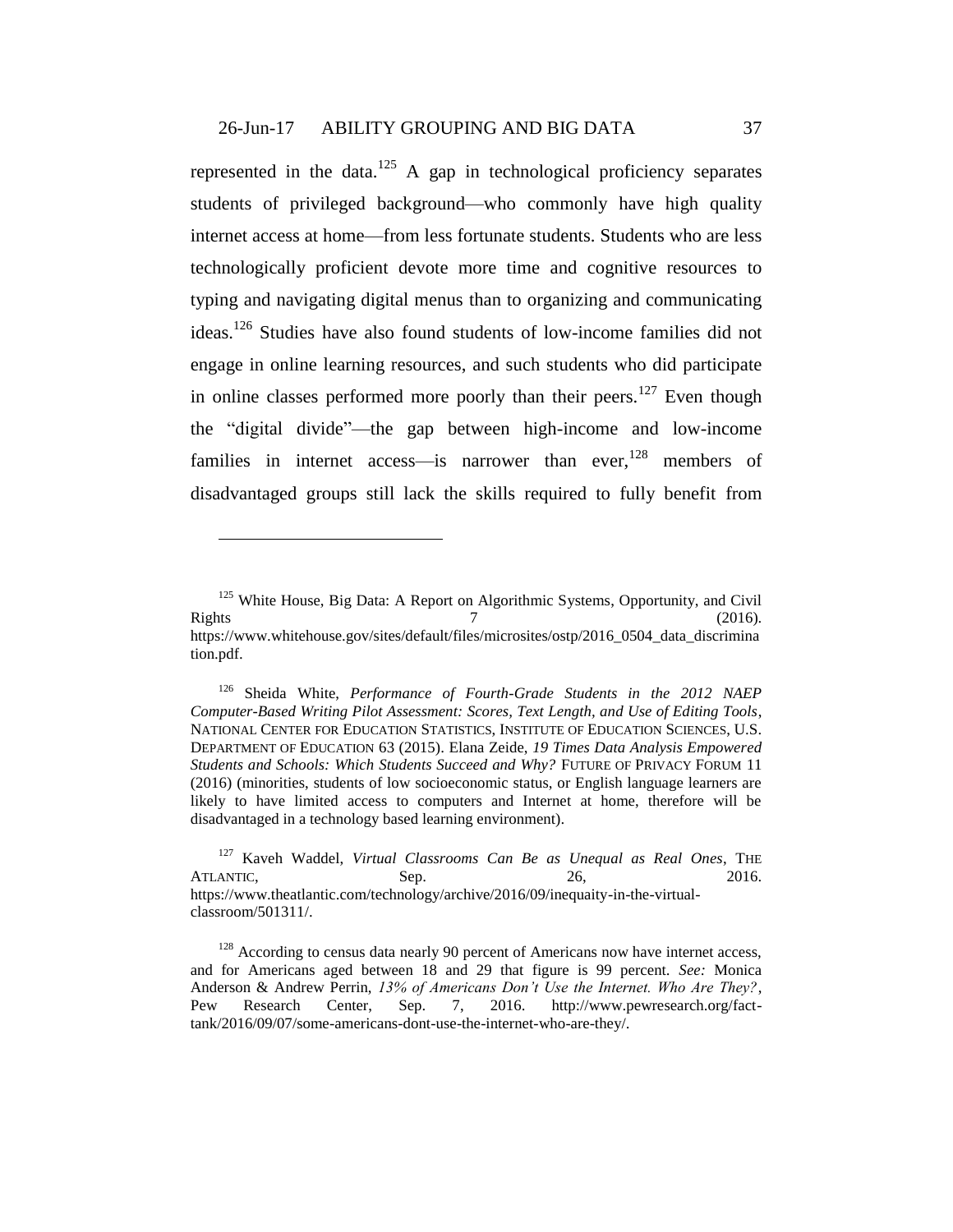online educational resources. 129

Finally, and more generally, the data available to algorithms is, necessarily, merely a reductive representation of an infinitely more specific real-world object or phenomenon. These representations may fail to capture the intricacies of reality.<sup>130</sup> Obtaining information rich enough to permit precise distinctions can be expensive, so data harvested as a side effect of existing activities is preferred. For example, data concerning the amount of time students are logged into a LMS can be harvested at no cost at all and therefore designers of algorithms often assign it considerable weightwhen deciding which students are likely to succeed (they assume that students who spend more time logged on are more likely to succeed in the course). This data, however, does not necessarily communicate the whole story about the students' academic abilities and learning habits, $131$  and may be biased against students from poor backgrounds who tend to spend less time at home logged into the LMS.

The problems detailed above concerning the data and the limited way it represents reality give rise to the possibility that DDAG may create new classes of individuals who are systematically educationally disadvantaged. These classes will include groups which, for some reason, are not properly represented in the data that is available to the algorithm, such as children who participate in afterschool sports, or others. Given that educational

<sup>129</sup> Waddel, *supra* not[e 127.](#page-36-0)

<sup>130</sup> Calders & Žliobaitė, *supra* note [18](#page-8-1) at 47.

 $131$  Though some students may indeed spend this time learning, others may simply keep the window open while surfing the web or engaging in an online chat.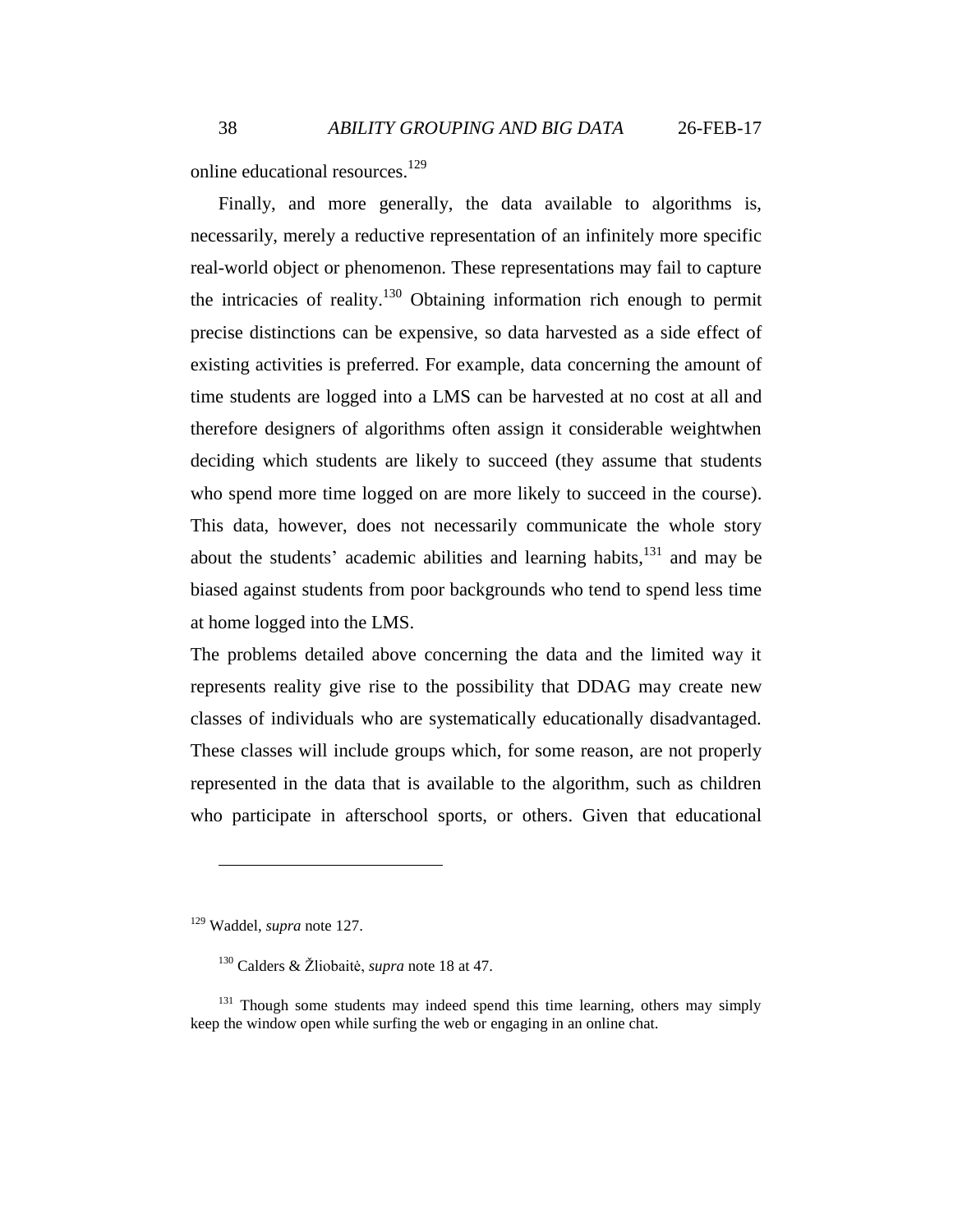disadvantage affects an individual's life prospects, this concern may prove significant.

### *iv. Biases in the design of the algorithm itself*

 $\overline{a}$ 

<span id="page-38-0"></span>Despite the fact that algorithms operate "independently" to discover connections that are simply "there" in the data, they are still – ultimately – designed and programmed by humans. Human biases can therefore seep into the process of data mining through the actions and decisions of the designers who program them.<sup>132</sup> Human involvement in algorithm design occurs at all stages: defining the attributes in the datasets, organizing the training datasets (functions referred to in the previous section), and determining the "question" the algorithm aims to answer.<sup>133</sup> This framing function is far from neutral. An algorithm used to assign students to a course, for example, can be programmed in various different ways. It can be asked to predict which students are most likely to succeed, it can identify the students with the highest ability, or it can be designed to determine which students are likely to benefit the most from the course. The different

<sup>132</sup> Tal Zarsky, *Transparent Predictions*, 2013 U. ILL. L. REV. 1503, 1517-1520 (2013); White House, Big Data: A Report on Algorithmic Systems, Opportunity, and Civil Rights  $8-10$  (2016), https://www.whitehouse.gov/sites/default/files/microsites/ostp/2016\_0504\_data\_discrimina tion.pdf.

 $133$  This model of data mining is called classification—a predictive data mining task. In other words it aims to find connections between different attributes in the data that can best predict one specified attribute—success in a course, for example. To make this prediction the algorithm uses all the information it is fed, generating very high predictability rates, and finding surprising correlations between attributes that would not be established otherwise. Pedro G. Espejo et al., *A Survey on the Application of Genetic Programming to Classification*, 40(2) IEEE TRANSACTIONS ON SYS., MAN, AND CYBERNETICS-PART C: APPLICATIONS AND REVIEWS 121 (2010)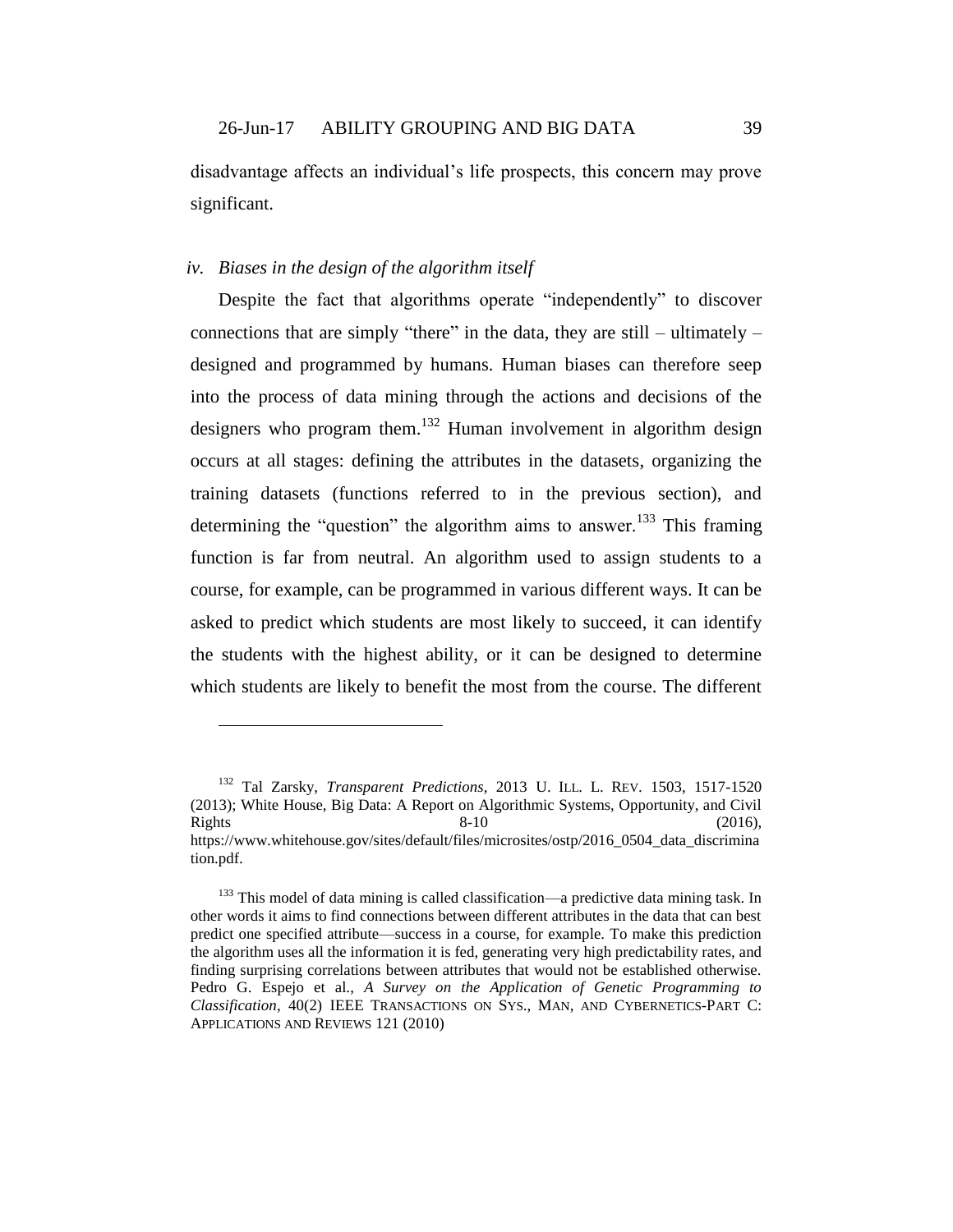framing entails different assignment decisions, and is therefore is valueladen.

#### *v. Why are biases especially troubling in DDAG?*

Data-driven ability grouping is, therefore, also susceptible to biases. In a certain respect, biases in DDAG are actually *worse* than biases in traditional ability grouping. The purported objectivity of algorithmic decision-making masks discrimination and prevents meaningful debate and critique.<sup>134</sup> As a result, discriminatory outcomes are excused and appear benign.<sup>135</sup>

This is especially problematic in education, because unlike other fields, the algorithms' predictions cannot be effectively verified ex post. After identifying potential tax evaders, an algorithm-based alert is validated by an actual audit, and false predictions can be detected and corrected. An innocent individual may be inconvenienced by being targeted by the algorithm, but this harm is relatively contained. Algorithms adjust as a result of these mistakes, and improve their predictions. Conversely, a prediction that leads to the assignment of a student to a certain track does more than indicate the student's ability: it constitutes it. Teachers made aware of students' abilities unintentionally treat them differently in a manner that reinforces their perceptions of students' abilities. Additionally, as ability grouping most often involves studying different curricula and allocation of unequal resources, students perceived as having higher ability are also granted better resources and taught superior skills, which further

<sup>134</sup> Jules Polonetsky & Omer Tene, *The Ethics of Student Privacy: Building Trust for Ed Tech,* 21 INTERNATIONAL REVIEW OF INFORMATION ETHICS 25 (2014).

 $^{135}$  *Id.*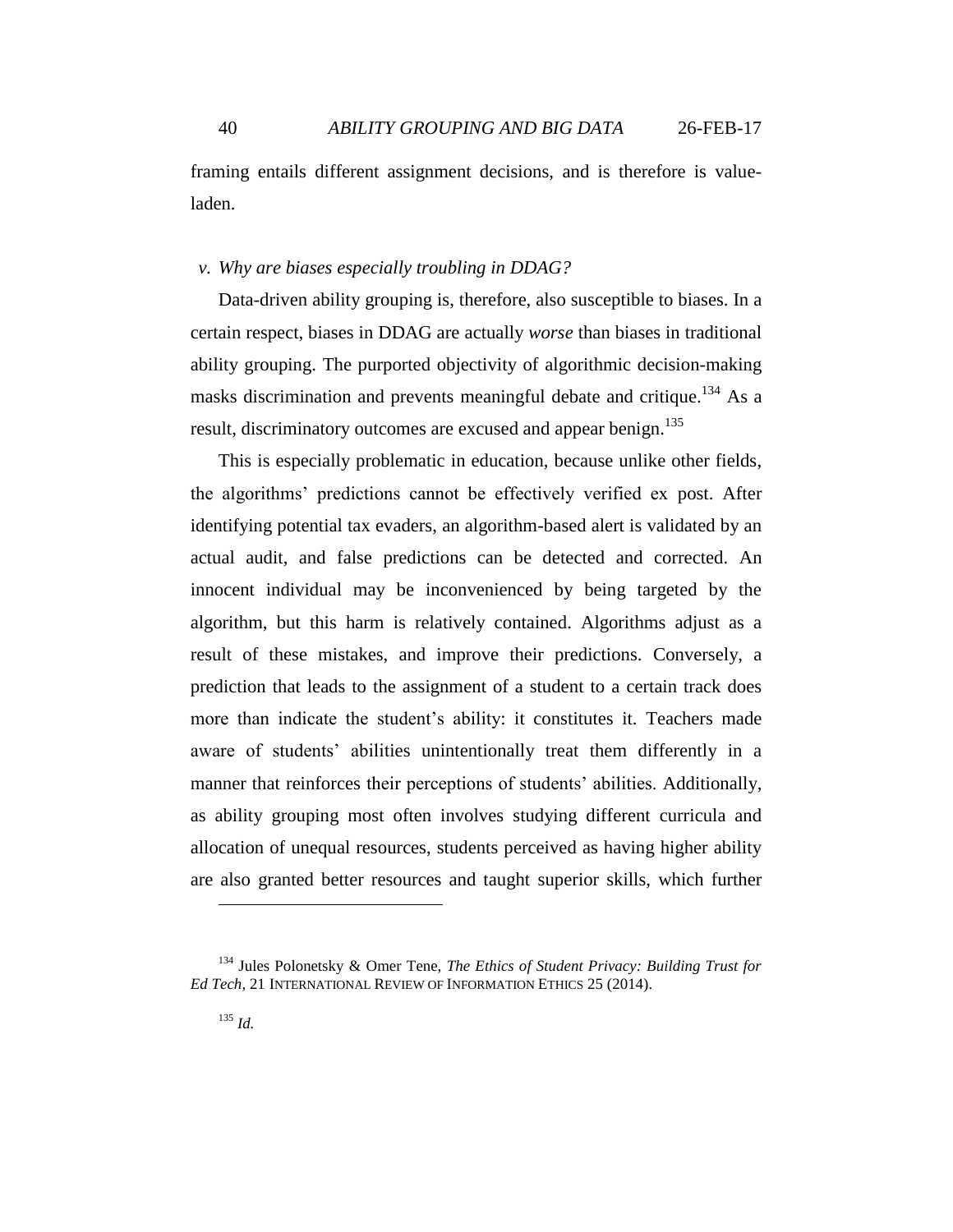### 26-Jun-17 ABILITY GROUPING AND BIG DATA 41

enhances their abilities. Disentangling the cumulative effects of the components of educational outcomes—prior ability, teacher expectations, differential resources, and curriculum—is therefore well nigh impossible. This hinders the ability to effectively validate the algorithm's initial prediction, making its outcomes virtually immune to critique.<sup>136</sup> It also significantly raises the stakes of the algorithms' decisions.

## *vi. Possible technological solutions*

 $\overline{a}$ 

In addition to removing suspicious classifications from the datasets, a move that we do not find promising, scientists have begun devising technological solutions meant to contend with the biases that algorithmic decision-making may be prone to.<sup>137</sup>

One possibility involves the manipulation of training datasets to neutralize embedded biases. This activity in the service of equality involves choosing borderline cases concerning protected groups and changing their classification.<sup>138</sup> Thus, members of racial minorities who were not identified as suitable for higher tracks, but were close, would be reclassified as suitable. As a result, the algorithm would classify more members of racial minorities as suitable for higher tracks.

A more direct approach to creating an equal outcome could also be adopted. Algorithms can be programmed to produce equal outcomes, such as ability groups that fully reflect the population in terms of race, gender, or

 $136$  For a discussion of possible methods of verification as an alternative to measures promoting transparency in algorithms, see Maayan [Perel & Niva Elkin-Koren,](http://papers.ssrn.com/sol3/papers.cfm?abstract_id=2741513) Black Box Tinkering: Beyond Transparency in Algorithmic Enforcement, FLORIDA L. REV. (2016).

<sup>137</sup> Hajian & Domingo-Ferrer, *supra* not[e 20;](#page-8-0) Verwer & Calders, *supra* note [20.](#page-8-0)

<sup>138</sup> Hajian & Domingo-Ferrer, *supra* not[e 20,](#page-8-0) at 247-251.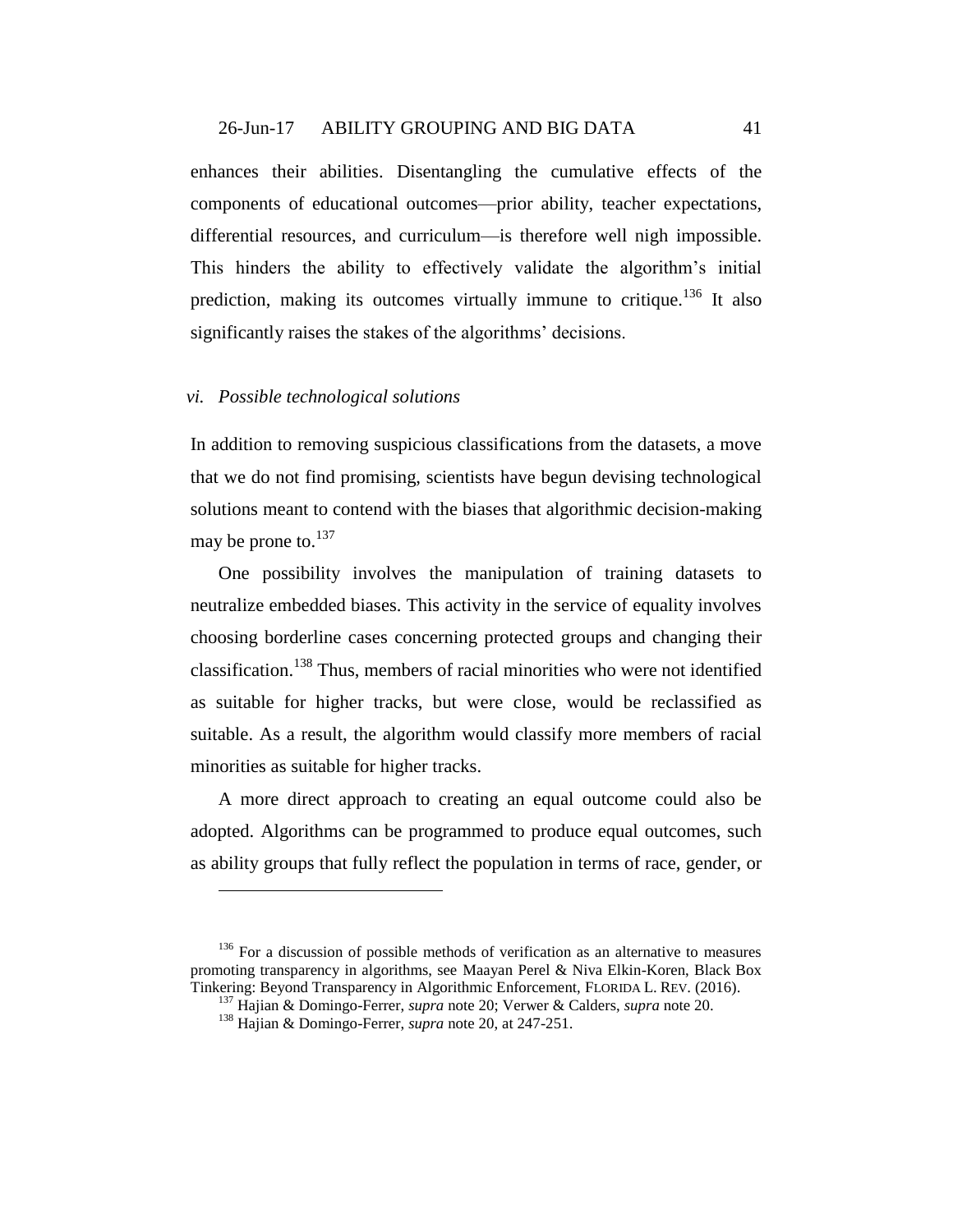class. This would, most likely, entail modifying the decision threshold (for instance, average test scores), defining a different threshold of perceived ability for different ethnic, or socioeconomic class.<sup>139</sup> Doing so would, immediately, change the rate of children from racial minorities or lowincome families assigned to high tracks. This would also inevitably mean allocating less places in high tracks for students from privileged backgrounds (assuming that places are limited).

Technologically, the problem with these two approaches (manipulating training datasets and producing predetermined equal outcomes) is it may decrease the algorithm's predictive accuracy. Assuming at least some of the inequality represented in the historical dataset or in current decisions results from actual social inequality rather than biases in decision-making, the algorithm would have to consider race as a criterion for assignment recommendations and also to apply different rules to students of different races.<sup>140</sup>

Arguably, a small decrease in accuracy should be tolerated if it leads to an improvement in equality. However, assuming ability grouping has a pedagogical justification, non-negligible decreases in accuracy would be counter-effective: they would entail assigning students to tracks unsuited to their ability and that do not fulfil their educational needs.

These solutions' differential treatments of individuals according to race also raise significant legal challegnes, which are addressed in Part IV.

Another possible technological solution involves developing completely

 $139$  Verwer & Calders, supra note [20,](#page-8-0) at 263.

 $140$  If, on the other hand, inequality is caused wholly by biases in the process of decision-making, then these practices may actually improve accuracy.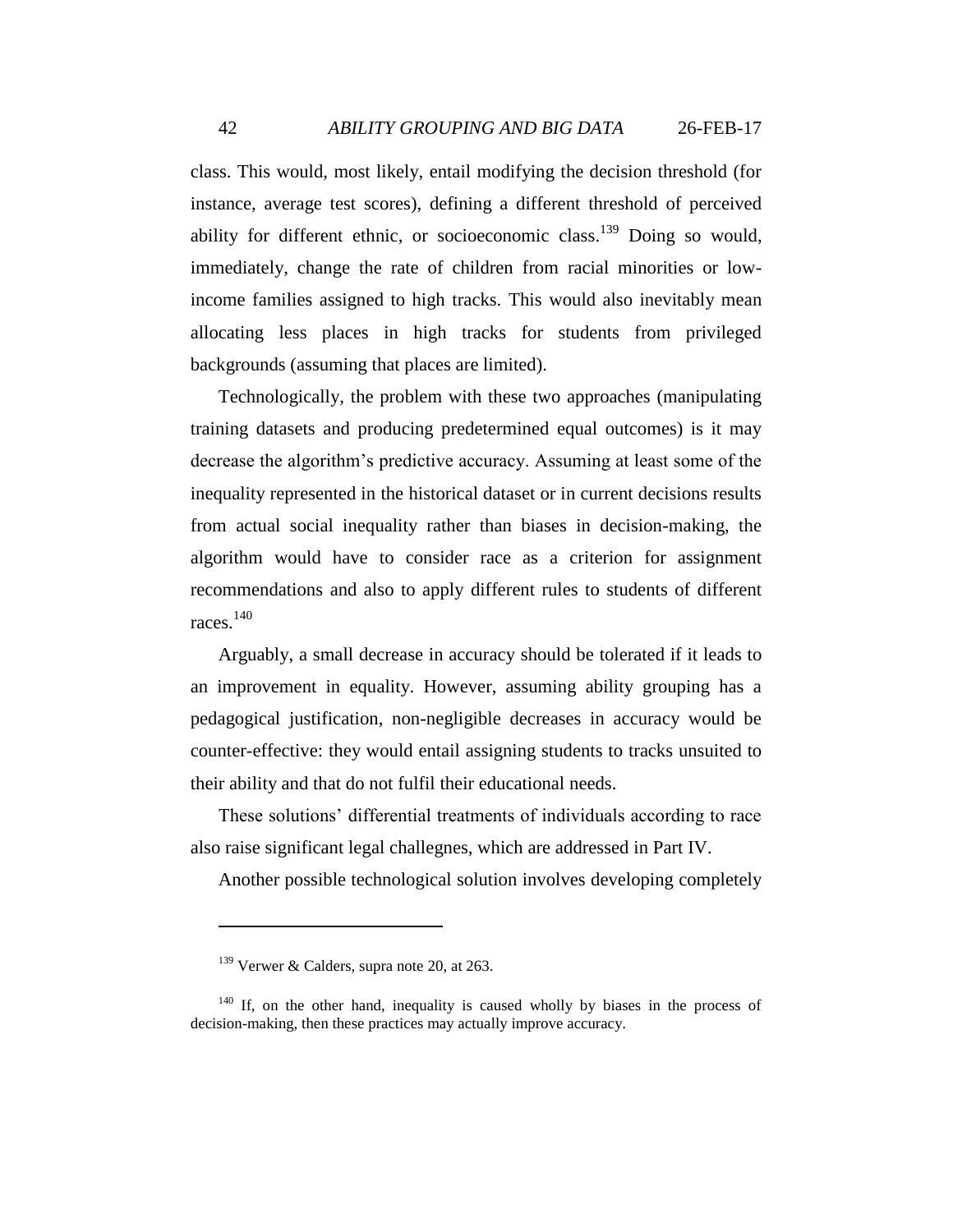novel ways to group students. Typically, students are grouped according to their perceived abilities as evaluated by previous attainment or tests.<sup>141</sup> But algorithms can also offer other possibilities for grouping students, such as clustering them according to attributes other than ability. Clustering is a descriptive data-mining model that groups together students with similar attributes.<sup>142</sup> These similarities would typically include, among other factors, their grades, knowledge in a particular field, capabilities, and skillsets.<sup>143</sup> but could also include more surprising categorizations such as learning styles<sup>144</sup>, habits, hobbies, and the like.<sup>145</sup> While this method would need to be empirically tested for pedagogical effectiveness, it offers a novel approach to grouping that is likely to have a positive effect in terms of social integration.

As big data mining develops generally, and in the educational domain

 $\overline{a}$ 

<sup>143</sup> Ioannis Magnisalis et al., *Adaptive and Intelligent Systems for Collaborative Learning Support: A Review of the Field*, 4(1) IEEE TRANSACTIONS ON LEARNING TECH. 5, 8 (2011).

<sup>144</sup> On the different methods of learning about students' learning styles see: Sofiane Amara et al., *Using Students' Learning Style to Create Effective Learning Groups in MCSCL Environments*, conference paper 2015.

<sup>141</sup> Drowatzky, *supra* note 17, *at* 47.

<sup>142</sup> Neha D. & B.M. Vidyavathi, *A Survey on Applications of Data Mining using Clustering Techniques*, 126(2) INT'L J. COMPUTER APPLICATIONS 7, 9 (2015). The clusters that are formed need to satisfy the following two principles: (1) homogeneity: elements of the same cluster are maximally close; (2) separation: data elements in separate clusters are maximally separate. *Id.*, at 7.

<sup>145</sup> *See*: Vukicevic et al., *supra* note [102,](#page-28-0) at 189; Ashish Dutt et al., *Clustering Algorithms Applied in Educational Data Mining*, 5(2) INT'L J. INFO. & ELECTRONICS ENGINEERING 112, 113 (2015); Li Li et al., *Clustering Students for Group-Based Learning in Foreign Language Learning*, 9(2) INT'L J. OF COGNITIVE INFORMATICS & NATURAL INTELLIGENCE 55, 57 (2015); Romero & Ventura, *supra* not[e 6,](#page-3-0) at 9.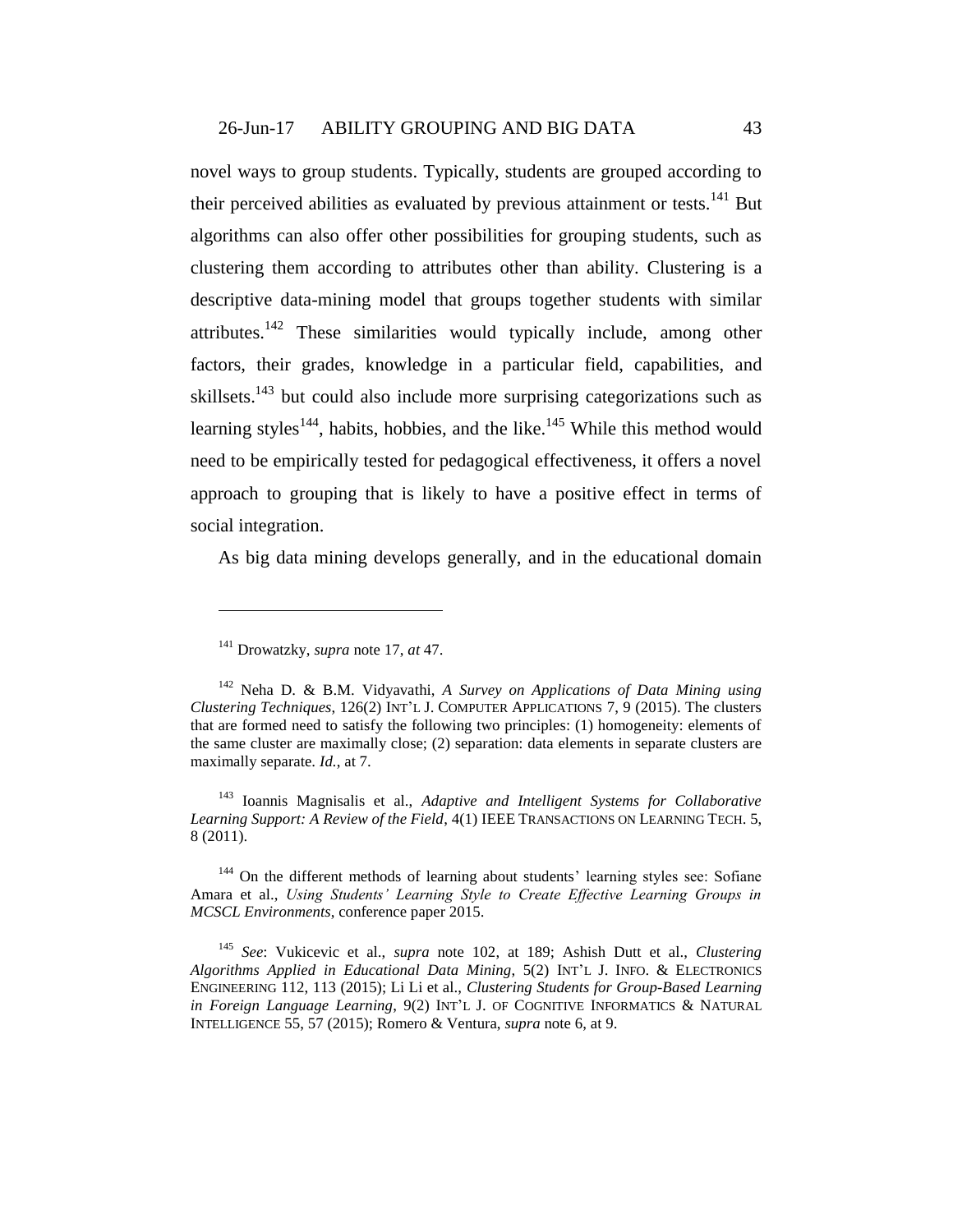specifically, further technological solutions may be developed that might contend with inequality created through data mining.

#### IV. LEGAL REGULATION OF DATA-DRIVEN ABILITY GROUPING

After understanding the promises and pitfalls of big data for ability grouping, this Article examines two possible ways in which law can be instrumental in ensuring DDAG reduces biases and promotes equality: challenging cases in which DDAG results in racially biased decisions, and regulating the design and practice of DDAG. This Article argues legal challenges to unequal outcomes of DDAG are unlikely to be successful, and suggests that the second strategy, namely regulating the design and practice of DDAG, is more promising.

#### *A. Challenging Data-Driven Ability Grouping*

The first way in which law can be instrumental in contending with inequality is through launching legal challenges to specific decisions or policies. This option, however, is unlikely to prove effective in the case of DDAG. The segregatory effects of traditional ability grouping policies have been challenged in courts several times, and though successful in some cases (to be detailed shortly), courts have, as a rule, upheld practices of ability grouping. The difficulty to prove intentional discrimination and the continued disagreement among education experts as to the desirability of ability grouping have made the courts reluctant to strike down ability grouping policy. DDAG is even more likely to withstand judicial review, since it makes proving intentional discrimination even harder, and arguably also improves the grouping process by reducing race and class biases.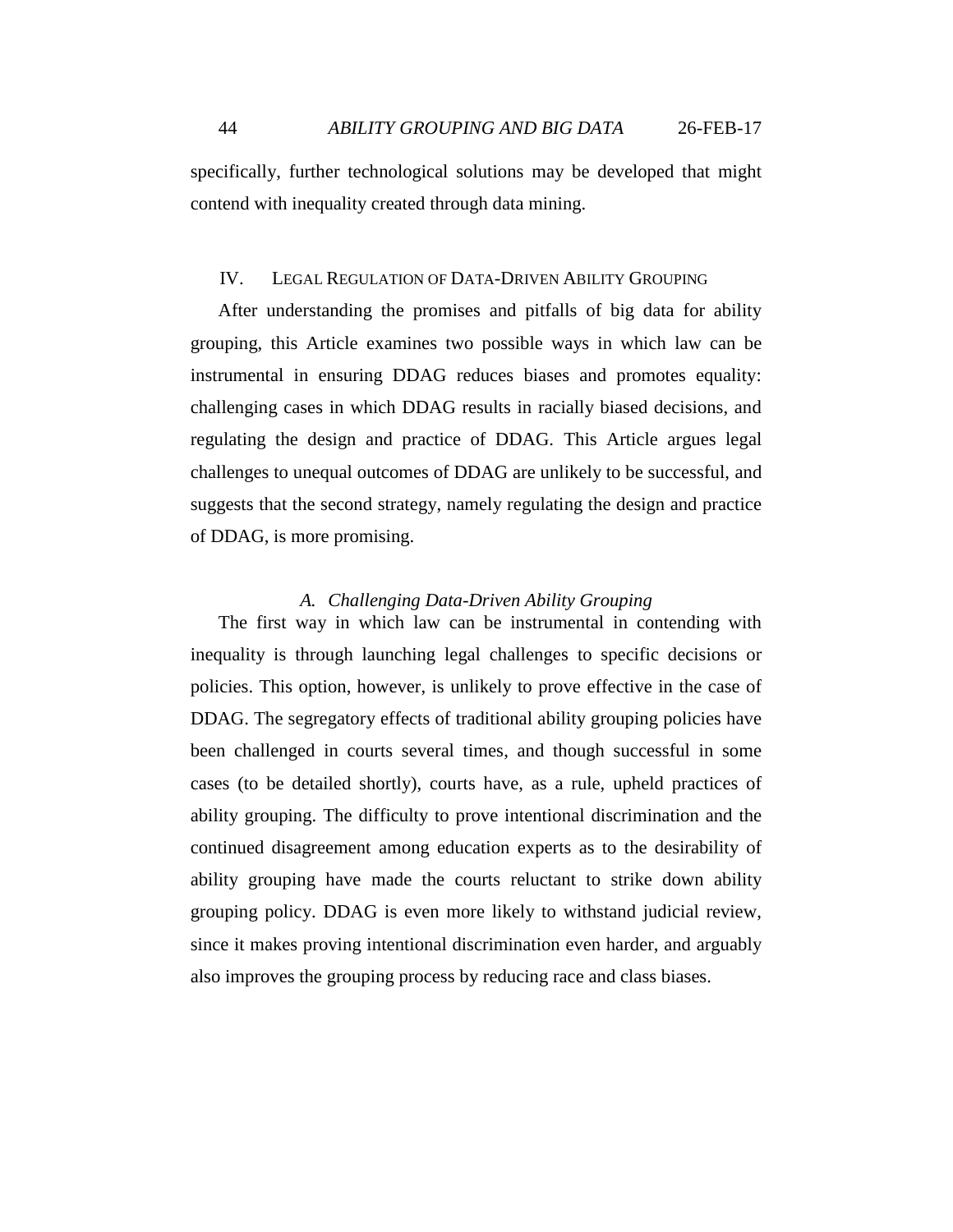<span id="page-44-0"></span>The first and most publicly known case to deal with the discriminatory effect of ability grouping was the 1969 case of *Hobson v. Hansen*.<sup>146</sup> The case challenged ability grouping policy in the District of Columbia, in which students were assigned to one of several tracks from "basic" to "honors" based on intelligence, achievement, and aptitude test scores.<sup>147</sup> The policy resulted in blatant segregation in schools: the higher tracks served an overwhelming majority of white students, whereas African-American students were assigned mostly to lower tracks.<sup>148</sup> The district court ruled that although ability grouping was not illegal per se, the D.C. program violated the Due Process Clause of the Fifth Amendment.<sup>149</sup> In thus deciding, the court stressed the plaintiffs had been the victims of racial segregation throughout their prior education, and therefore the tests used to perform the grouping did not give an accurate estimation of their ability.<sup>150</sup> The court also found that education in the lower tracks was so watered down that it could more aptly be described as "warehousing"<sup>151</sup>, and the program did not involve review of the initial assignment decisions.<sup>152</sup> Therefore, the use of ability grouping in *Hobson* could not be understood as a temporary measure meant to help students overcome the educational disadvantage they suffered through segregation.

<sup>146</sup> 269 F. Supp. 401 (D.D.C.) 1967, affd. sub nom, Smuck v. Hobson, 408 F. 2d. 175 (D.C. Cir.) 1969.

 $147$  *Id.* at 407.

 $148$  *Id.* at 456.

<sup>149</sup> *Id.* at 511.

<sup>&</sup>lt;sup>150</sup> "Rather than being classified according to ability to learn, these students are in reality being classified … *according to environmental and psychological factors which have nothing to do with innate ability. "Id*. at 514.

<sup>151</sup> *Id.* a*t* 449.

<sup>152</sup> *Id.* at 462-463.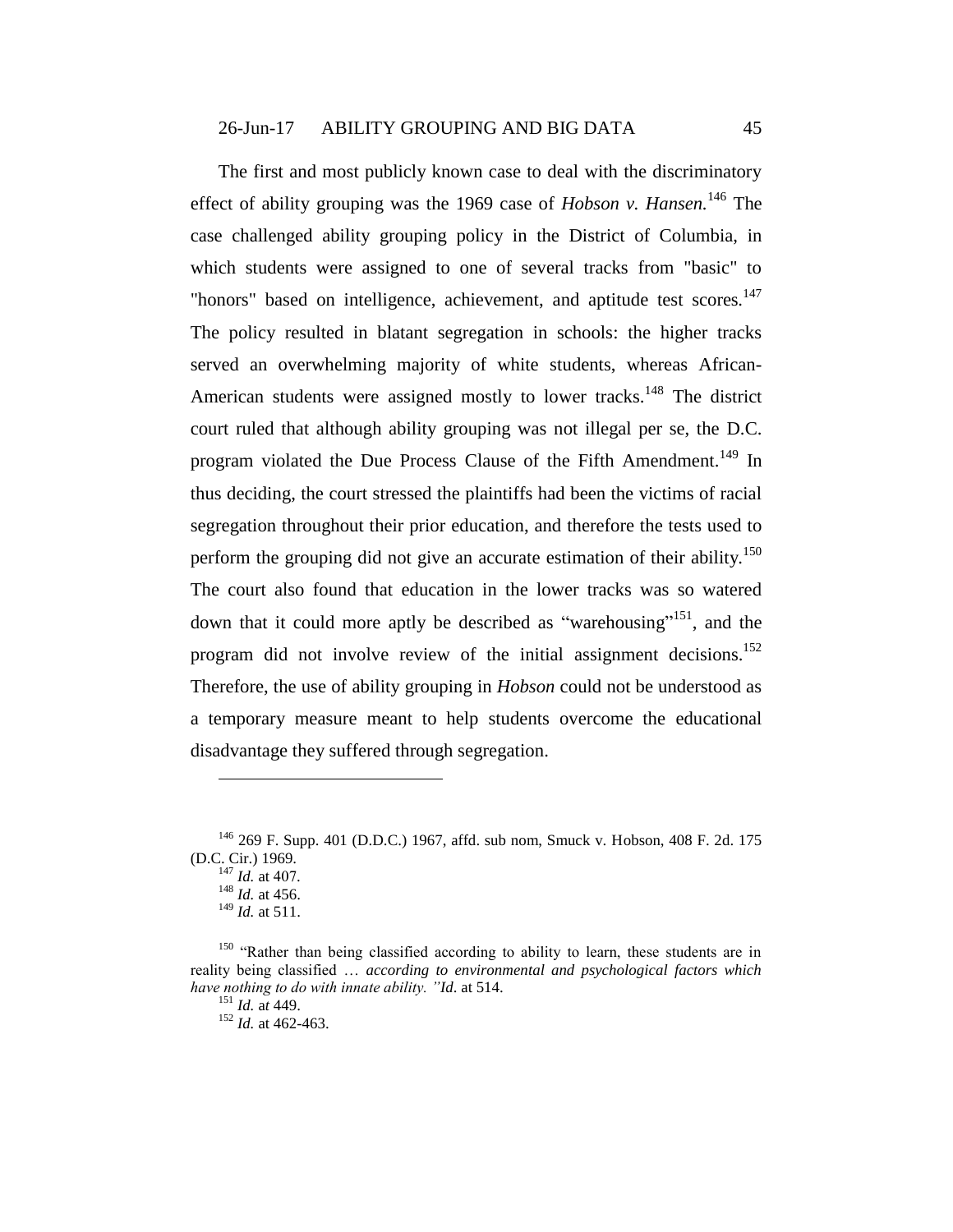In *Moses v. Washington Parish School Board* a court was faced with ability grouping in a recently desegregated school district.<sup>153</sup> Here, the previously white school absorbed all students and continued a grouping system it practiced prior to desegregation, which comprised eleven homogeneous levels.<sup>154</sup> Tracking in principle was not held to be illegal in this case either; instead, the decision to strike down the policy was based on the fact that the students who studied in segregated schools had received inferior prior education. 155

Despite these successes, the applicability of the preceding cases was critically limited in subsequent cases. <sup>156</sup> The *Hobson* court was clear that ability grouping is not unlawful per  $se^{157}$ , and that it is a legitimate education policy when it is reasonably related to a legitimate educational objective and implemented in a non-arbitrary, capricious, or discriminatory way. The subsequent jurisprudence distinguished school districts operating under preexisting desegregation orders from those that had reached unitary status or had never been under desegregation orders.<sup>158</sup> In school districts operating under a desegregation order, evidence of segregation in ability grouping raises a presumption of discriminatory intent and therefore the burden of proof shifts to the district to show that the policy is not a vestige

 $153$  Moses v. Washington Parish School Board, 330 F. Supp. 1340 (E.D. La. 1971) <sup>154</sup> *Id.* at 1341.

<sup>155</sup> *Id.* at 1345.

<sup>156</sup> *Losen*, *supra* not[e 43,](#page-16-0) at 518.

<sup>157</sup> *Smuck, supra* not[e 146](#page-44-0) at 186.

<sup>158</sup> *Losen*, *supra* not[e 43,](#page-16-0) at 530.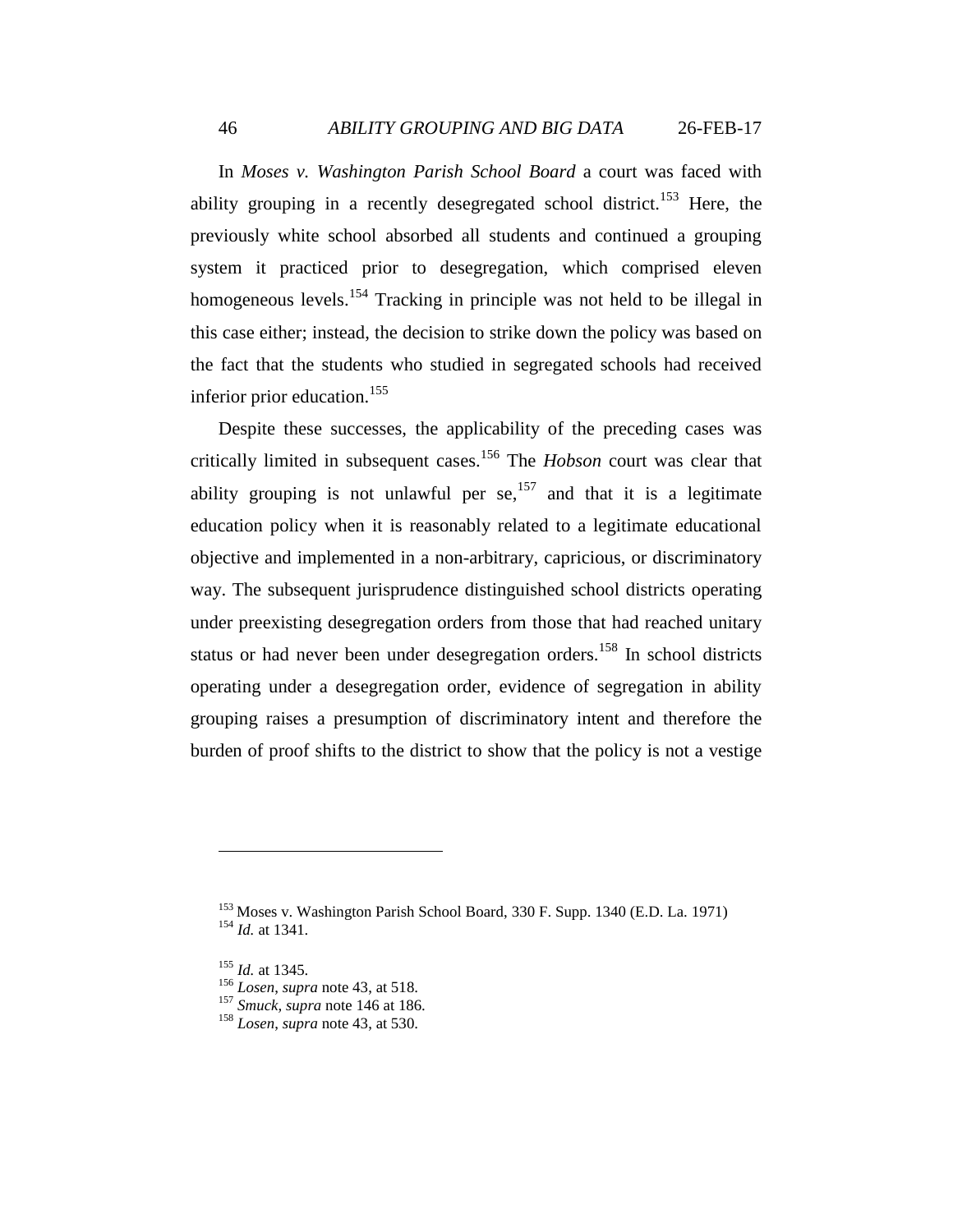of that original discrimination.<sup>159</sup> On the other hand, this presumption does not apply to districts operating under unitary status for sufficient time.<sup>160</sup>

<span id="page-46-0"></span>In *NAACP v. Georgia*, the ability grouping practice involved students who had not attended segregated schools themselves, despite the fact that the district was under a desegregation order and had not achieved unitary status.<sup>161</sup> The court found that segregation could not be blamed for the inequality in educational abilities that was reflected in the racially disparate grouping outcomes. The fact that the students' parents attended segregated schools and the school district still had not achieved unitary status was deemed irrelevant to the current grouping system.<sup>162</sup> More importantly, the court deferred to the district's opinion that ability grouping was a legitimate educational practice (including tracking students as early as kindergarten), and moreover, that ability grouping could offer remedial education for racial minorities. 163

<sup>&</sup>lt;sup>159</sup> Simmons v. Hooks. Cases involving ability grouping in school districts under desegregation orders also include objections to districts' motions seeking unitary status. Courts sometimes grant unitary status despite the district's failure to satisfy all the requirements. *See* Freeman v. Pitts*.*

<sup>160</sup> McNeal v. Tate County School District 508 F.2d 1017 (1975). In *McNeal,* the Fifth Circuit upheld the prohibition of an ability grouping practice because the district failed to show that its student assignment methods were *"not* based on the present results of past segregation." However, this statement was not intended as a hard-and-fast rule, and the court did leave space for cases in which evidence might show that a given system of grouping is in students' best interest.

<sup>161</sup> 775 F.2d 1403 (11th Cir. 1985). *See* also Montgomery v. Starkville 854 F.2d 127 (1988) (given that the district had been under desegregation order for 20 years, past segregation could not be blamed for ability grouping's disparate impact.)

<sup>162</sup> *Id.* at 1412.

<sup>&</sup>lt;sup>163</sup> The *NAACP* case was followed by a decision in Montgomery v. Starkville 854 F.2d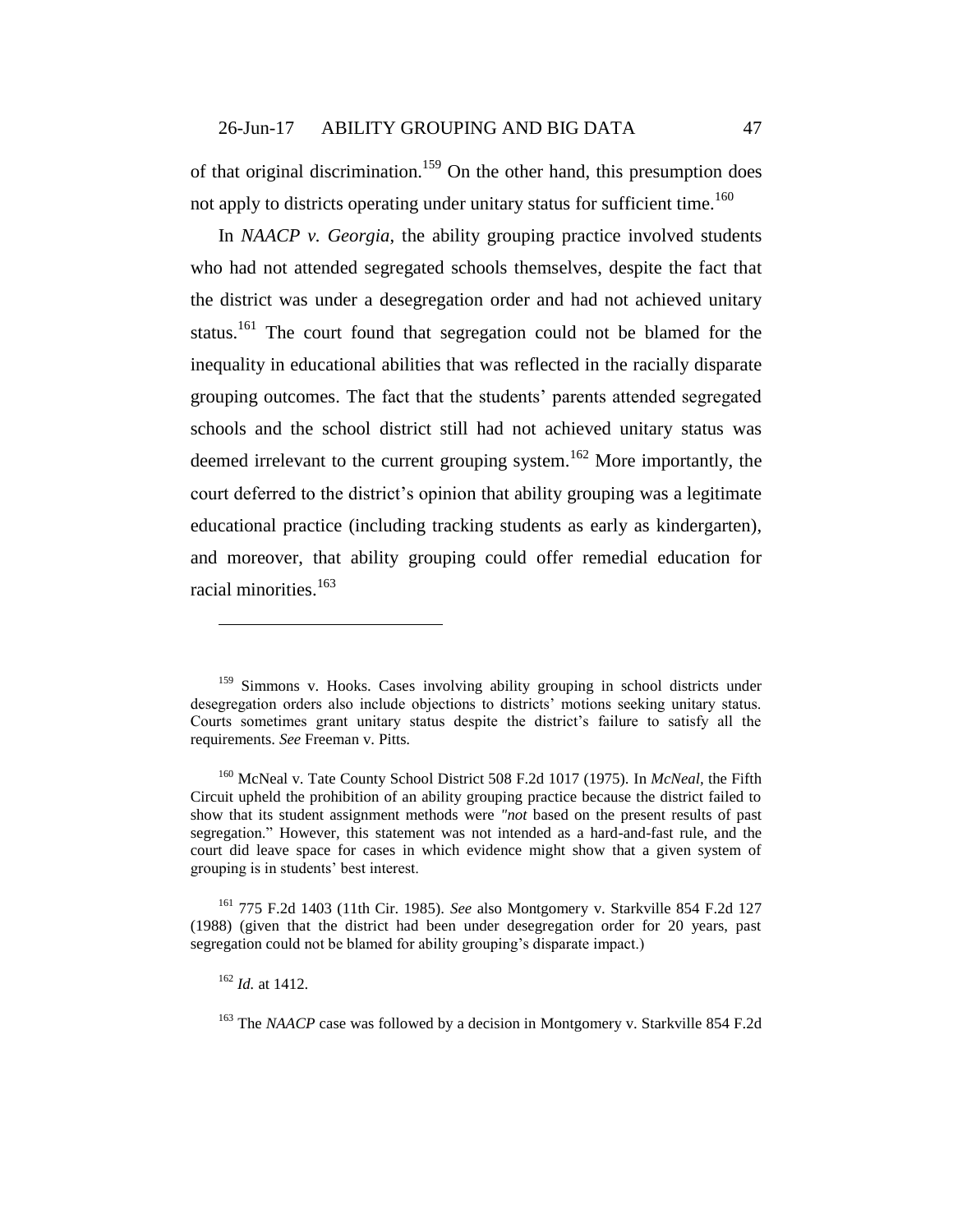Since *NAACP*, challenges to practices of tracking based on racial imbalance have been tough battles to win without proof of intent to discriminate.<sup>164</sup> Courts have repeatedly upheld ability grouping policies despite the racial imbalance that ensued.<sup>165</sup> And while school districts that were under desegregation orders in the past are considerably more vulnerable to equal protection arguments than those that were not, willingness to intervene even in those cases is small.<sup>166</sup> Equal protection

<sup>164</sup> But see Simmons v. Hooks*,* a private action for monetary damages on behalf of three siblings who had been placed in lower tracks. The court applied the McNeal test; however, while other courts applying the test deferred to educators (NAACP, Montogomery, Quarles v. Oxford Separate Sch. Dist., 868 F.2d 750 (5th Cir. 1989)), it found that tracking could not remedy the results of past discrimination. United States v. Yonkers Bd. of Educ., 123 F. Supp. 2d 694, 695 (2000) (since ability grouping in the district was based on teacher's attitudes and expectations that could be traced to prior segregation, the ability groups themselves were a form of segregation).

<sup>165</sup> See Quarles, *ibid*. The court conceded that there was "a high concentration of White students in the upper level groups" and a high concentration "of Black students in the lower level groups," but this was not a result of the school's former segregated school system. People Who Care v. Rockford Board of Education *111 F.3d 528, 536 (1997);* Price v. Austin Indep. Sch. Dist., 945 F.2d 1307 (5th Cir. 1991), ruling that once the school system has been held "unitary," the burden shifts to the plaintiff to show that a newly adopted student assignment plan with a disparate impact on minorities is intentionally discriminatory.

<sup>166</sup> Losen, *supra* note 33, at 532. The stronger protection offered in districts that were segregated does not apply to a growing number of racial and ethnic minority children whose ancestors did not attend segregated schools, either because they did not reside in southern states or because they immigrated to the US after *Brown.* See e.g. Castañeda v. Pickard (1981). The tests used for ability grouping in the Raymondville Independent School District (RISD) were administered entirely in English, so all English learners were placed in the "low-ability" group. The United States District Court for the Southern District of Texas nonetheless ruled in favor of RISD (Castañeda v. Pickard, 648 F.2d 989). On appeal, the Fifth Circuit Court of Appeal reversed. Douglas S. Reed *Legal and Pedagogical Contexts of English Learners: Defining "Appropriate Action" under the Equal Educational Opportunity Act* (unpublished manuscript

<sup>127 (5</sup>th Cir.1988), where the Fifth Circuit ruled that, because the district had been under desegregation order for 20 years, past segregation could not be blamed for ability grouping's disparate impact.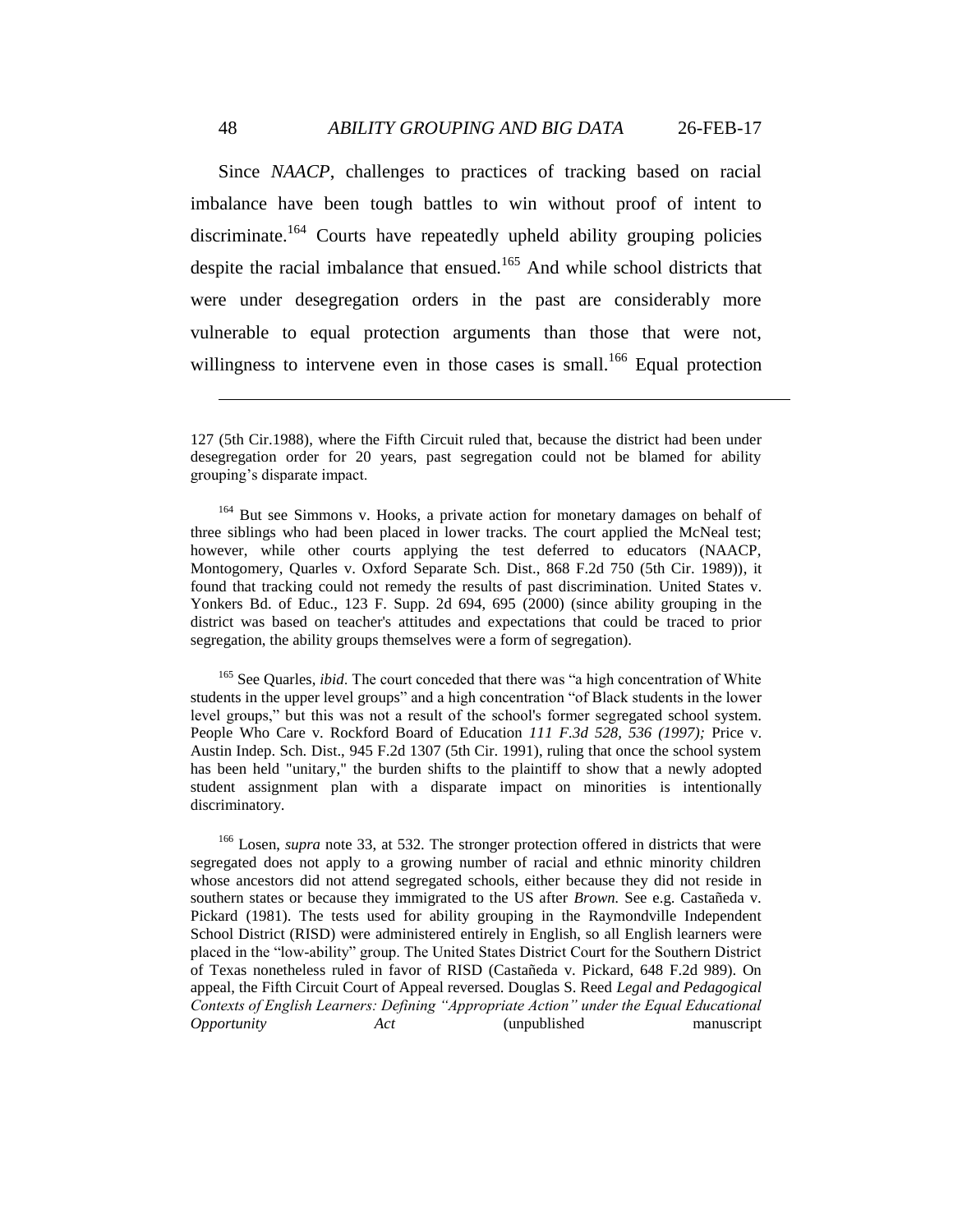<span id="page-48-0"></span>challenges, therefore, have become ineffective unless intentional discrimination can be proved.<sup>167</sup>

Claims brought uner Title VI of the Civil Rights Act  $1964^{168}$  are also insufficient for challenging racial biases in ability grouping. Title VI does not require proof of intentional discrimination and can apply when ability grouping results in significant levels of classroom segregation. However, policies causing an indirect disparate impact can be redeemed, according to Title VI, if they are justified from an educational perspective and are the least segregatory out of equally effective educational alternatives.<sup>169</sup> As previously noted, courts have deferred to professional expertise as to whether ability grouping is overall better for students,  $170$  and have refrained

 $\overline{a}$ 

<sup>167</sup> Angelia Dickens suggests that the court should adopt the "belief in the fundamentality of education" adopted by Justice Marshall in his dissent in San Antonio Indep. Sch. Dist. v. Rodriguez, 411 U.S. 1, 55 (1973) and further argues that the practice constitutes a classification based on race that should be subject to strict scrutiny. Thus, under Dickens's formulation a school district would be required to show that ability grouping is "narrowly tailored to serve a compelling state interest." In her view, a district will likely not be able to establish a compelling interest for tracking; therefore, an Equal Protection challenge to ability grouping under her framework for strict scrutiny analysis would likely succeed. See Dickens's note: Note, *Revisiting Brown v. Board of Education: How Tracking Has Resegregated America's Public Schools,* 29 COLUM. J. L. & SOC. PROBS. 469, 473-74 (1996).

<sup>168</sup> Title VI is a general antidiscrimination law that bars discrimination on the basis of race and national origin in programs and services operated by recipients of federal financial assistance. Ability grouping policies or processes that operate to discriminate on the basis of student gender are also prohibited by Title IX of the Education Amendments of 1972, 20 U.S.C. §§ 1681-86.

<sup>169</sup> Title IV of the Civil Rights Act of 1964, 42 U.S.C. § 2000D (1964)

<sup>170</sup> In the *NAACP* case referred to above, the court referred to both equal protection claims and claims according to Title VI. *NAACP*, supra note [161,](#page-46-0) para. 4. The court ruled

[https://static1.squarespace.com/static/530cf4bae4b0dd8855957c8c/t/56fda3dc7da24fc948c](https://static1.squarespace.com/static/530cf4bae4b0dd8855957c8c/t/56fda3dc7da24fc948cc8d11/1459463132395/Reed%2C+Wesley-Nero%2C+Tesfa+--+3.29.16+draft+--+Legal+and+Pedagogical+Contexts.pdf) [c8d11/1459463132395/Reed%2C+Wesley-Nero%2C+Tesfa+--+3.29.16+draft+--](https://static1.squarespace.com/static/530cf4bae4b0dd8855957c8c/t/56fda3dc7da24fc948cc8d11/1459463132395/Reed%2C+Wesley-Nero%2C+Tesfa+--+3.29.16+draft+--+Legal+and+Pedagogical+Contexts.pdf) [+Legal+and+Pedagogical+Contexts.pdf\)](https://static1.squarespace.com/static/530cf4bae4b0dd8855957c8c/t/56fda3dc7da24fc948cc8d11/1459463132395/Reed%2C+Wesley-Nero%2C+Tesfa+--+3.29.16+draft+--+Legal+and+Pedagogical+Contexts.pdf)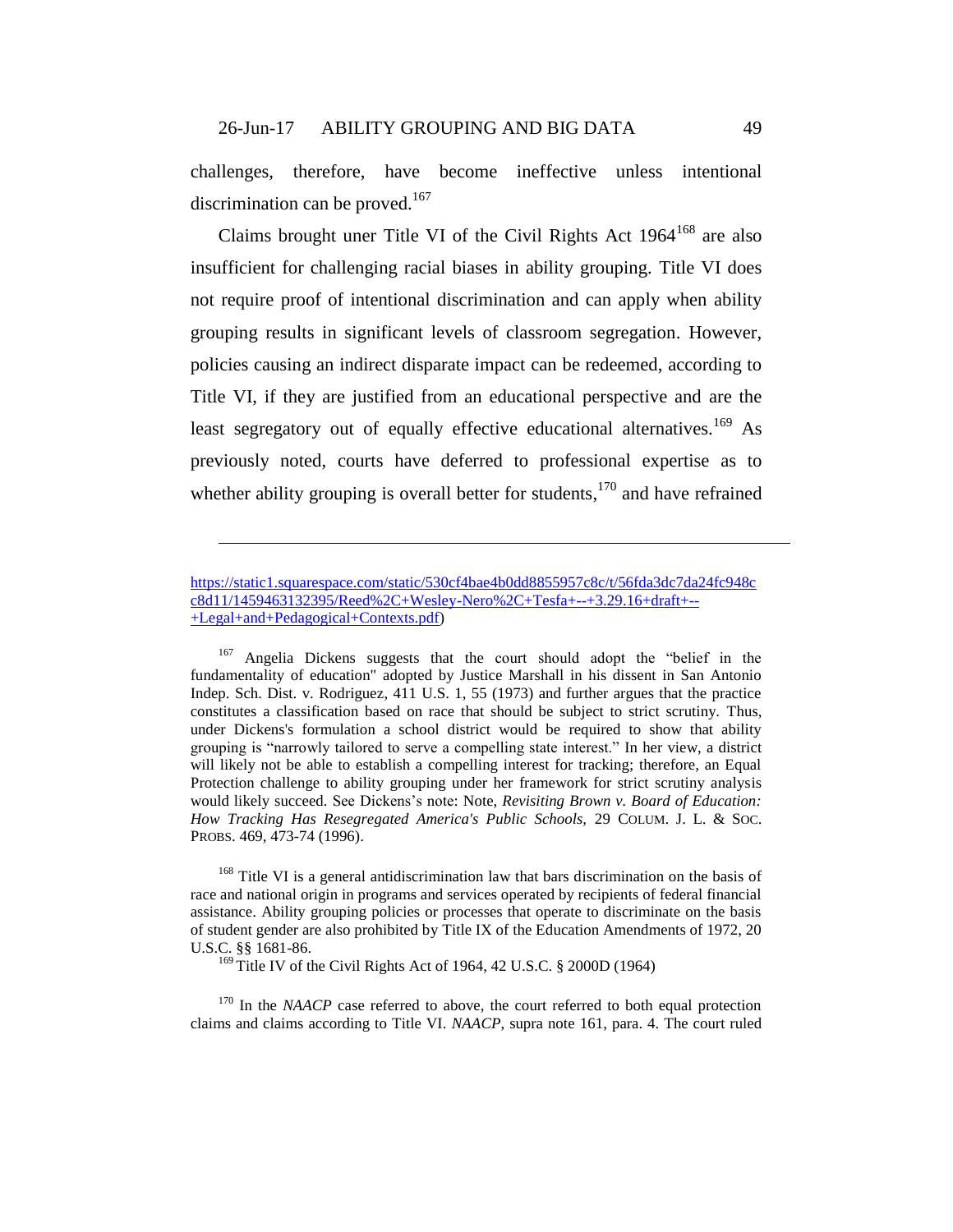from seriously considering the possibility that even good faith efforts at grouping could be biased. $171$ 

Courts' acceptance of ability grouping as a legitimate educational practice, even when it results in racial segregation, is a key barrier to legal challenges of the practice. The view taken by courts impedes Title VI claims, and prevents bringing forward claims according to the rational basis test, which applies both to non-suspicious classifications such as socioeconomic class;  $172$  and when the rights that are being infringed upon are not "fundamental."<sup>173</sup> To successfully challenge a state action, plaintiffs are required to prove that it bears no rational relation to a legitimate governmental interest.<sup>174</sup> This would be near impossible to prove,

<sup>171</sup> Note, *Teaching Inequality: The Problem of Public School Tracking*, 102(6) HARV. L. REV. 1318, 1326 (1989).

<sup>172</sup> San Antonio, *supra* note [167.](#page-48-0)

<sup>173</sup> *Id.*

 $\overline{a}$ 

 $174$  The courts' application of the rational basis test has made it so permissive it is practically unusable. In one case the court explained that "if there is any conceivable state of facts that could provide a rational basis" for a challenged law, it will survive rational basis review. Commission v. Beach, 508 U.S. 307, 313 (1993). Moreover, the court stated that it was irrelevant whether the rationale given for challenged distinction actually motivated the legislature, suggesting that any plausible reason can suffice whether or not it was the true reason for legislation. Jeffrey D. Jackson, *Putting Rationality Back into the Rational Basis Test: Saving Substantive Due Process and Redeeming the Promise of the Ninth Amendment*, 45 U. RICH. L. REV. 491, 493 (2011). Additionally, the standard of proof required of plaintiffs is extremely high, creating a "virtually irrebuttable presumption of constitutionality under the rational basis test." Clark Neily, *No Such Thing: Litigating Under the Rational Basis Test*, 1(2) N.Y.U. J.L. & LIBERTY 898, 908 (2005). In short, the rational basis test is extremely unlikely to be helpful in addressing cases of racial bias in ability grouping. As Jackson (*supra* note 86, at 493) says: "The Court has essentially made

that a racially disparate grouping system did not violate Title VI because grouping was necessary to meet the needs of the student population and was an "accepted pedagogical practice." 775 F.2d at 1418 (quoting the district court record).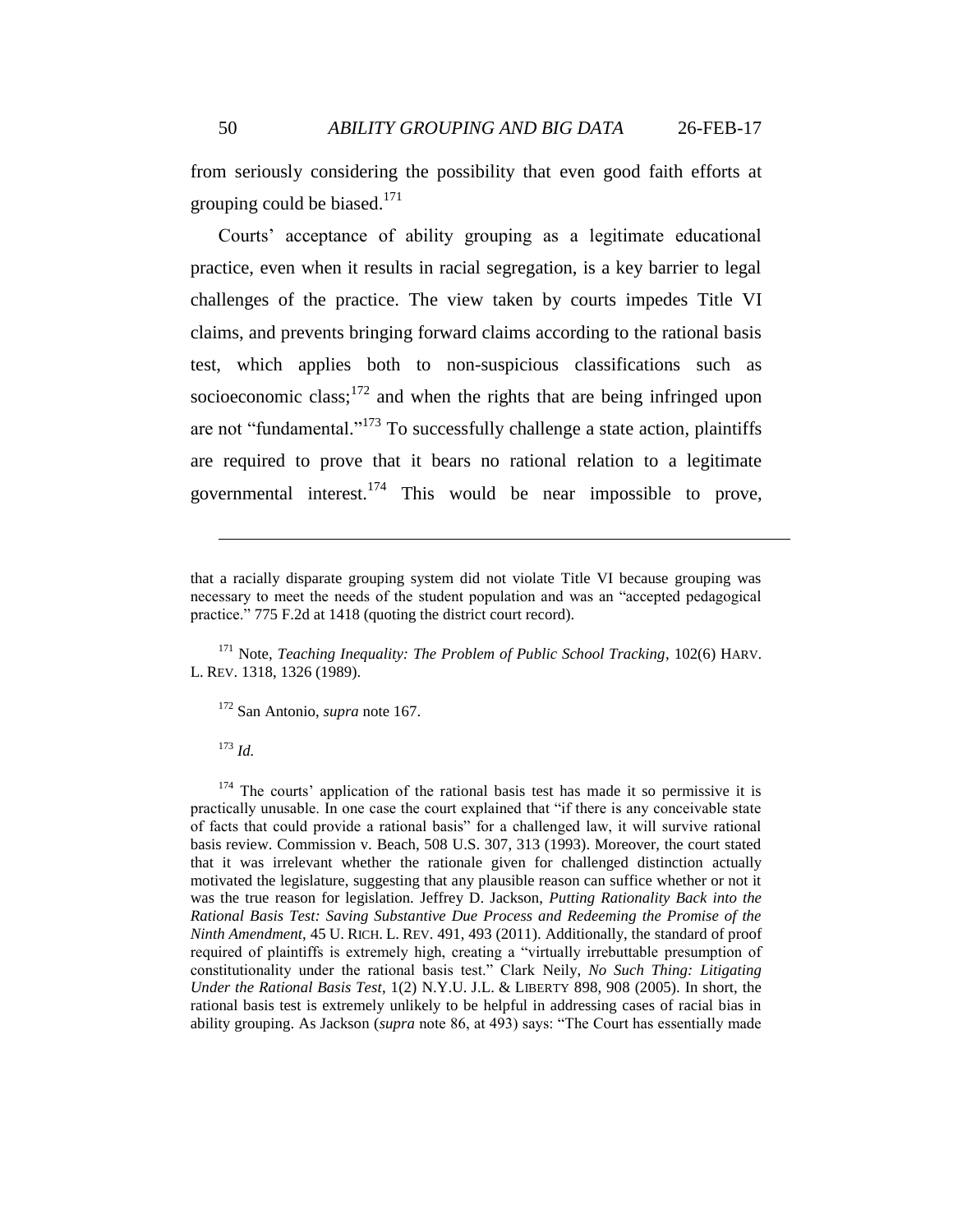considering courts have repeatedly accepted ability grouping as a legitimate, therefore rational, policy choice.

Existing equal protection jurisprudence, therefore, has been largely ineffective in safeguarding equality of opportunity for disadvantaged groups. As we move away from the painful history of de-jure segregation, the possibility of courts applying a stricter standard of review decreases even more. In the case of DDAG, the Authors argue, the existing doctrines are even less likely to be effective in challenging the unequal effects of ability grouping. Algorithmic decision-making is perceived as scientific and objective; therefore, courts are even more likely to defer to the grouping decisions made by algorithms, which renders both Title VI and the rational basis test under the Due Process Clause ineffective.<sup>175</sup> Moreover, intentional

 $\overline{a}$ 

<sup>175</sup> At first glance EDM seems extremely successful in terms of the rational basis test as it is good predictor of educational success. There is, however, something special in algorithmic decision making that raises doubt as to the appropriateness of the rational basis test to it, as a matter of principle. The point of data mining, according to Barocas & Selbst, is to provide "a rational basis upon which to distinguish between individuals and to reliably confer to the individual the qualities possessed by those who seem statistically similar." Barocas & Selbst, *supra* note [12,](#page-5-0) at 677. The statistical correlations that algorithms find are always rational in the sense that they are statistically valid. If so, any finding of an algorithm is rational, and passes the legal test. However, its inexplicable, "black box" nature raises doubt as to whether it can be argued that decisions generated from it can satisfy the rational basis test. For a mechanism to be rational, it must offer some substantive explanation for its decisions. Another problem is that in each and every prediction offered by the algorithm, the explanation would be "because the algorithm said

the rational basis test the equivalent to no test at all". But *See* Gerald Gunther, *Foreword: In Search of Evolving Doctrine on a Changing Court: A Model for a Newer Equal Protection*, 86 HARV. L. REV. 1, 21 (1972) (noting that there have been several cases over the years in which courts apply a more stringent version of the rational basis test); *See also* Gayle Lynn Pettinga, *Note, Rational Basis with Bite: Intermediate Scrutiny by Any Other Name*, 62 Ind. L. J. 779 (1987); David O. Stewart, *Supreme Court Report: A Growing Equal Protection Clause*, 71 A.B.A.J. 108, 112 - 114 (1985); Robert C. Farrell, *Successful Rational Basis Claims in the Supreme Court from the 1971 Terms Through* Romer v. Evans, 32 IND. L. REV. 357 (1999) counts ten cases in 25 years in which this rational basis with a bite has been applied, compared to 100 cases in which it has been rejected.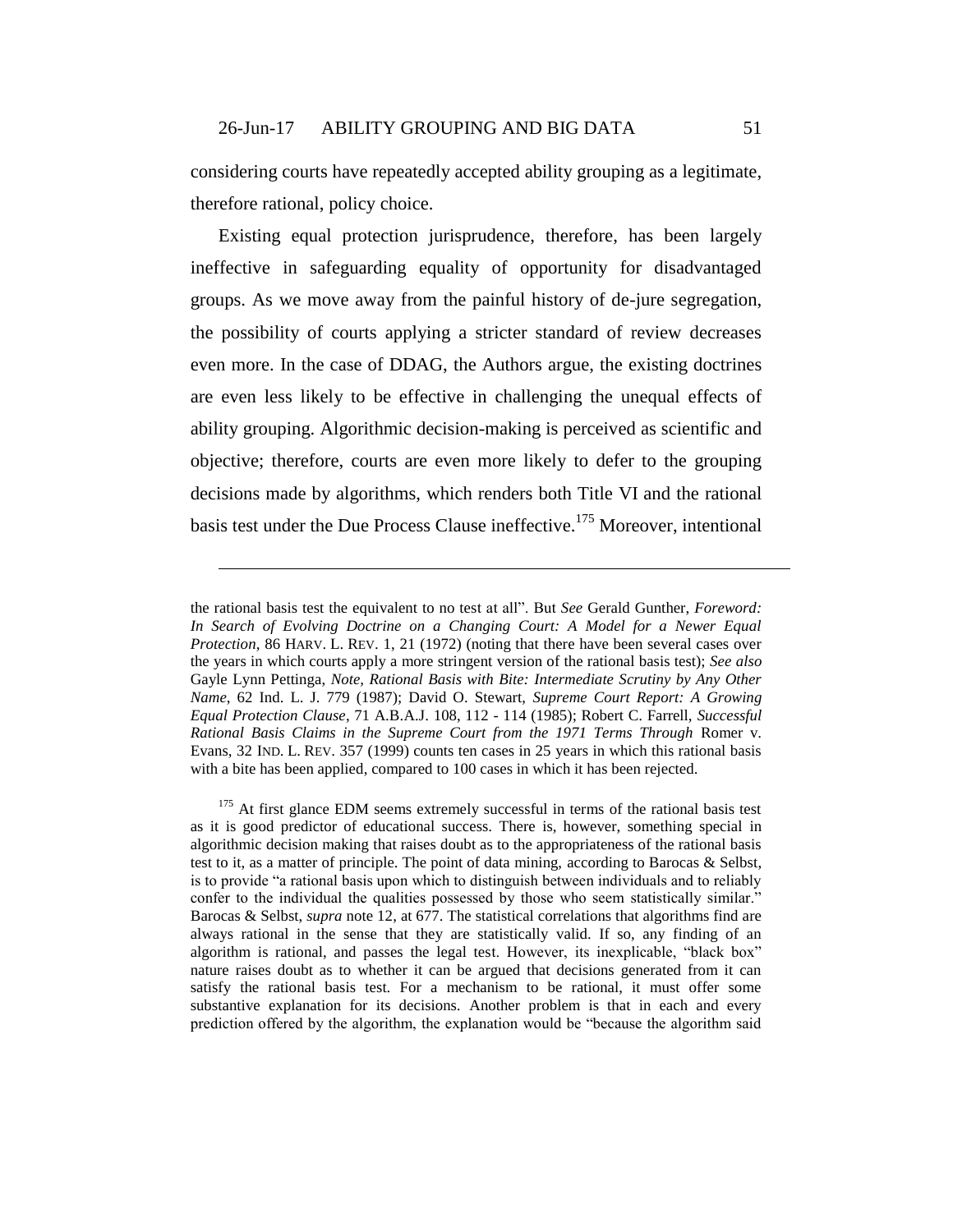discrimination can easily be disguised in algorithmic decision-making behind complicated correlations.<sup>176</sup> Therefore, attempts to utilize ability grouping to preserve racial and class segregation would be even harder to combat.

<span id="page-51-0"></span>This brings us to another important barrier in placing challenges before DDAG: the lack of transparency of algorithms. Several scholars advocate for promoting due process rights in  $DDDM$ .<sup>177</sup> The key, it seems, is ensuring decision makers, as well as individuals affected by the decision, can review and challenge the decision. For this, transparency and interpretability are crucial. Transparency,  $178$  through code disclosure or otherwise, will enable educators to review the data and make decisions based on it without surrendering their discretion to machines. Transparency will also enable students to access their information, correct it and know how they are rated.<sup>179</sup>

The problem with requiring transparency is that algorithms are extremely opaque, making disclosure only minimally helpful. Hence, a

so" therefore these predictions always supposedly satisfy the rational basis test. Absent a possibility to sometimes fail the test, the rational basis test seems to have no meaning at all: when everything is rational, nothing is rational.

<sup>176</sup> Joshua A. Kroll et al., *Accountable Algorithms*, 165 U.PENN. L. REV. (2017)

<sup>177</sup> Kate Crawford & Jason Schultz, *Big Data and Due Process: Toward a Framework to Redress Predictive Privacy Harms*, 55 BOSTON COLL. L. REV. 93 (2014). Zarsky, *supra* note [132.](#page-38-0)

<sup>&</sup>lt;sup>178</sup> FRANK PASQUALE, THE BLACK BOX SOCIETY: THE SECRET ALGORITHMS THAT CONTROL MONEY AND INFORMATION (2015).

<sup>179</sup> Ibid. Danielle Keats Citron & Frank A. Pasquale, *The Scored Society: Due Process for Automated Predictions*, 89 WASH. L. REV. 1 (2014) .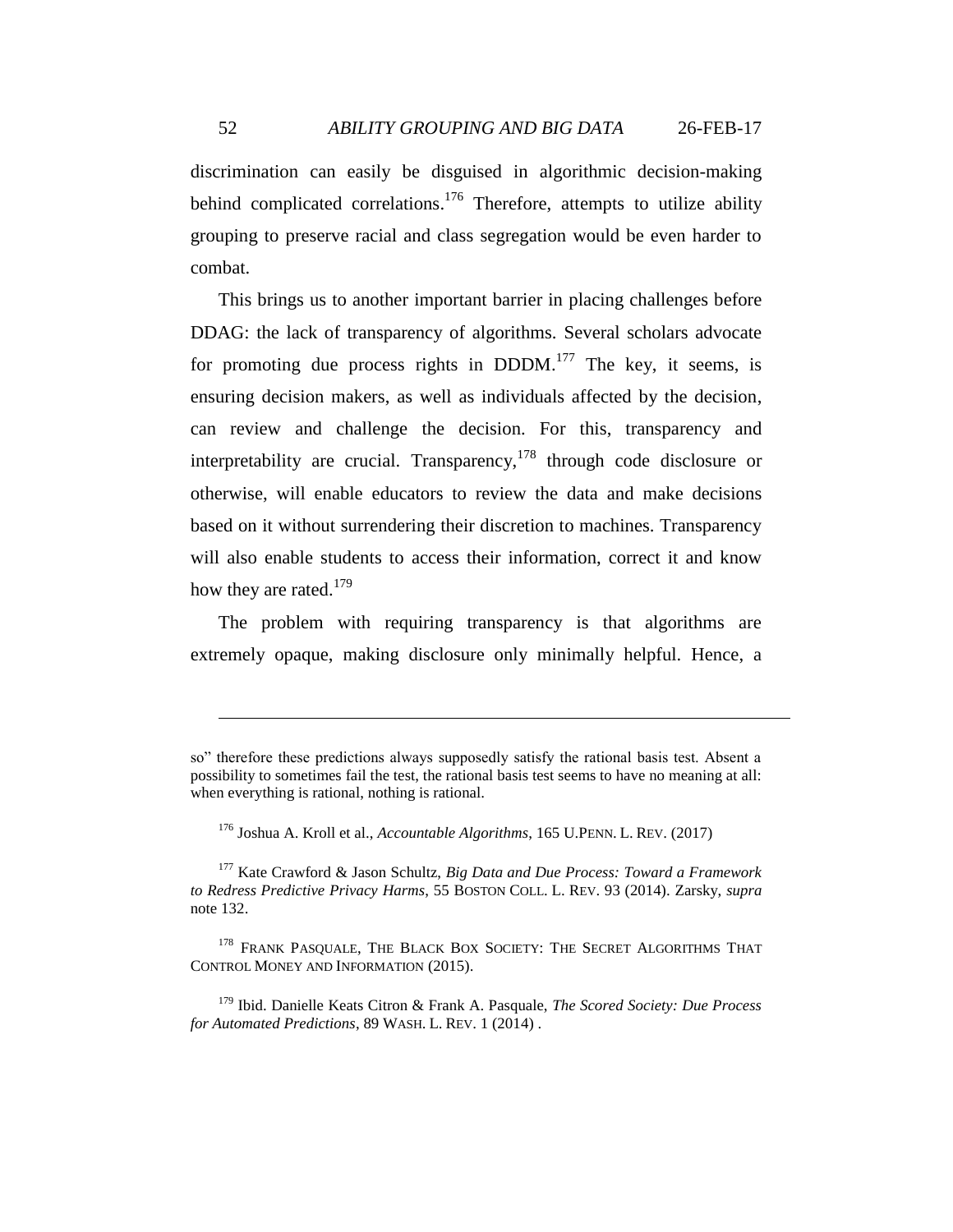precursory requirement for fostering transparency is interpretability.<sup>180</sup> The outcome, and the way it was reached, should be simplified—perhaps through graphic display—so that students, parents, and teachers can understand it. $^{181}$  The complex processes are not only inaccessible in terms of human understanding, but also often legally protected trade secrets, blocking anything but very general descriptions of the processes leading to the predictions.<sup>182</sup> As a result, students affected by the algorithms' recommendations have limited ability to understand the rationale behind the decision and to challenge it. $^{183}$  Making the factors that are considered by algorithms publicly known might also allow for strategic behavior, aimed at getting high scores.<sup>184</sup>

Finally, due process rights inevitably entail reintroducing human biases into the decision-making process. If teachers are able to override algorithms' recommendations and assign children who were not identified

<sup>180</sup> Richard H. Thaler & Will Tucker, *Smarter Information, Smarter Consumers,* HARV. BUS. REV. 3 (2013); Philipp Hacker, *Nudge 2.0 – The Future of Behavioural Analysis of Law, in Europe and Beyond: A Review of 'Nudge and the Law A European Perspective'*, Edited by, EUROPEAN REVIEW OF PRIVATE LAW (Alberto Alemanno and Anne-Lise Sibony eds.) 20. http://ssrn.com/abstract=2670772.

<sup>181</sup> Julia Stoyanovich and Ellen P. Goodman, *Revealing Algorithmic Rankers*, FREEDOM TO TINKER, Aug. 5, 2016. HTTPS://FREEDOM-TO-TINKER.COM/2016/08/05/REVEALING-ALGORITHMIC-RANKERS/ (arguing that transparency, wherein the rules of operation of an algorithm are more or less apparent, or even fully disclosed, still leaves stakeholders in the dark. Instead, they require interpretability "which rests on making explicit the interactions between the program and the data on which it acts.").

<sup>182</sup> Pasquale, *supra* note [178.](#page-51-0)

<sup>183</sup> Barocas & Serbst, *supra* not[e 12](#page-5-0) at 5.

<sup>184</sup> Pasquale, *supra* note [178.](#page-51-0)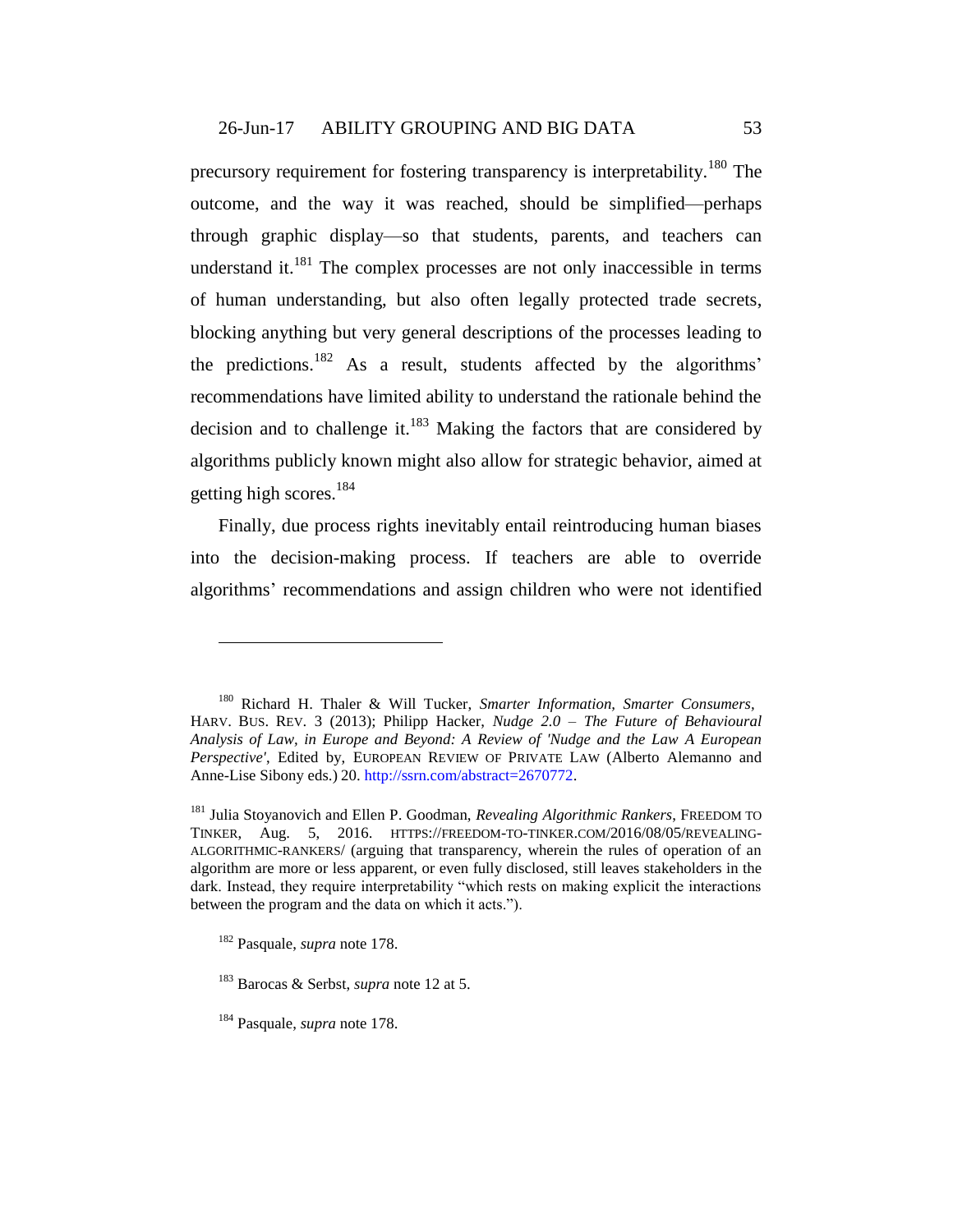by the algorithm to a high track, it would not be surprising if this discretion were practiced more often in favor of children from privileged families.

It is also likely that allowing students to appeal DDAG decisions would benefit children of privileged families, because they are typically better equipped to take advantage of due process rights than students from disadvantaged families.

The discussion above suggests that challenging specific assignment decisions using traditional doctrines of equal protection are unlikely to succeed in ensuring that DDAG will promote educational equality and decrease biases. Law may be more effective in ensuring these goals by being involved in the design and implementation of the algorithms used in ability grouping. To this end, this Article suggests integrating technological solutions and legal regulation.

### *B. Regulating the Design and Implementation of DDAG*

Challenging assignment decisions or ability grouping policies in courts is not a promising route for promoting equality. Instead, this Article argues that law can be more effective if it is involved in the design and application of DDAG. The development and design of algorithms that are sensitive to equality are in their first steps. As a result, this Article does not purport to offer any comprehensive solution here. Instead, it aims to describe what such future solutions may look like, and offer some insights into the way technological and legal solutions ought to be integrated to achieve the ultimate goal.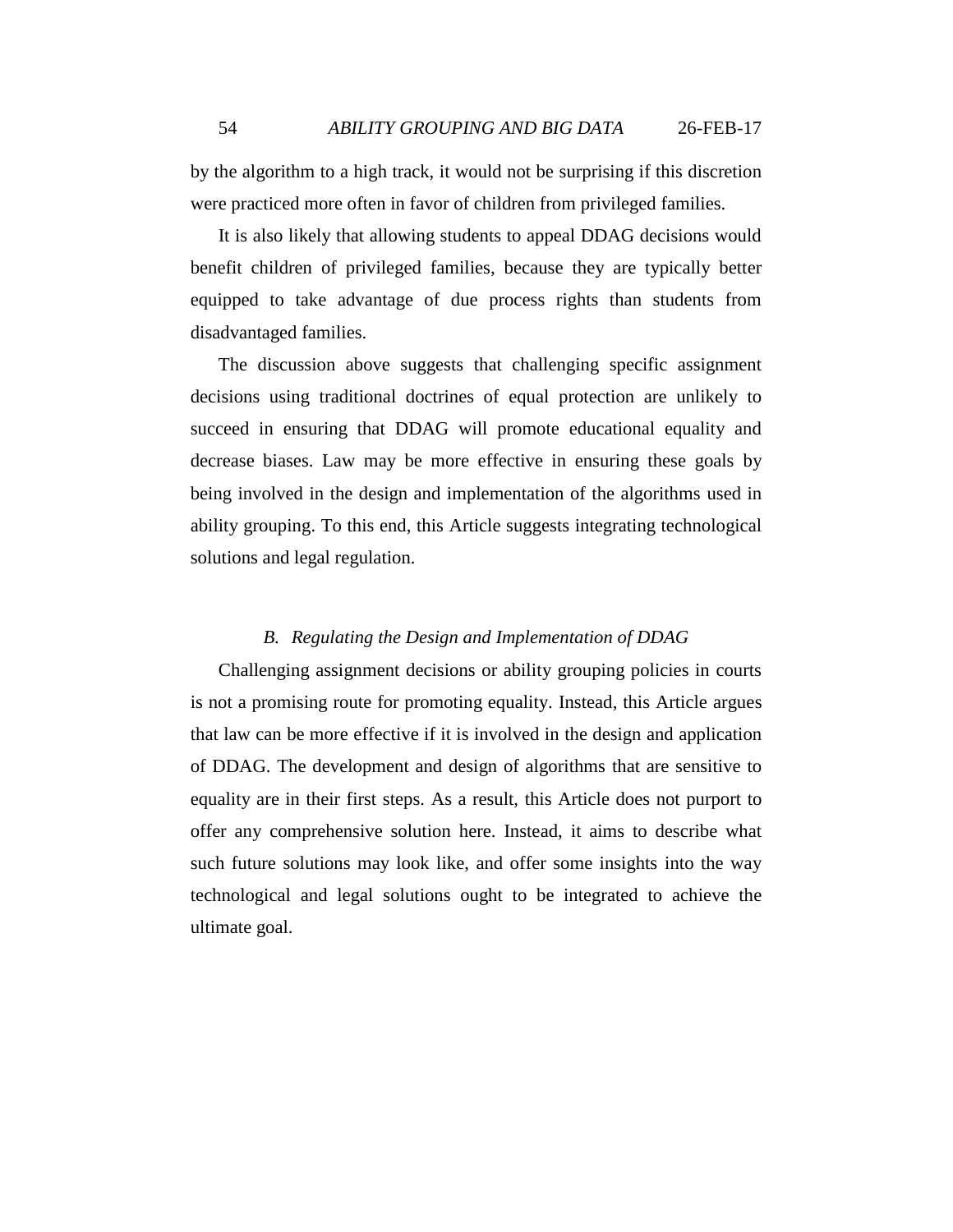#### 26-Jun-17 ABILITY GROUPING AND BIG DATA 55

Algorithms function as policies.<sup>185</sup> They determine criteria for allocating certain resources or entitlements which are then applied to individuals. They are much easier to regulate than human decision-making, because once the criteria are set, and the weight given to each attribute is assigned, the algorithm reliably follows its own rules. Although this does not prevent biases from infiltrating—as we described at length above—it does mean that technological intervention to correct biases can be effective, as opposed to irreparably biased human decision-making. These characteristics make it possible to envisage DDAG as a means to promote equality in education.

Legal intervention is required in the design of equality-sensitive algorithms for two main reasons. First, designing equality-sensitive algorithms entails normative determinations that legal doctrine and scholarship are best equipped to make. Secondly, legal regulation ensures universal implementation. Creating the technological tools to decrease biases requires expertise and may be costly, so legal regulation is essential to ensure that all schools and school districts using DDDM implement biasreducing systems.

Scientists are aware of the biases that may be perpetuated by EDM, and have begun devising technological solutions.<sup>186</sup> These attempts are commendable because developing technological solutions can optimize DDAG and promote educational equality. But these solutions inherently involve a myriad of normative decisions that laws needs to address: which groups warrant special attention (race, gender, class)? What does an equal

<sup>185</sup> Danielle Keats Citron, *Technological Due Process*, 85(6) WASH. U. L. REV. 1249, 1254 (2008).

<sup>186</sup> *See supra* Part III.B.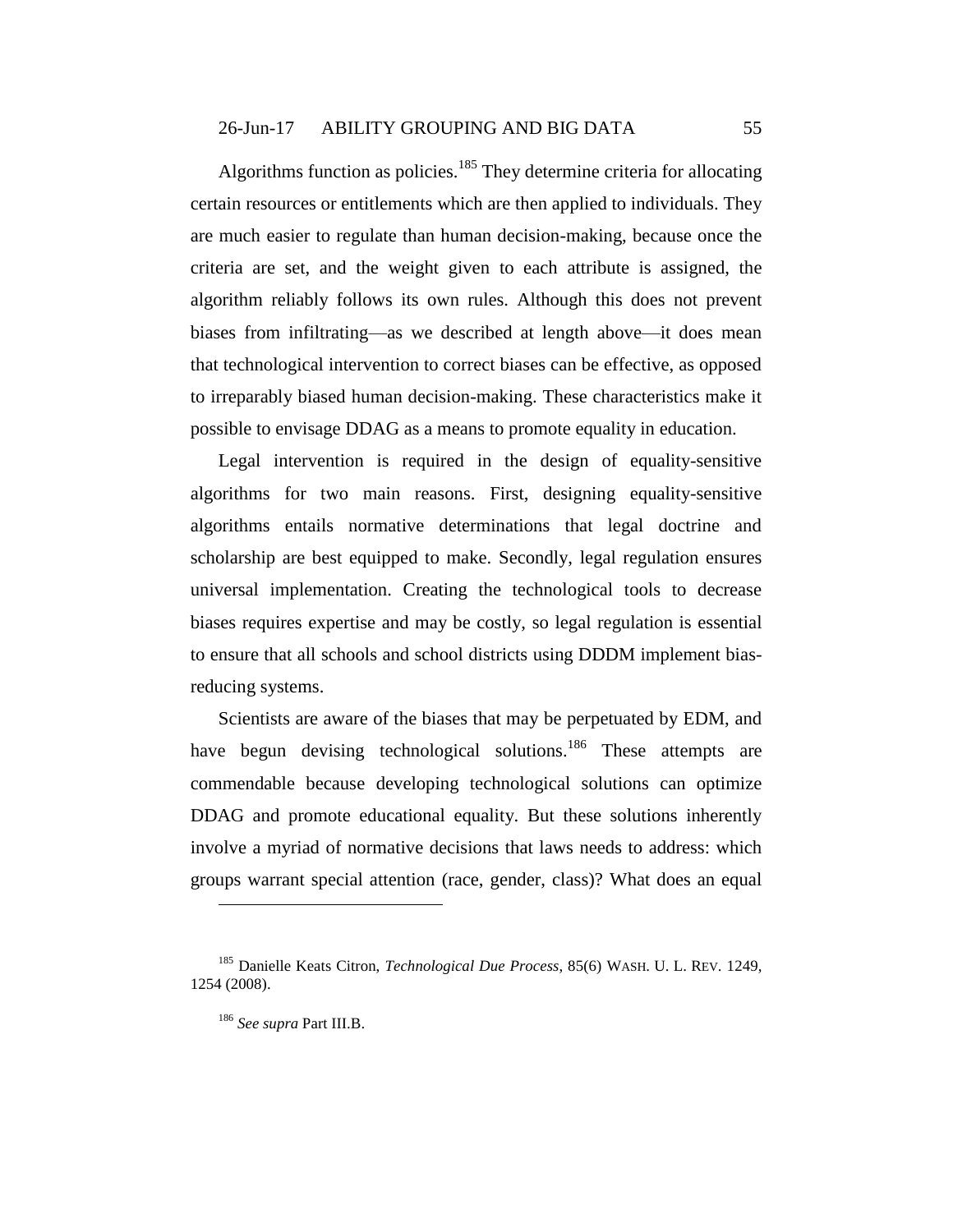or fair outcome consist of—equal shares or something different? Is differential treatment acceptable?

For example, an algorithm may be designed to assign zero weight to race, arguably creating a race-neutral assignment mechanism. Conversely, algorithms can be designed to create equal racial representation, thus instating differential criteria for students of different racial groups. A third possibility involves manipulating the historical datasets and offsetting some of the existing bias. Each choice will result in different outcomes—in terms of both specific assignment decisions and in the level of segregation in the education system as a whole. The choice between the different options is not technological but normative. Each choice expresses a different understanding of what fair assignment policy requires.

Unfortunately, research on these issues in the computer science community has not had recourse to the highly sophisticated and developed legal doctrine and scholarship.<sup>187</sup> As a result, these efforts may fail to appropriately address the problems we identify in DDAG. Technological solutions must meet the goals set by normative and legal dictates. Legal involvement is important to direct the design of algorithms, but also to ensure that effective technological solutions are uniformly applied to all cases of DDAG.

To design algorithms that will reduce biases, we must consider a complicated set of empirical questions, including, but not limited to: whether applying equal criteria to all children imposes differential burdens

<sup>&</sup>lt;sup>187</sup> For an attempt at integrating legal and technological perspectives in discovering discrimination see Dino Pedreschi, et al. The Discovery of Discrimination, DISCRIMINATION AND PRIVACY IN THE INFORMATION SOCIETY: DATA MINING AND PROFILING IN LARGE DATABASES 91 (Custer et al, eds, 2013), and the book more generally.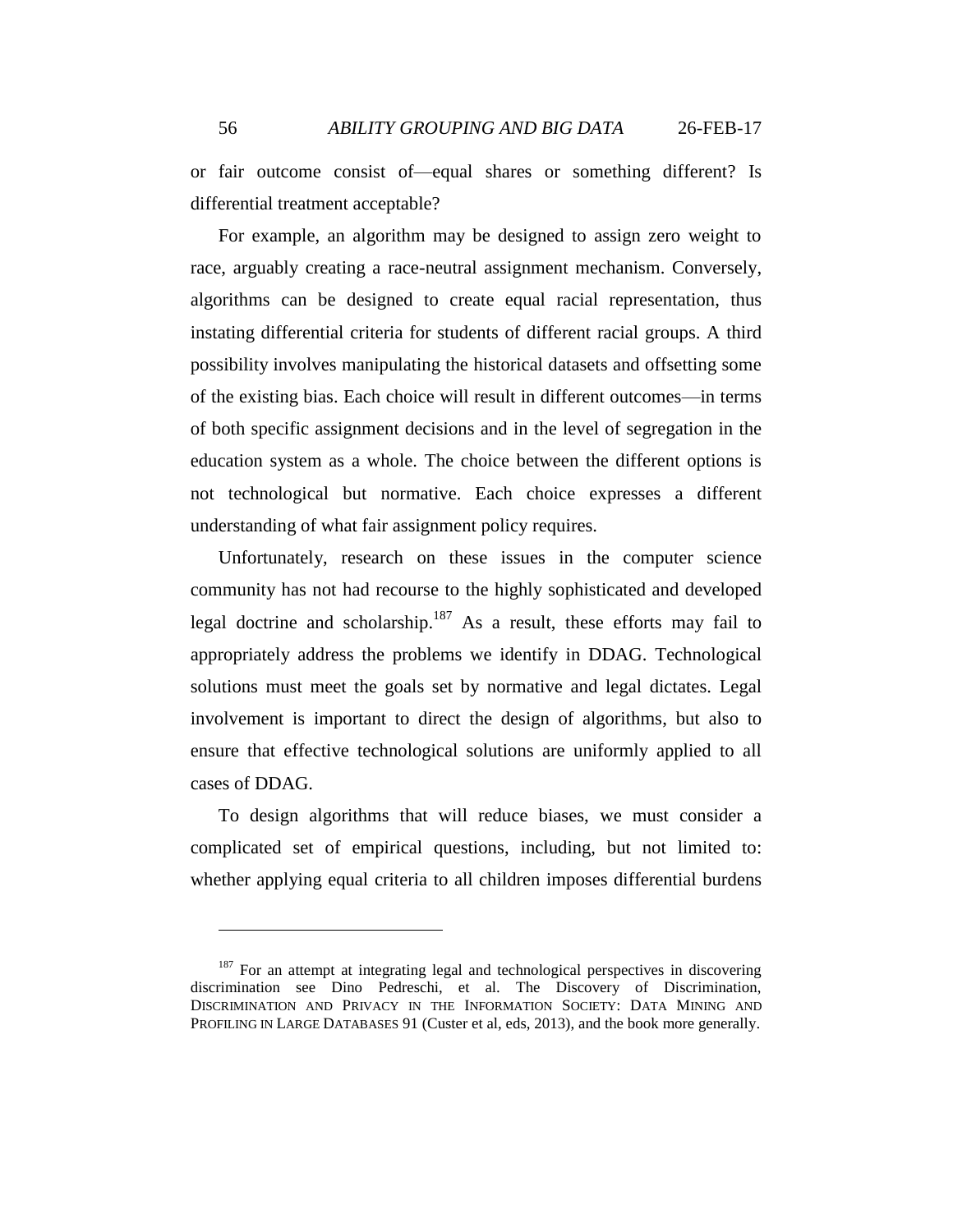on children of diverse background; whether students have been exposed to prior injustice; what is the threshold of ability required for benefiting from a course; what the side effects will be of each mode of assignment. The answers to these empirical questions are to be found within the expertise of educators and social scientists. The normative discussion must react to these facts, determining our normative commitments and the legal framework within which they can be realized.

Earlier, we distinguished unequal outcomes caused by social inequality (which existed before the grouping decision and is unrelated to it) from those caused by biases in the decision-making.<sup>188</sup> This distinction resurfaces now, when we are required to decide whether to design algorithms merely to reduce biases within the grouping process, or to engage in a more ambitious task of minimizing the reflection of social inequality in ability grouping. $189$ 

Designing algorithms to correct anything but biases in the decisionmaking process itself may reasonably be classified as affirmative action, which in the current legal atmosphere is a "non-starter".<sup>190</sup> Courts have struck down policies that treat members of different racial groups differently even when this differential treatment was designed to facilitate integration and promote equal opportunity.<sup>191</sup> To withstand strict scrutiny, educational policy that gives preferential treatment to racial minorities must

<sup>&</sup>lt;sup>188</sup> See *infra* Part IIB (next to footnote [52](#page-18-0)[-53\)](#page-18-1).

<sup>189</sup> When the algorithm "got it right," as Barocas & Selbst, *supra* not[e 12,](#page-5-0) put it. <sup>190</sup> Barocas & Selbst, *supra* note [12,](#page-5-0) 715.

<sup>&</sup>lt;sup>191</sup> Parents Involved in community Schools v. Seattle School Dis. No. 1 551 US 701 (2007).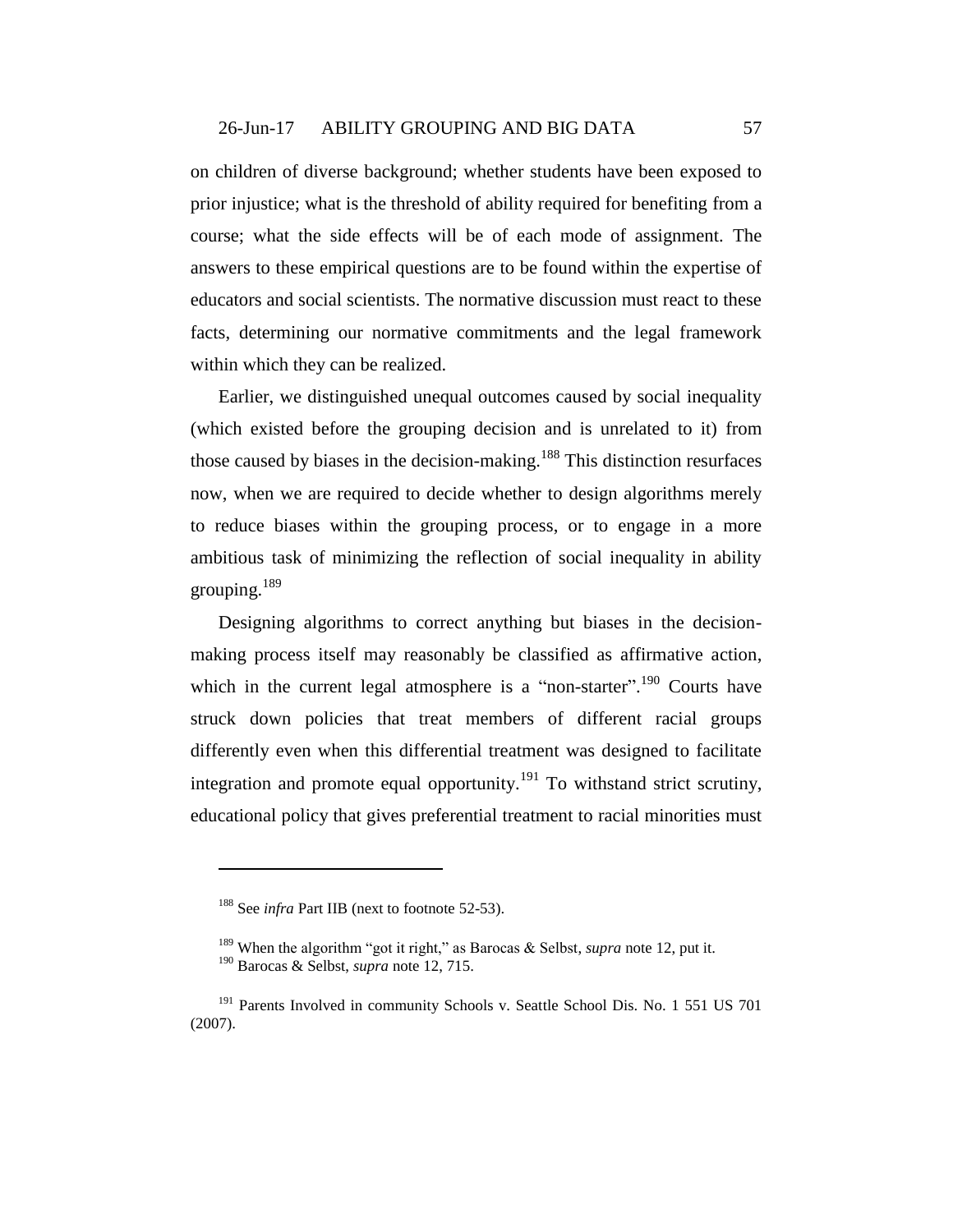promote a compelling state interest, and be sufficiently narrowly tailored. In the seminal case of *Parents Involved*, the Supreme Court struck down assignment policies in two school districts that considered students' race in assigning them to schools, even though this policy's objective was to promote racial diversity. In striking down the policy, the Court stated it was not sufficiently narrowly tailored<sup>192</sup> and, while race may be considered, it could only constitute one consideration among many—students must be evaluated holistically rather than merely according to their race. Following *Parents Involved*, the US Department of Education Office for Civil Rights and the US Department of Justice Civil Rights Division issued joint Diversity Guidelines for school districts, in which they detail the measures school districts may adopt to promote diversity in a constitutional manner.<sup>193</sup> The guidelines advise school districts first to examine raceneutral measures, and then use generalized race-based approaches that do not refer to any specific student.<sup>194</sup> Individualized racial examination should be used as a last resort, and be narrowly tailored to the district's specific goals. In these cases race may be considered alongside other considerations in assessing a student's assignment.<sup>195</sup> These guidelines do not refer

 $192$  Four of the five majority justices went further to state that racial diversity was not a compelling state interest. Justice Kennedy, however, joined the dissent in ascertaining that integration was a compelling state interest. Id. at 788–89 (Kennedy, J., concurring). This case has been subject to wide scholarly critique. See e.g., Philip Tegeler, *The 'Compelling Government Interest' in School Diversity: Rebuilding the Case for an Affirmative Government Role,* 47 U. Mich. J. Law Reform (2014).

<sup>&</sup>lt;sup>193</sup> See U.S. DEPARTMENT OF JUSTICE, GUIDANCE ON THE VOLUNTARY USE OF RACE TO ACHIEVE DIVERSITY AND AVOID RACIAL ISOLATION IN ELEMENTARY AND SECONDARY SCHOOLS, http://www2.ed.gov/about/offices/list/ocr/docs/guidance-ese-201111.pdf. <sup>194</sup> Id.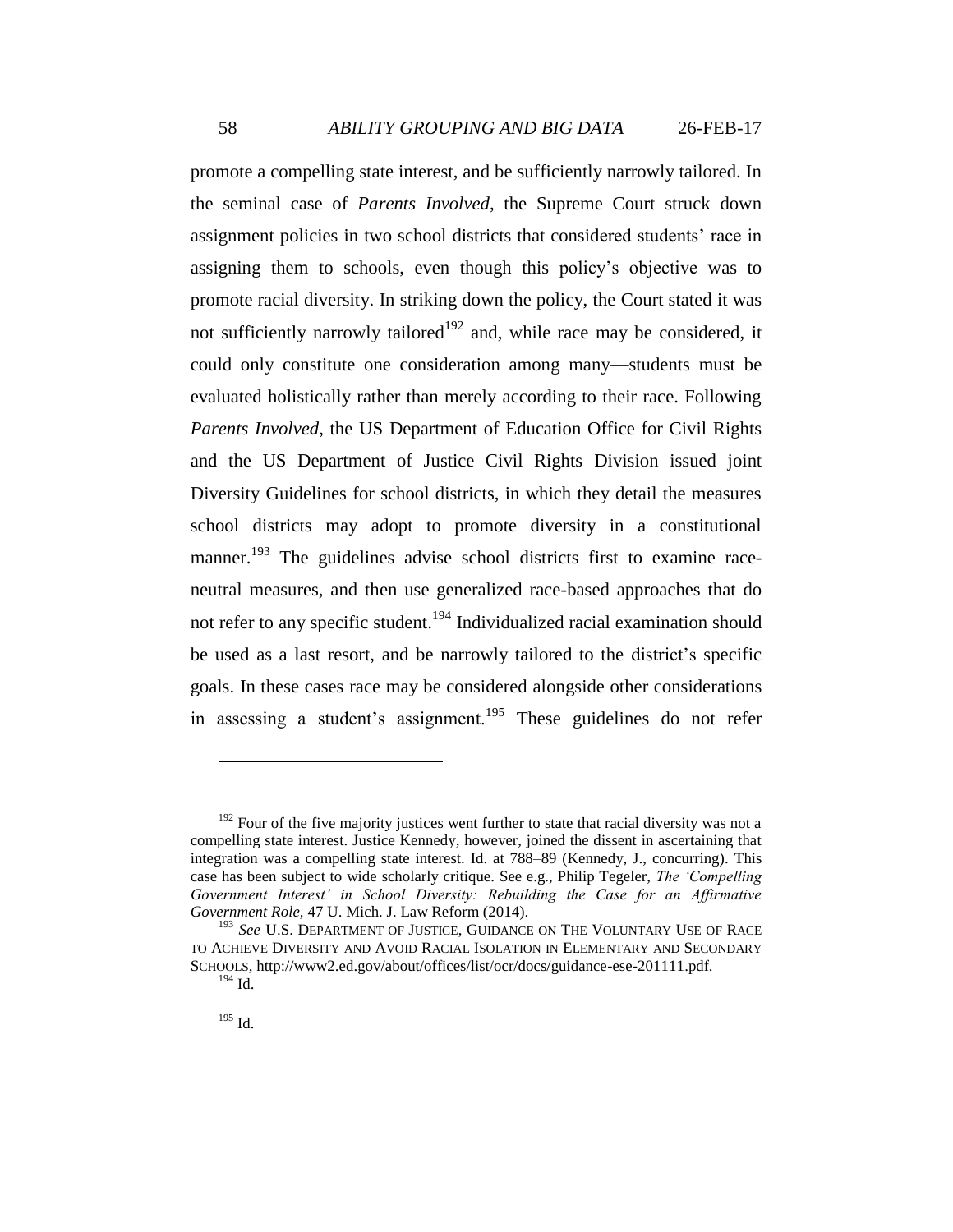explicitly to ability grouping, but the rationale seems to apply directly. They suggest that as long as race is merely one consideration among many others, and students are evaluated holistically, school districts are allowed to consider it in order to realize the compelling state interest of racial integration.<sup>196</sup>

Since algorithms incorporate multiple considerations other than race, it seems that some of the means to promote racial equality in assignment may withstand strict scrutiny under *Parents Involved*.

Additionally, while the focus on race is understandable, we should keep in mind racial disparities are not the only inequalities that ability grouping recreates. Children of lower socioeconomic class are also overrepresented in lower tracks, as are immigrants. Gender inequality is also an issue, especially in Science, Technology, Engineering, and Mathematics (STEM) courses. These classifications are not probed as strictly by courts, requiring only intermediate scrutiny (in the case of gender and nationality) or the lenient rational basis test in the case of class.<sup>197</sup> As a result, it would seem algorithms designed to correct biases would withstand judicial review.

# <sup>196</sup> Id.

<sup>197</sup> *San Antonio Independent School District*, 411 U.S. 1 (deciding that class was not a suspicious classification that triggers strict or intermediate scrutiny). Noting the difference in jurisprudence between categories of race and class, several writers suggest promoting equality and diversity by using socioeconomic class instead of race. *See*: James E. Ryan, *The Supreme Court and Voluntary Integration*, 121 HARV. L. REV. 131 (2007); Kimberly Jenkins Robinson, *The Constitutional Future of Race-Neutral Efforts to Achieve Diversity and Avoid Racial Isolation in Elementary and Secondary Schools*, 50 B.C.L. REV. 277 (2009); Lauren E. Winters, *Colorblind Context: Redefining Race-Conscious Policies in Primary and Secondary Education*, 86 OR. L. REV. 679 (2007); Eboni S. Nelson, *The Roberts Court and Equal Protection: Gender, Race, and Class: Class: The Availability and Viability of Socioeconomic Integration Post-Parents Involved*, 59 S. C. L. REV. 841 (2008); Ronald Turner, *The Voluntary School Integration Cases and the Contextual Equal Protection Clause*, 51 HOW. L. J. 251 (2008).